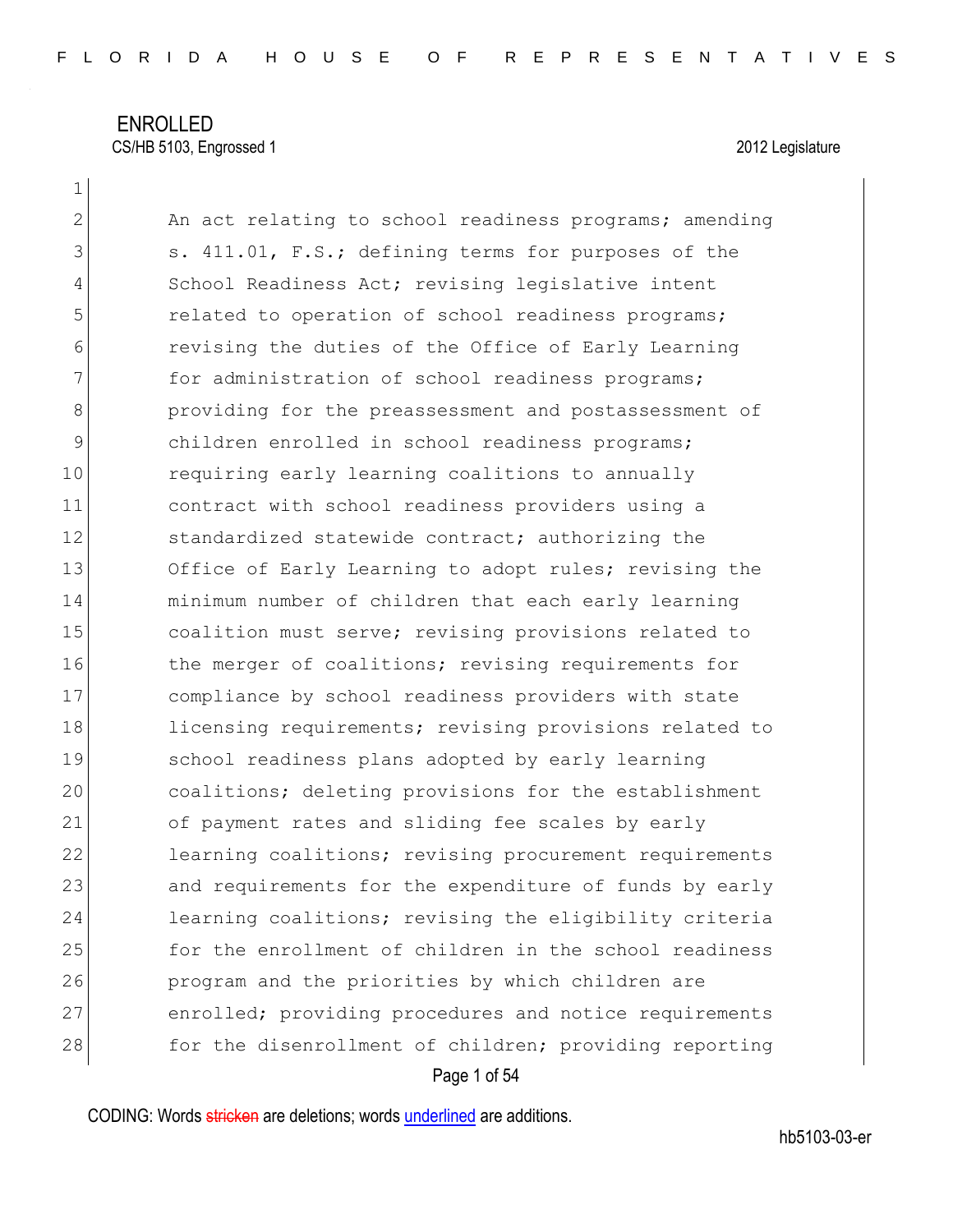29 requirements for children who are absent from the 30 program; providing for the allocation of school 31 readiness funds and deleting provisions for the 32 establishment of an allocation formula by the Office 33 of Early Learning; limiting expenditures for 34 administrative costs, quality activities, and 35 nondirect services; providing for the payment of 36 school readiness providers according to calculations 37 of payment rates and sliding fee scales as provided in 38 the General Appropriations Act; authorizing the Office 39 of Early Learning to modify payment rates in certain 40 geographic areas under certain circumstances; deleting 41 a provision related to the applicability of provisions 42 that conflict with federal requirements; defining the 43 term "fraud" for purposes of the school readiness 44 program; providing for investigations of fraud or 45 overpayment in the school readiness program; providing 46 for the repayment of identified overpayments; limiting 47 bthe participation of school readiness providers and 48 parents in the program until repayment is made in 49 full; providing penalties for acts of fraud; 50 conforming provisions; conforming cross-references; 51 creating s. 411.013, F.S.; creating the School 52 Readiness Allocation Conference; providing for 53 **conference principals; requiring the Office of Early** 54 Learning to submit recommendations to the conference 55 for an allocation formula for school readiness program 56 funds; providing for review of the formula and

Page 2 of 54

CODING: Words stricken are deletions; words underlined are additions.

hb5103-03-er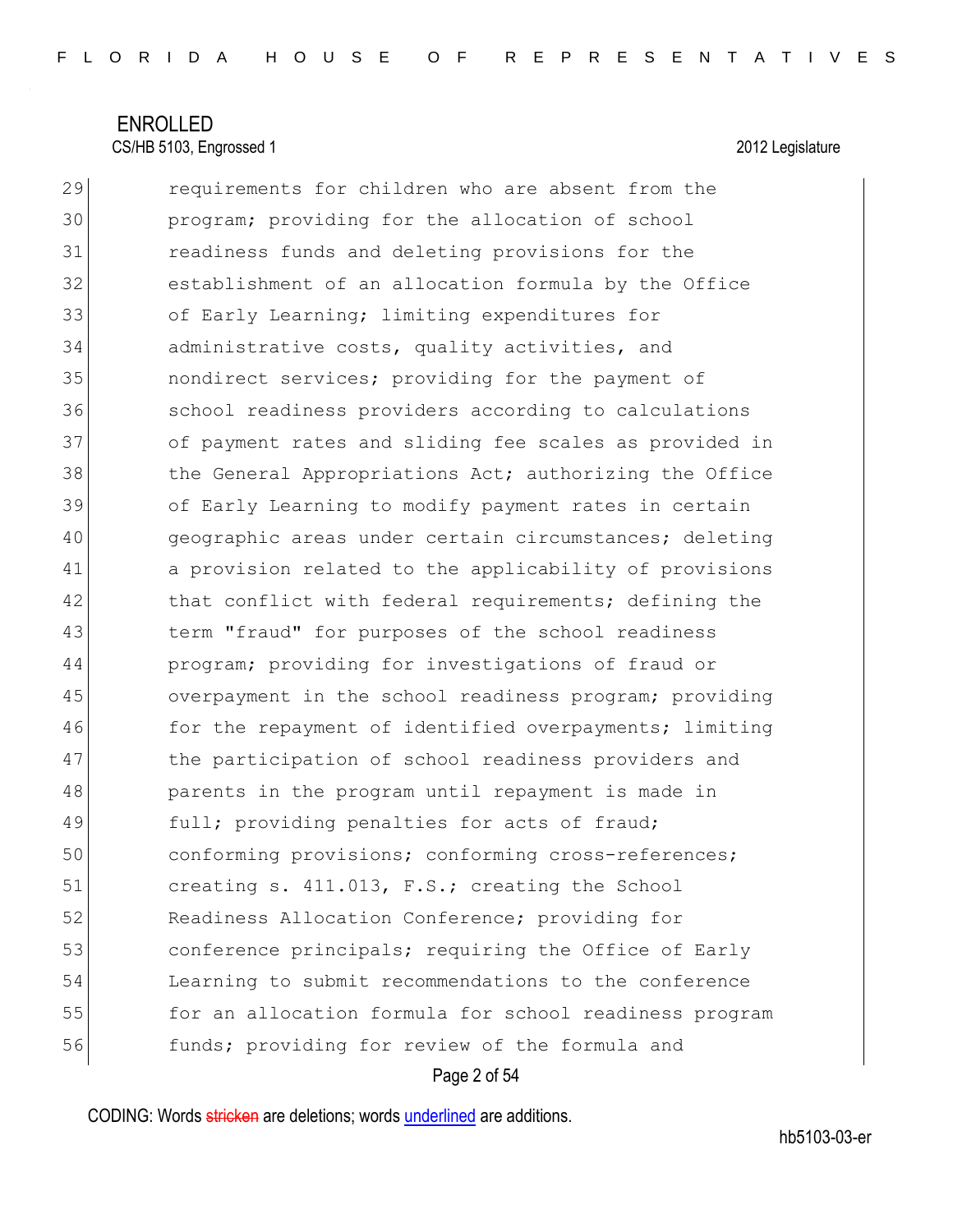| 57 | agreement of the conference principals on conventions          |
|----|----------------------------------------------------------------|
| 58 | and calculation methods for the formula; requiring the         |
| 59 | Office of Early Learning to submit recommendations to          |
| 60 | the conference for establishing provider payment rates         |
| 61 | and parent copayments for a specified period;                  |
| 62 | providing for the phase in of the allocation formula           |
| 63 | during a specified period; amending ss. 216.136 and            |
| 64 | 411.0101, F.S.; conforming cross-references; amending          |
| 65 | s. 411.01013, F.S.; revising provisions for                    |
| 66 | calculation of the prevailing market rate schedule;            |
| 67 | requiring school readiness providers to annually               |
| 68 | submit their market rates by a specified date;                 |
| 69 | amending ss. $411.0106$ and $445.023$ , F.S.; conforming       |
| 70 | cross-references; prohibiting the disenrollment of             |
| 71 | children enrolled in the school readiness program              |
| 72 | before the effective date of this act under certain            |
| 73 | circumstances; providing for applicability; providing          |
| 74 | effective dates.                                               |
| 75 |                                                                |
| 76 | Be It Enacted by the Legislature of the State of Florida:      |
| 77 |                                                                |
| 78 | Section 1. Section 411.01, Florida Statutes, is amended to     |
| 79 | read:                                                          |
| 80 | 411.01 School readiness programs; early learning               |
| 81 | coalitions.-                                                   |
| 82 | SHORT TITLE. - This section may be cited as the "School<br>(1) |
| 83 | Readiness Act."                                                |
| 84 | (2)<br>LEGISLATIVE INTENT.-                                    |
|    | Page 3 of 54                                                   |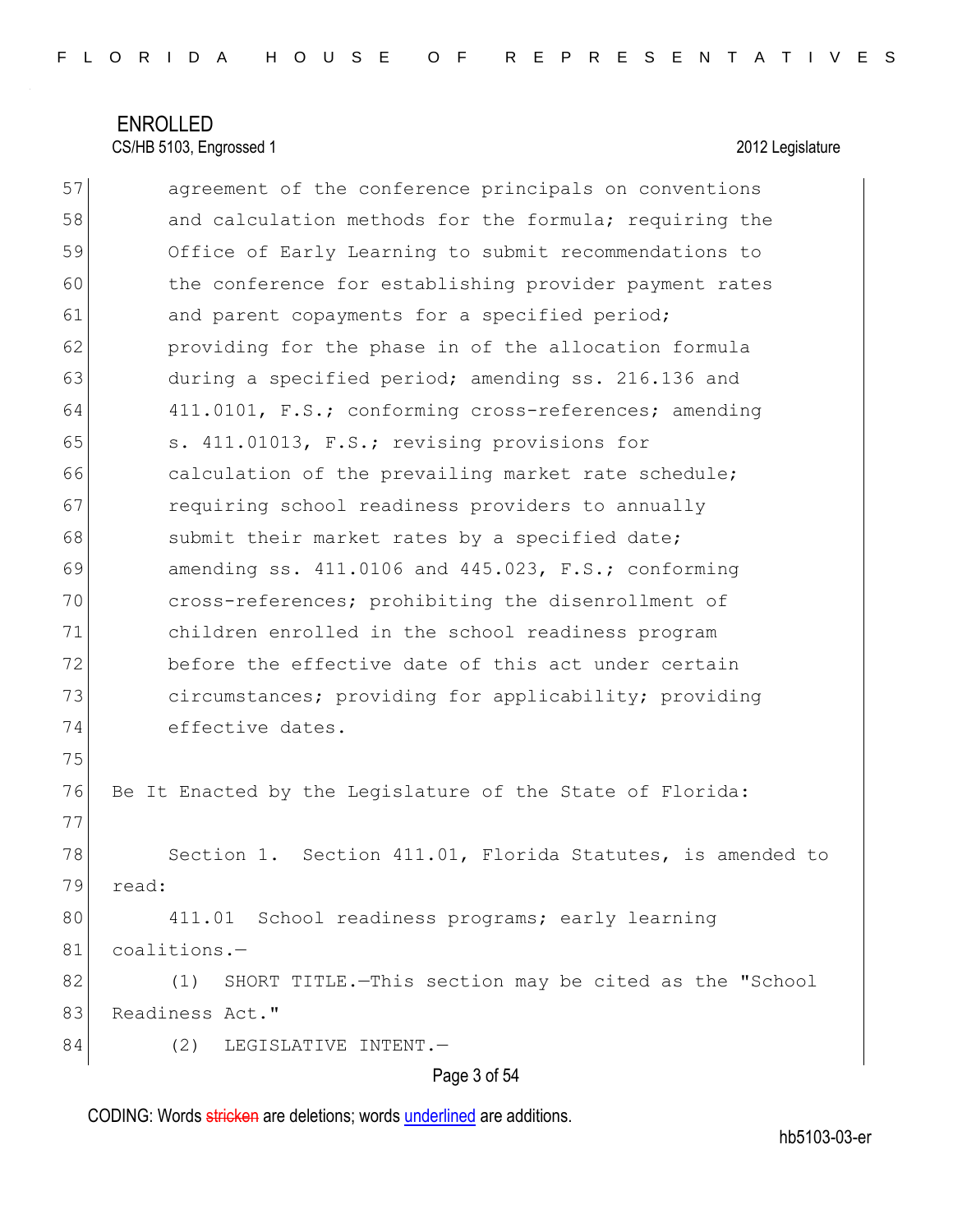### CS/HB 5103, Engrossed 1 2012 Legislature

85 (a) The Legislature recognizes that school readiness 86 programs increase children's chances of achieving future 87 educational success and becoming productive members of society. 88 It is the intent of the Legislature that the programs be 89 developmentally appropriate, research-based, involve the parent 90 as a child's first teacher, serve as preventive measures for 91 children at risk of future school failure, enhance the 92 educational readiness of eligible children, and support family 93 education. Each school readiness program shall provide the 94 elements necessary to prepare at-risk children for school, 95 including health screening and referral and an appropriate 96 educational program.

97 (b) It is the intent of the Legislature that school 98 readiness programs be operated on a full-time and part-time 99 <del>full-day</del>, year-round basis to the maximum extent possible to 100 enable parents to work and become financially self-sufficient.

101 (c) It is the intent of the Legislature that school 102 readiness programs not exist as isolated programs, but build 103 upon existing services and work in cooperation with other 104 programs for young children, and that school readiness programs 105 be coordinated to achieve full effectiveness.

106 (d) It is the intent of the Legislature that the 107 administrative staff for school readiness programs be kept to 108 the minimum necessary to administer the duties of the Office of 109 Early Learning and early learning coalitions. The Office of 110 Early Learning shall adopt system support services at the state 111 level to build a comprehensive early learning system. Each early 112 learning coalition shall implement and maintain direct

#### Page 4 of 54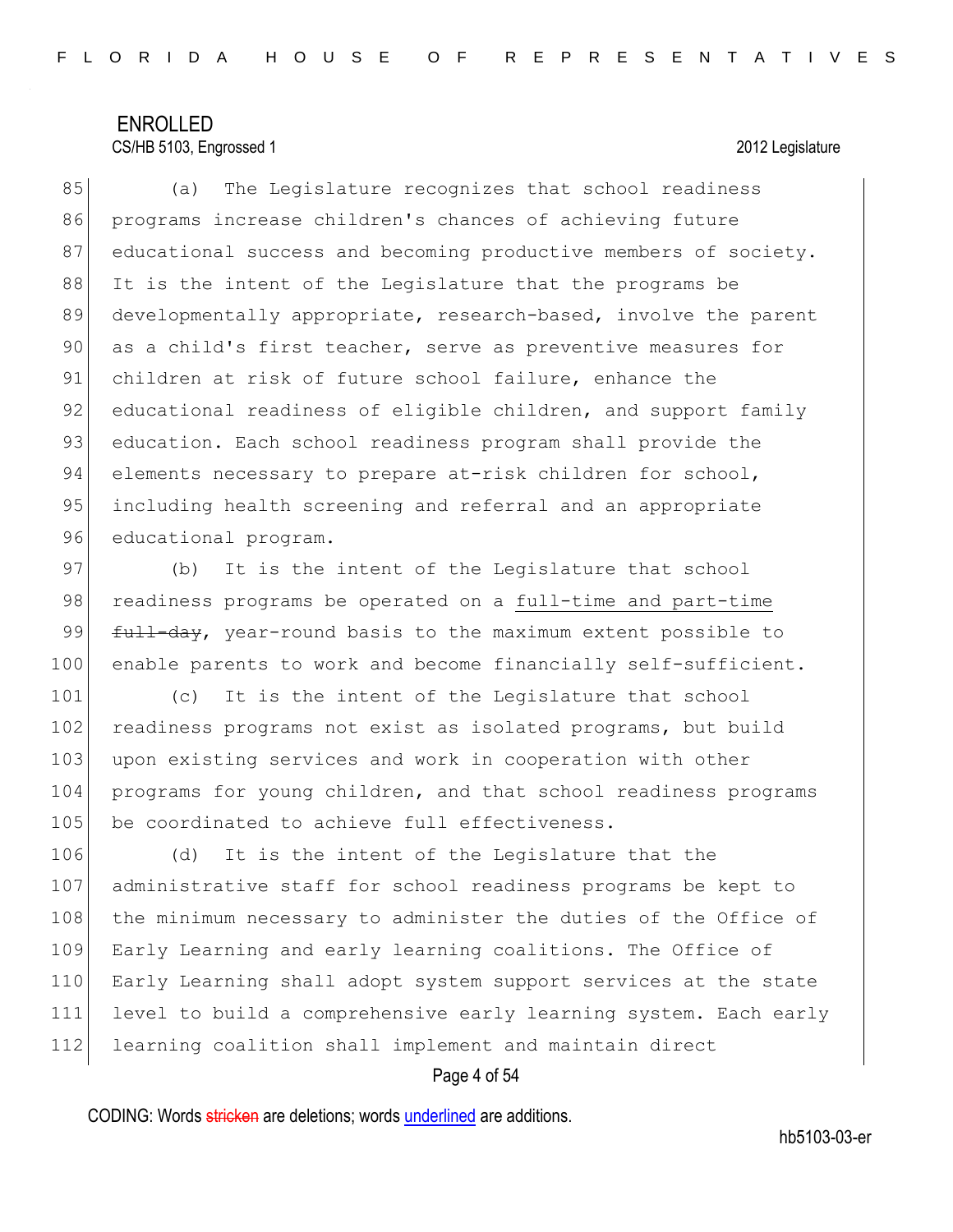113 enhancement services at the local level, as approved in its 114 school readiness plan by the Office of Early Learning, and 115 ensure access to such services in all 67 counties.

116 (e) It is the intent of the Legislature that the school 117 readiness program coordinate and operate in conjunction with the 118 district school systems. However, it is also the intent of the 119 Legislature that the school readiness program not be construed 120 as part of the system of free public schools but rather as a 121 separate program for children under the age of kindergarten 122 eligibility, funded separately from the system of free public 123 schools, utilizing a mandatory sliding fee scale, and providing 124 an integrated and seamless system of school readiness services 125 for the state's birth-to-kindergarten population.

126 (f) It is the intent of the Legislature that school 127 readiness services be an integrated and seamless program of 128 services with a developmentally appropriate education component 129 for the state's eligible birth-to-kindergarten population 130 described in subsection (7)  $+6+$  and not be construed as part of 131 the seamless K-20 education system.

132 (3) DEFINITIONS.—As used in this section, the term:

133 (a) "Adjusted payment rate percentage" means a specified 134 percentage applied to the prevailing market rate for each type 135 of school readiness provider and level of care.

136 (b) "At-risk child" means:

137 1. A child from a family under investigation by the 138 Department of Children and Family Services or a designated 139 sheriff's office for child abuse, neglect, abandonment, or

140 exploitation.

#### Page 5 of 54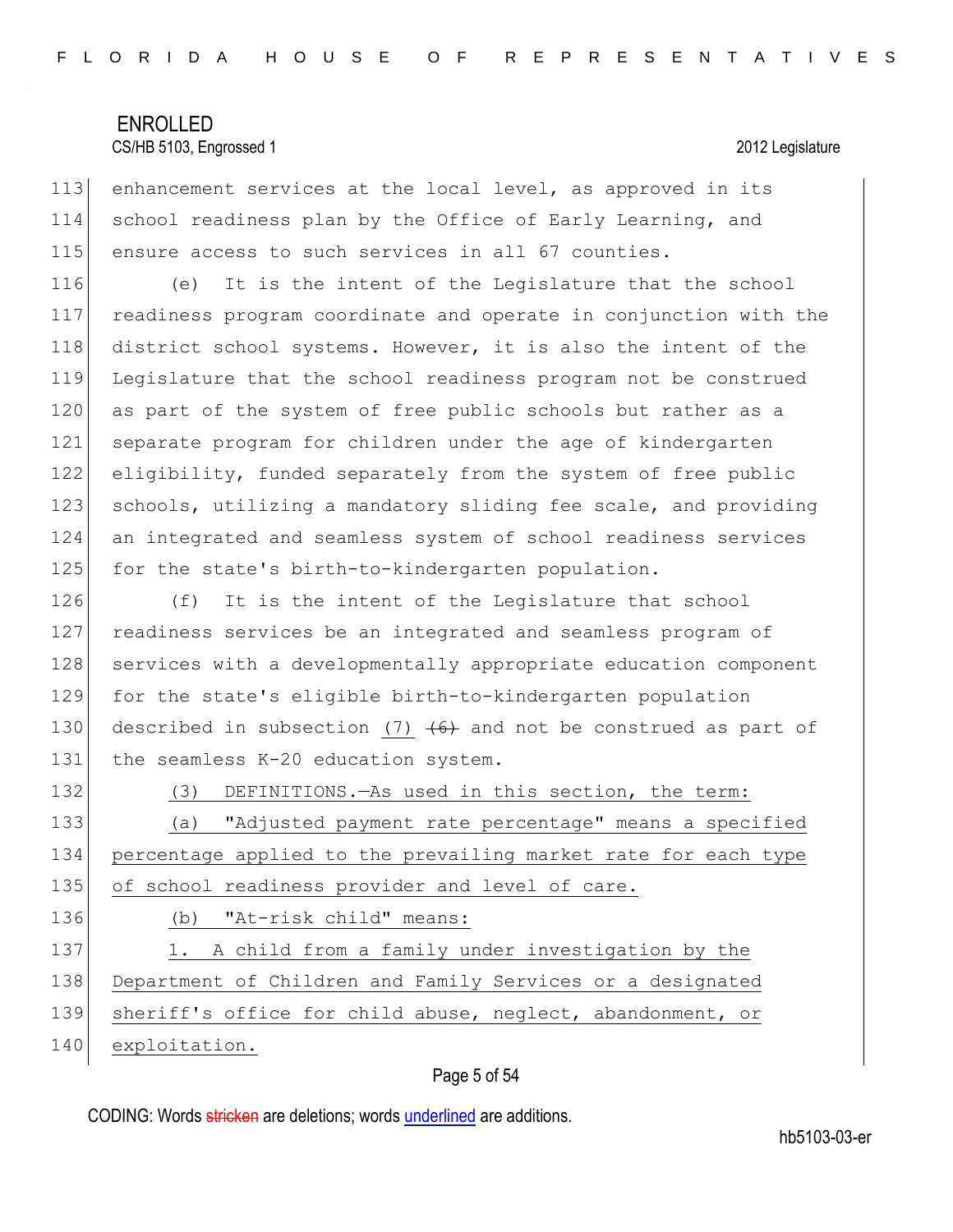|  |  |  |  |  |  |  |  |  |  |  |  | FLORIDA HOUSE OF REPRESENTATIVES |  |  |  |  |  |  |  |  |  |  |  |  |  |  |  |  |
|--|--|--|--|--|--|--|--|--|--|--|--|----------------------------------|--|--|--|--|--|--|--|--|--|--|--|--|--|--|--|--|
|--|--|--|--|--|--|--|--|--|--|--|--|----------------------------------|--|--|--|--|--|--|--|--|--|--|--|--|--|--|--|--|

CS/HB 5103, Engrossed 1 2012 Legislature 141 2. A child who is in a diversion program provided by the 142 Department of Children and Family Services or its contracted 143 provider and who is from a family that is actively participating 144 and complying in department-prescribed activities, including 145 education, health services, or work. 146 3. A child from a family that is under supervision by the 147 Department of Children and Family Services or a contracted 148 service provider for abuse, neglect, abandonment, or 149 exploitation. 150 4. A child placed in court-ordered, long-term custody or 151 under the quardianship of a relative or nonrelative after 152 termination of supervision by the Department of Children and 153 Family Services or its contracted provider. 154 (c) "Authorized hours of care" means the hours of care 155 that are necessary to provide protection, maintain employment, 156 or complete work activities or eligible educational activities, 157 including reasonable travel time. 158 (d) "Earned income" means gross remuneration derived from 159 work, professional service, or self-employment. The term 160 includes commissions, bonuses, back pay awards, and the cash 161 value of all remuneration paid in a medium other than cash. 162 (e) "Economically disadvantaged" means having a family 163 income that does not exceed 150 percent of the federal poverty 164 level and includes being a child of a working migratory family. 165 (f) "Family income" means the combined gross income, 166 whether earned or unearned, that is derived from any source by 167 all family or household members who are 18 years of age or older 168 and currently residing together in the same dwelling unit. The

Page 6 of 54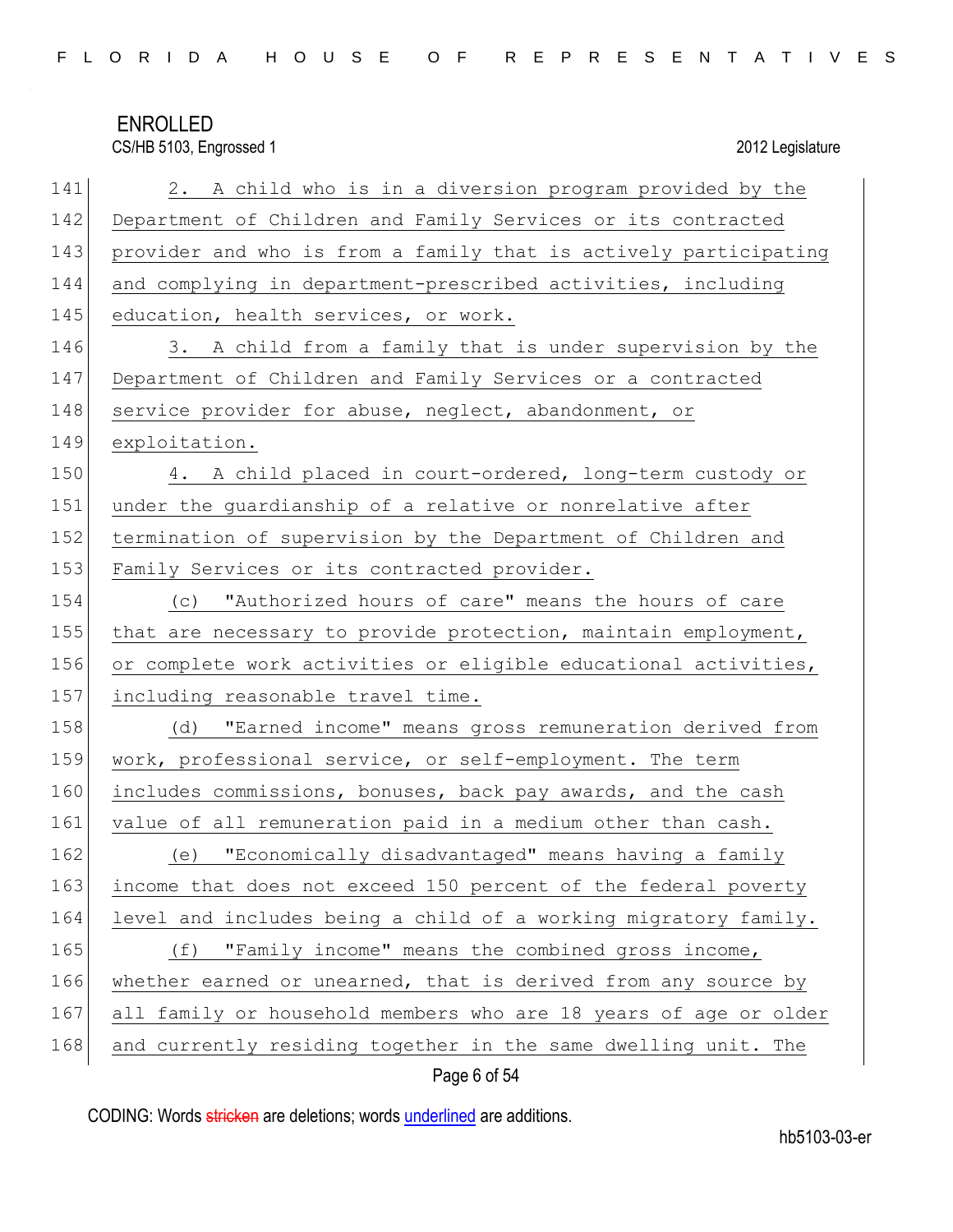| 169 | term does not include income earned by a currently enrolled high |
|-----|------------------------------------------------------------------|
| 170 | school student who, since attaining the age of 18 years, has not |
| 171 | terminated school enrollment or received a high school diploma,  |
| 172 | high school equivalency diploma, special diploma, or certificate |
| 173 | of high school completion. The term also does not include food   |
| 174 | stamp benefits or federal housing assistance payments issued     |
| 175 | directly to a landlord or the associated utilities expenses.     |
| 176 | (g) "Family or household members" means spouses, former          |
| 177 | spouses, persons related by blood or marriage, persons who are   |
| 178 | parents of a child in common regardless of whether they have     |
| 179 | been married, and other persons who are currently residing       |
| 180 | together in the same dwelling unit as if a family.               |
| 181 | (h) "Full-time care" means at least 6 hours, but not more        |
| 182 | than 11 hours, of child care or early childhood education        |
| 183 | services within a 24-hour period.                                |
| 184 | (i) "Gold Seal premium percentage" means a specified             |
| 185 | percentage that, for a school readiness provider that maintains  |
| 186 | the Gold Seal Quality Care designation under s. 402.281, is      |
| 187 | applied to the provider's adjusted payment rate.                 |
| 188 | (j) "In loco parentis" means acting as a child's temporary       |
| 189 | guardian.                                                        |
| 190 | "Market rate" means the price that a child care or<br>(k)        |
| 191 | early childhood education provider charges for full-time or      |
| 192 | part-time daily, weekly, or monthly child care or early          |
| 193 | childhood education services.                                    |
| 194 | "Office" means the Office of Early Learning of the<br>(1)        |
| 195 | Department of Education.                                         |
|     |                                                                  |

## Page 7 of 54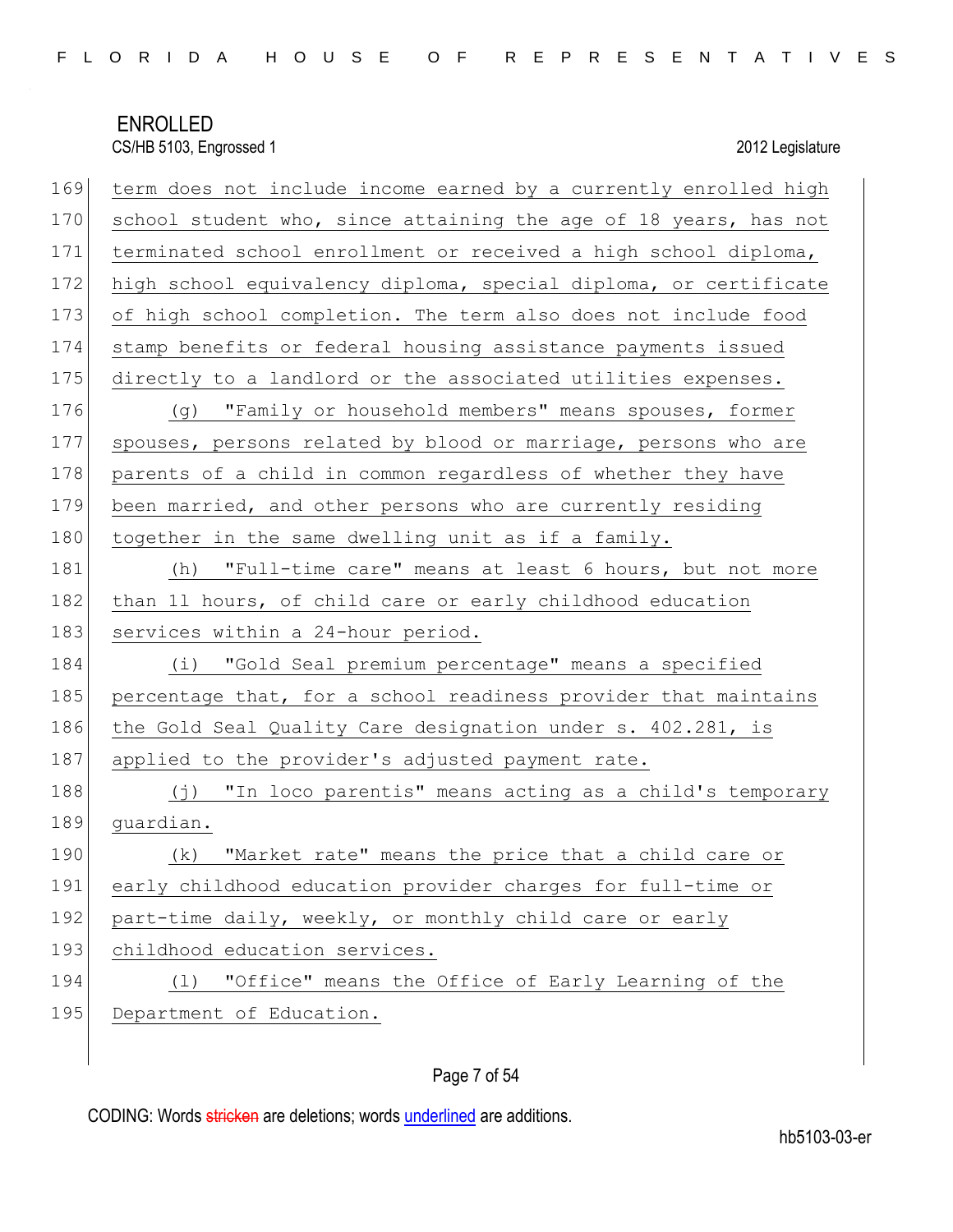| FLORIDA HOUSE OF REPRESENTATIVES |  |
|----------------------------------|--|
|----------------------------------|--|

CS/HB 5103, Engrossed 1 2012 Legislature

| 196 | "Parent" means a parent by blood, marriage, or<br>(m)            |
|-----|------------------------------------------------------------------|
| 197 | adoption; a legal guardian; or another person standing in loco   |
| 198 | parentis.                                                        |
| 199 | "Part-time care" means less than 6 hours of child care<br>(n)    |
| 200 | or early childhood education services within a 24-hour period.   |
| 201 | "Prevailing market rate" means the biennially<br>$(\circ)$       |
| 202 | determined statewide median of the market rate for child care    |
| 203 | and early childhood education services.                          |
| 204 | "Unearned income" means income other than earned<br>(p)          |
| 205 | income. The term includes, but is not limited to:                |
| 206 | Documented alimony and child support received.<br>1.             |
| 207 | 2.<br>Social security benefits.                                  |
| 208 | 3.<br>Supplemental security income benefits.                     |
| 209 | Workers' compensation benefits.<br>4.                            |
| 210 | 5.<br>Unemployment compensation benefits.                        |
| 211 | 6.<br>Veterans' benefits.                                        |
| 212 | Retirement benefits.<br>7.                                       |
| 213 | 8.<br>Temporary cash assistance under chapter 414.               |
| 214 | 9.<br>Military housing assistance under the federal Family       |
| 215 | Subsistence Supplemental Allowance Program.                      |
| 216 | "Working family" means:<br>(q)                                   |
| 217 | 1. A single-parent family in which the parent with whom          |
| 218 | the child resides is employed or engaged in eligible education   |
| 219 | activities for at least 20 hours per week;                       |
| 220 | A two-parent family in which both parents with whom the<br>2.    |
| 221 | child resides are each employed or engaged in eligible education |
| 222 | activities for at least 20 hours per week; or                    |
|     |                                                                  |

## Page 8 of 54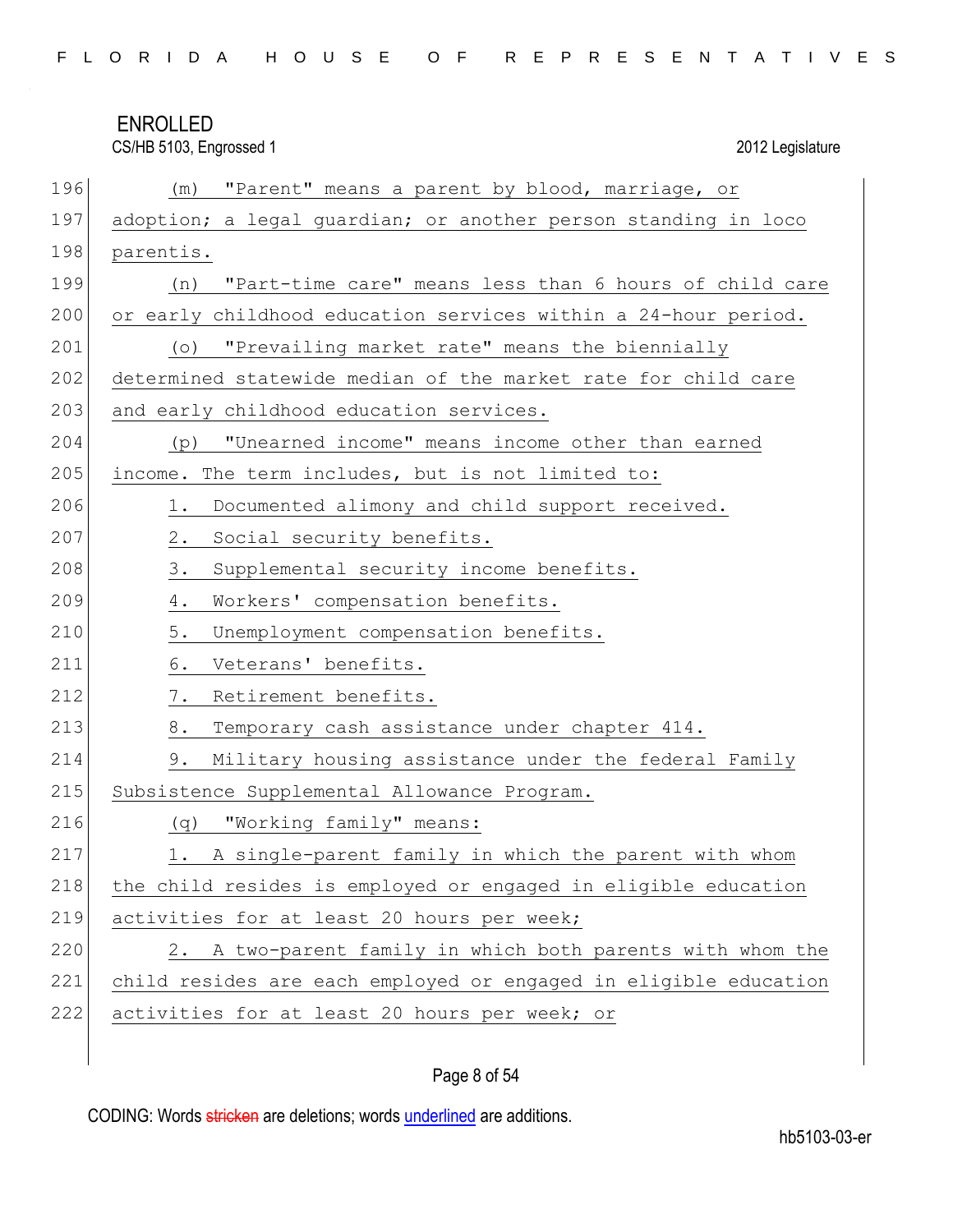| FLORIDA HOUSE OF REPRESENTATIVES |  |
|----------------------------------|--|
|----------------------------------|--|

CS/HB 5103, Engrossed 1 2012 Legislature

| 223 | 3. A family in which the parents, as prescribed by rule of              |
|-----|-------------------------------------------------------------------------|
| 224 | the Office of Early Learning, are exempt from work requirements         |
| 225 | due to age or a disability as determined and documented by a            |
| 226 | physician licensed under chapter 458 or chapter 459.                    |
| 227 | $(4)$ $(3)$ PARENTAL PARTICIPATION IN SCHOOL READINESS                  |
| 228 | PROGRAMS.-This section does not:                                        |
| 229 | Relieve parents and quardians of their own obligations<br>(a)           |
| 230 | to prepare their children for school; or                                |
| 231 | Create any obligation to provide publicly funded<br>(b)                 |
| 232 | school readiness programs or services beyond those authorized by        |
| 233 | the Legislature.                                                        |
| 234 | $(5)$ $(4)$ OFFICE OF EARLY LEARNING OF THE DEPARTMENT OF               |
| 235 | EDUCATION.-                                                             |
| 236 | The Office of Early Learning shall administer school<br>(a)             |
| 237 | readiness programs at the state level and shall coordinate with         |
| 238 | the early learning coalitions in providing school readiness             |
| 239 | services on a full-day, full-year, full-choice basis to the             |
| 240 | extent possible in order to enable parents to work and be               |
| 241 | financially self-sufficient.                                            |
| 242 | The Office of Early Learning shall:<br>(b)                              |
| 243 | Prioritize services for eligible children from birth<br>1.              |
| 244 | through kindergarten.                                                   |
| 245 | 2. <del>1.</del> Coordinate the birth-to-kindergarten services for      |
| 246 | children who are eligible under subsection (7) $\left(6\right)$ and the |
| 247 | programmatic, administrative, and fiscal standards under this           |
| 248 | chapter section for all public providers of school readiness            |
| 249 | programs.                                                               |

## Page 9 of 54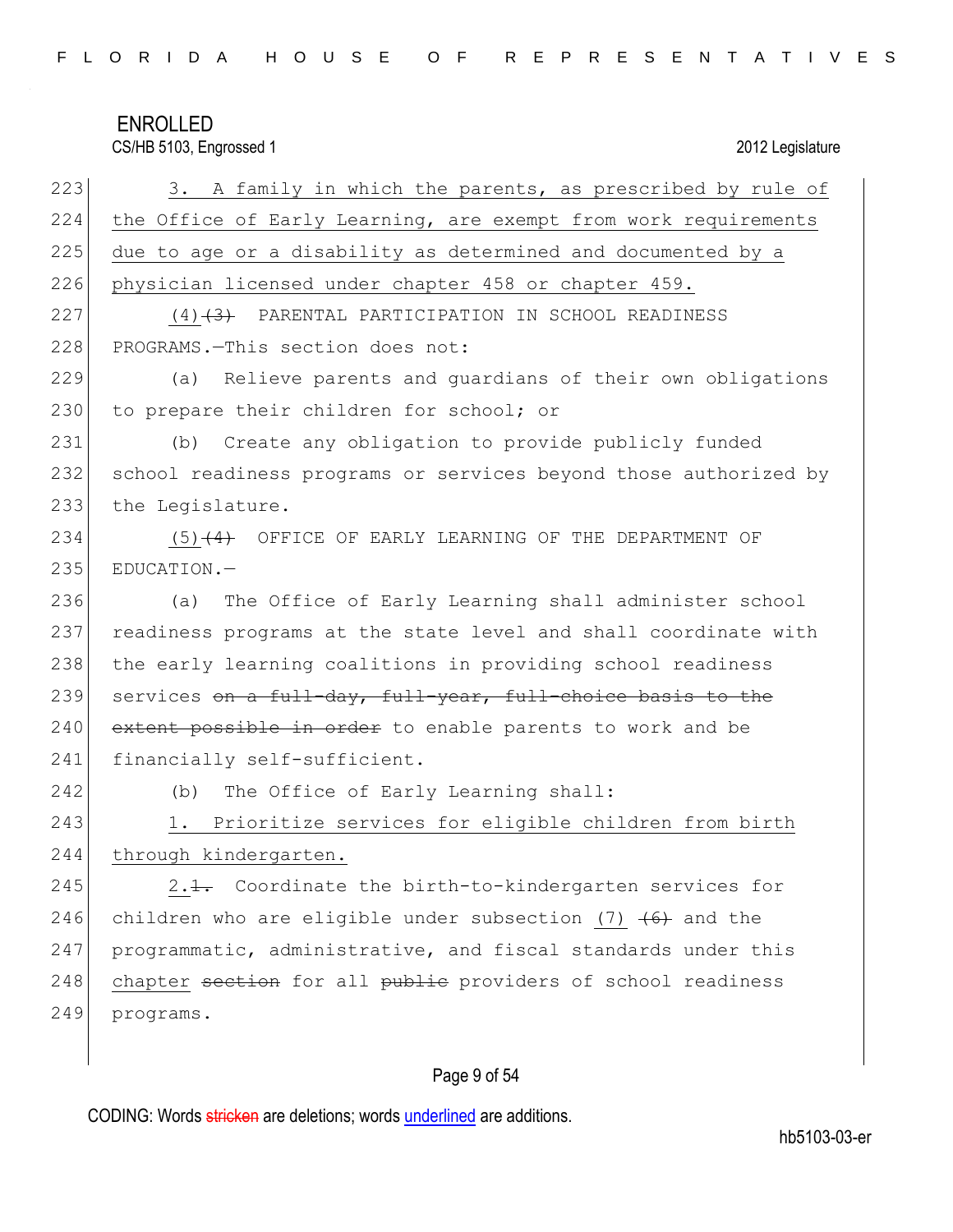CS/HB 5103, Engrossed 1 2012 Legislature

250  $\vert$  3.2. Focus on improving the educational quality of all 251 program providers participating in publicly funded school 252 readiness programs.

253  $\vert$  4.<del>3.</del> Provide comprehensive services to the state's birth- $254$  to-5 population, which shall ensure the preservation of parental 255 choice by permitting parents to choose from a variety of child 256 care categories, including: center-based child care; group home 257 child care; family child care; and in-home child care. Care and 258 curriculum by a sectarian provider may not be limited or 259 excluded in any of these categories.

260 (c) The Governor shall designate the Office of Early 261 Learning as the lead agency for administration of the federal 262 Child Care and Development Fund, 45 C.F.R. parts 98 and 99, and 263 the office shall comply with the lead agency responsibilities 264 under federal law.

265 (d) The Office of Early Learning shall:

266 1. Be responsible for the prudent use of all public and 267 private funds in accordance with all legal and contractual 268 requirements.

269 2. Adopt a uniform chart of accounts for budgeting and 270 financial reporting purposes that provides standardized 271 definitions for expenditures and reporting which are consistent 272 with subsection (10) for each of the following categories of 273 expenditures: 274 a. Direct services to children. 275 b. Administrative costs. 276 c. Quality activities. 277 d. Nondirect services.

Page 10 of 54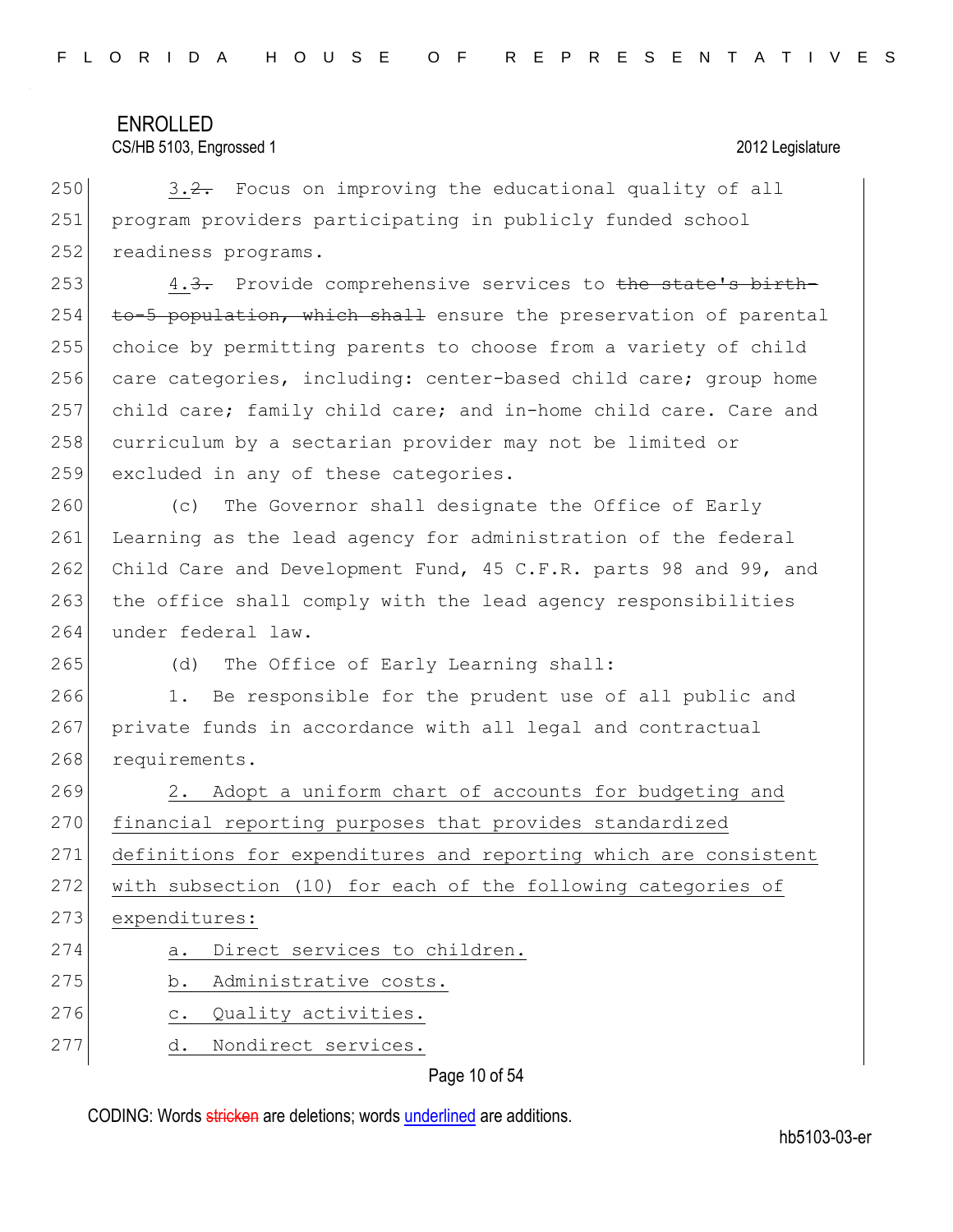|  |  |  |  |  |  |  |  |  |  |  |  | FLORIDA HOUSE OF REPRESENTATIVES |  |  |  |  |  |  |  |  |  |  |  |  |  |  |  |  |
|--|--|--|--|--|--|--|--|--|--|--|--|----------------------------------|--|--|--|--|--|--|--|--|--|--|--|--|--|--|--|--|
|--|--|--|--|--|--|--|--|--|--|--|--|----------------------------------|--|--|--|--|--|--|--|--|--|--|--|--|--|--|--|--|

CS/HB 5103, Engrossed 1 2012 Legislature

| 278 | 3.2. Provide final approval and every 2 years review early         |
|-----|--------------------------------------------------------------------|
| 279 | learning coalitions and school readiness plans.                    |
| 280 | 4.3. Establish a unified approach to the state's efforts           |
| 281 | toward enhancement of school readiness. In support of this         |
| 282 | effort, the Office of Early Learning shall adopt specific system   |
| 283 | support services that address the state's school readiness         |
| 284 | programs, and each. An early learning coalition shall implement    |
| 285 | amend its school readiness plan to conform to the specific         |
| 286 | system support services in its school readiness plan as provided   |
| 287 | in subparagraph (6)(c)2. <del>adopted by the Office of Early</del> |
| 288 | Learning. System support services shall include, but are not       |
| 289 | <del>limited to:</del>                                             |
| 290 | a. Child care resource and referral services;                      |
| 291 | b. Warm-Line services;                                             |
| 292 | e. Eligibility determinations;                                     |
| 293 | d. Child performance standards;                                    |
| 294 | Child screening and assessment;<br>$e_{\bullet}$                   |
| 295 | f. Developmentally appropriate curricula;                          |
| 296 | Health and safety requirements;<br>$\sigma$ .                      |
| 297 | h. Statewide data system requirements; and                         |
| 298 | i. Rating and improvement systems.                                 |
| 299 | 5.4. Safeguard the effective use of federal, state, local,         |
| 300 | and private resources to achieve the highest possible level of     |
| 301 | school readiness for the children in this state.                   |
| 302 | 5. Adopt a rule establishing criteria for the expenditure          |
| 303 | of funds designated for the purpose of funding activities to       |
| 304 | improve the quality of child care within the state in accordance   |
|     |                                                                    |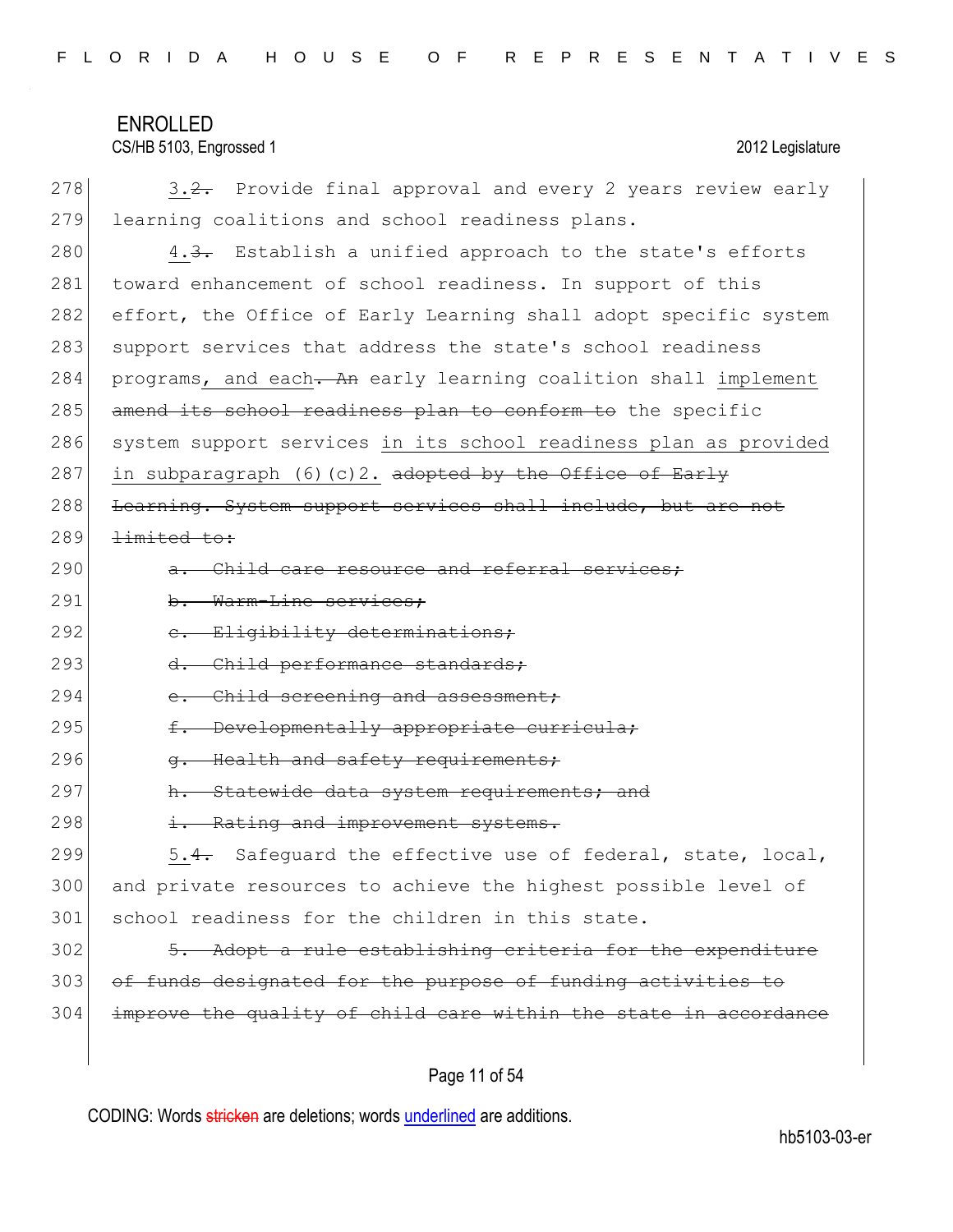CS/HB 5103, Engrossed 1 2012 Legislature

## 305 with s. 658G of the federal Child Care and Development Block Grant Act.

 6. Provide technical assistance to early learning 308 coalitions in a manner determined by the Office of Early Learning based upon information obtained by the office from various sources, including, but not limited to, public input, government reports, private interest group reports, office 312 monitoring visits, and coalition requests for service.

313 7. In cooperation with the early learning coalitions, coordinate with the Child Care Services Program Office of the Department of Children and Family Services to minimize duplicating interagency activities, health and safety monitoring, and acquiring and composing data pertaining to child 318 care training and credentialing.

 8. Develop and adopt performance standards and outcome measures for school readiness programs. The performance standards must address the age-appropriate progress of children in the development of school readiness skills. The performance standards for children from birth to 5 years of age in school readiness programs must be integrated with the performance standards adopted by the Department of Education for children in 326 the Voluntary Prekindergarten Education Program under s. 1002.67.

 9. Adopt a list of approved curricula that meet the performance standards for school readiness programs and establish a process for the review and approval of a provider's curriculum that meets the performance standards.

#### Page 12 of 54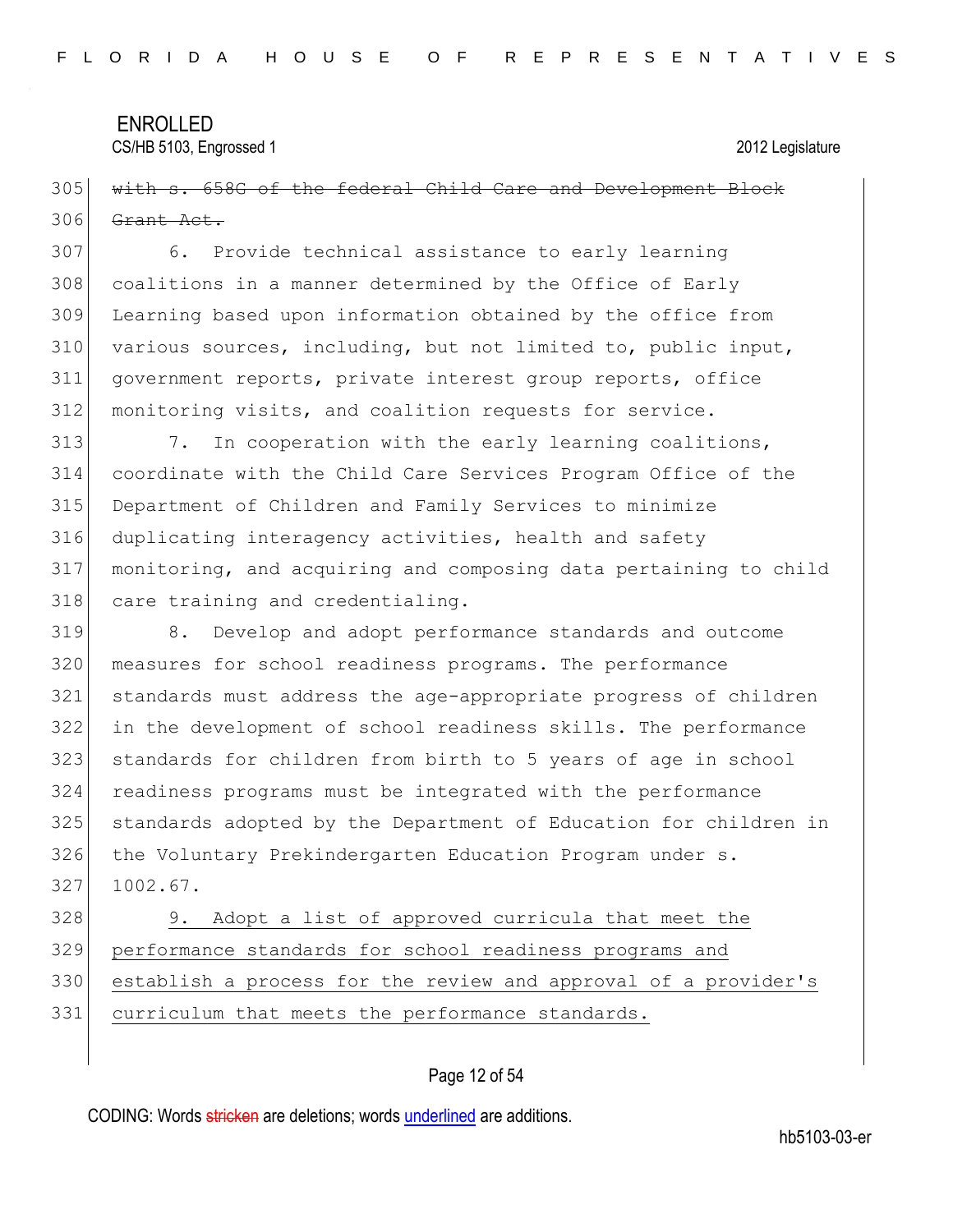| 332 | 10. By July 1, 2013, identify and adopt a preassessment          |
|-----|------------------------------------------------------------------|
| 333 | and postassessment aligned with the performance standards        |
| 334 | adopted under subparagraph 8. Upon adoption, the preassessments  |
| 335 | and postassessments shall immediately be implemented and used by |
| 336 | school readiness providers. The office shall collect the results |
| 337 | of the preassessments and postassessments statewide to evaluate  |
| 338 | the effectiveness of the school readiness programs. At a         |
| 339 | minimum, a preassessment shall be administered to each child who |
| 340 | participates in a school readiness program within the first 60   |
| 341 | days after enrollment. By May 30 of each year, a postassessment  |
| 342 | shall be administered to each child who participates in a        |
| 343 | provider's program for at least the previous 6 months.           |
| 344 | 11.9. Adopt a statewide provider standard contract, and          |
| 345 | prescribe a standardized format for such contract, which that    |
| 346 | must be used by the coalitions to annually contract when         |
| 347 | contracting with each school readiness provider providers. A     |
| 348 | coalition may not omit, supplement, or amend any provision of    |
| 349 | the statewide provider contract. In addition, a coalition may    |
| 350 | not insert or append attachments, addenda, or exhibits to the    |
| 351 | statewide provider contract. The office shall publish a copy of  |
| 352 | the statewide provider contract on its Internet website and      |
| 353 | provide a copy of the contract to each coalition.                |
| 354 | Adopt a standardized methodology for monitoring<br>12.           |
| 355 | compliance by school readiness providers with the terms of the   |
| 356 | statewide provider contract adopted under subparagraph 11.       |
| 357 | The Office of Early Learning may adopt rules under ss.<br>(e)    |
| 358 | 120.536(1) and 120.54 to administer the provisions of law        |
| 359 | conferring duties upon the office, including, but not limited    |
|     | Page 13 of 54                                                    |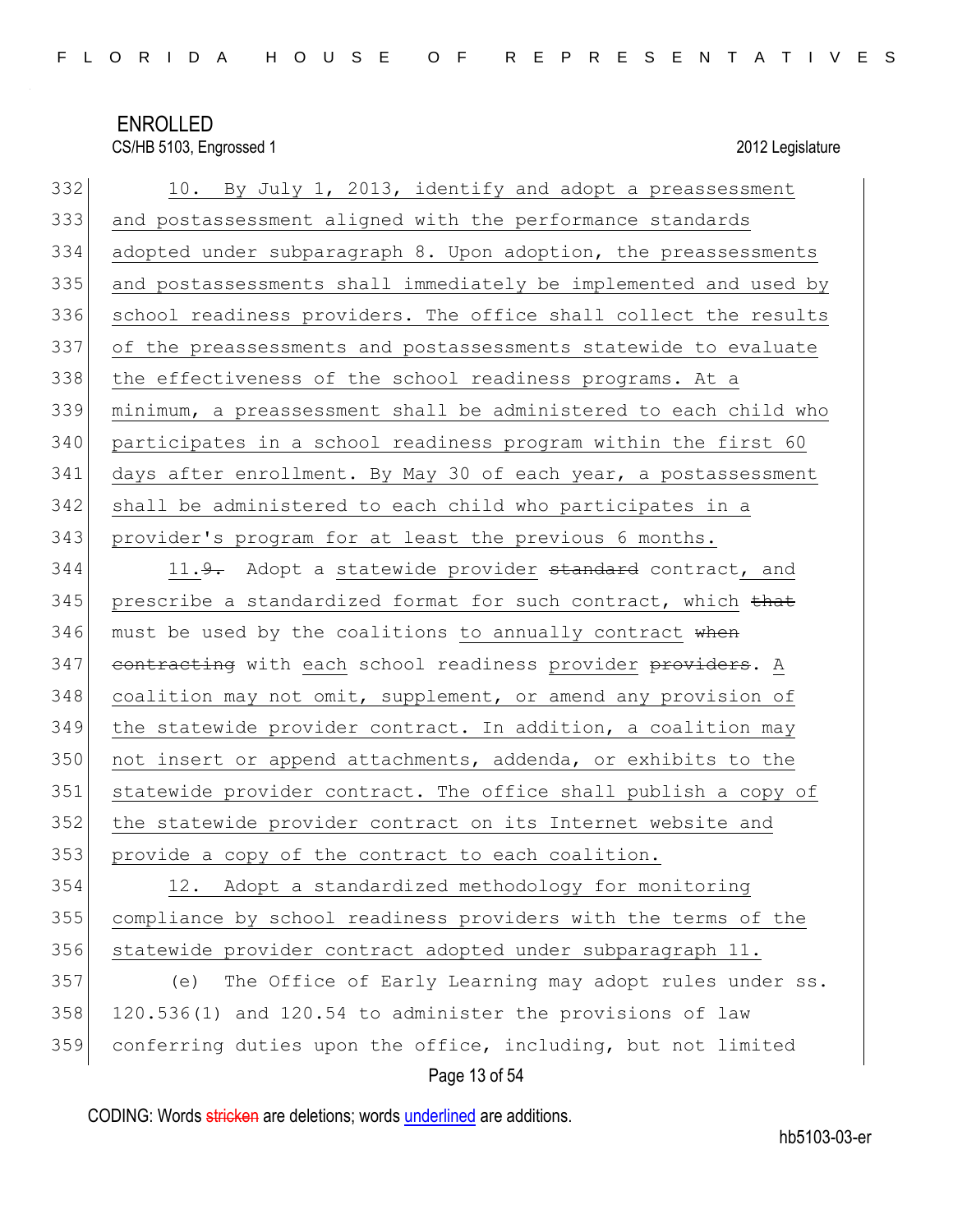360 to, rules governing the administration of system support 361 services of school readiness programs, the adoption of a uniform 362 chart of accounts, the adoption of a statewide provider contract 363 and methodology for monitoring compliance with the contract, the 364 adoption of a list of approved curricula, the collection of 365 data, the approval of early learning coalitions and school 366 readiness plans, the provision of a method whereby an early 367 learning coalition may serve two or more counties, the award of 368 incentives to early learning coalitions, child performance 369 standards, child outcome measures, monitoring of the quality 370 activities as described in subparagraph  $(10)(d)2$ ., the issuance 371 of waivers, and the implementation of the state's Child Care and 372 Development Fund Plan as approved by the federal Administration 373 for Children and Families.

374 (f) The Office of Early Learning shall have all powers 375 necessary to administer this section, including, but not limited 376 to, the power to receive and accept grants, loans, or advances 377 of funds from any public or private agency and to receive and 378 accept from any source contributions of money, property, labor, 379 or any other thing of value, to be held, used, and applied for 380 purposes of this section.

 (g) Except as provided by law, the Office of Early Learning may not impose requirements on a child care or early childhood education provider that does not deliver services under the school readiness programs or receive state or federal 385 funds under this section.

386 (h) The Office of Early Learning shall coordinate with 387 other state and federal agencies to perform data matches on

Page 14 of 54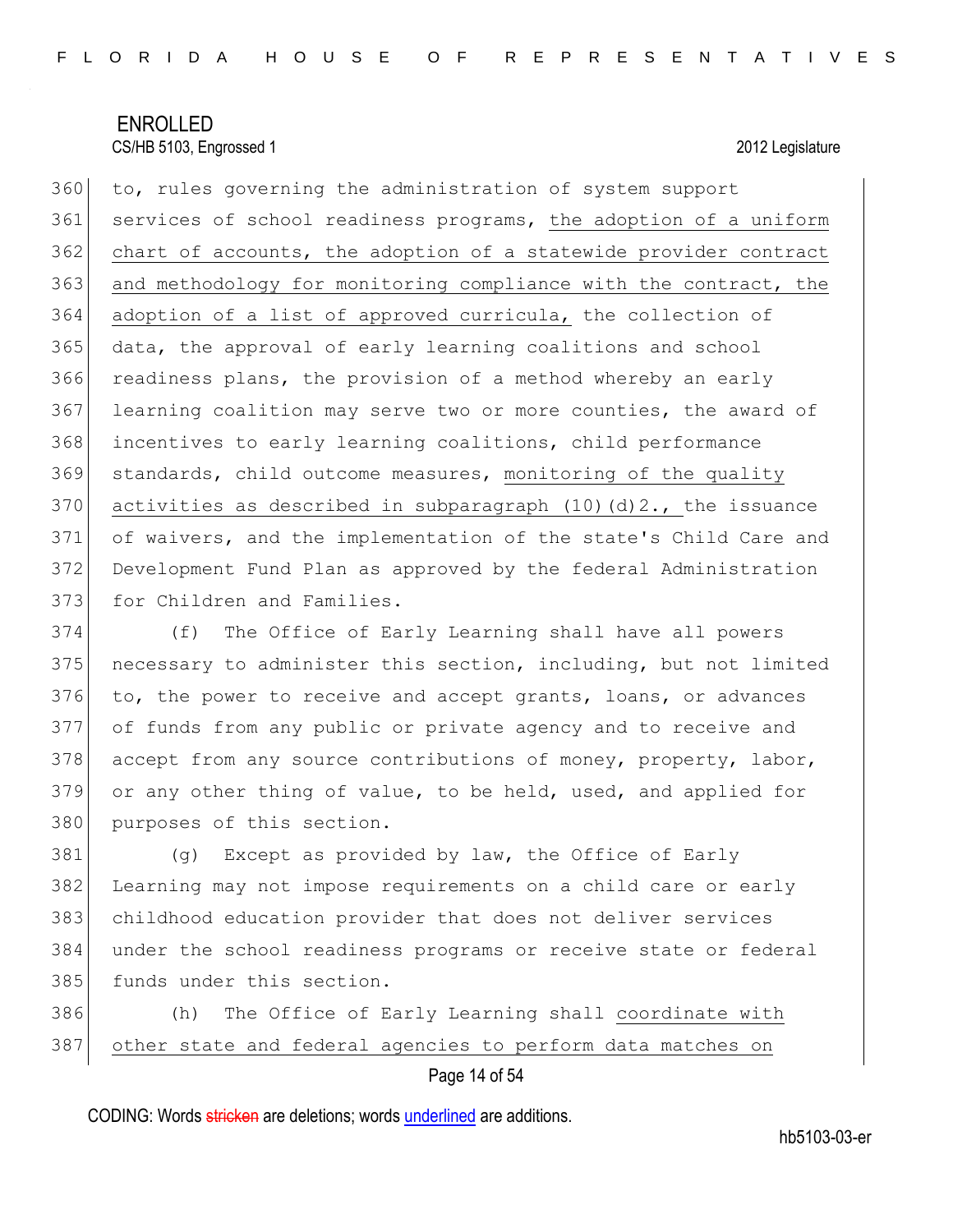| 388 | children participating in school readiness programs and their         |
|-----|-----------------------------------------------------------------------|
| 389 | families in order to verify the children's eligibility pursuant       |
| 390 | to subsection (7) have a budget for school readiness programs,        |
| 391 | which shall be financed through an annual appropriation made for      |
| 392 | purposes of this section in the General Appropriations Act.           |
| 393 | The Office of Early Learning shall coordinate the<br>(i)              |
| 394 | efforts toward school readiness in this state and provide             |
| 395 | independent policy analyses, data analyses, and recommendations       |
| 396 | to the Governor, the State Board of Education, and the                |
| 397 | Legislature.                                                          |
| 398 | The Office of Early Learning shall require that school<br>$(\dagger)$ |
| 399 | readiness programs, at a minimum, enhance the age-appropriate         |
| 400 | progress of each child in attaining the performance standards         |
| 401 | adopted under subparagraph (d) 8. and in the development of the       |
| 402 | following school readiness skills:                                    |
| 403 | Compliance with rules, limitations, and routines.<br>1.               |
| 404 | $2$ .<br>Ability to perform tasks.                                    |
| 405 | 3.<br>Interactions with adults.                                       |
| 406 | Interactions with peers.<br>4.                                        |
| 407 | 5.<br>Ability to cope with challenges.                                |
| 408 | 6.<br>Self-help skills.                                               |
| 409 | Ability to express the child's needs.<br>7.                           |
| 410 | Verbal communication skills.<br>8.                                    |
| 411 | Problem-solving skills.<br>9.                                         |
| 412 | Following of verbal directions.<br>10.                                |
| 413 | 11.<br>Demonstration of curiosity, persistence, and                   |
| 414 | exploratory behavior.                                                 |
| 415 | Interest in books and other printed materials.<br>12.                 |

Page 15 of 54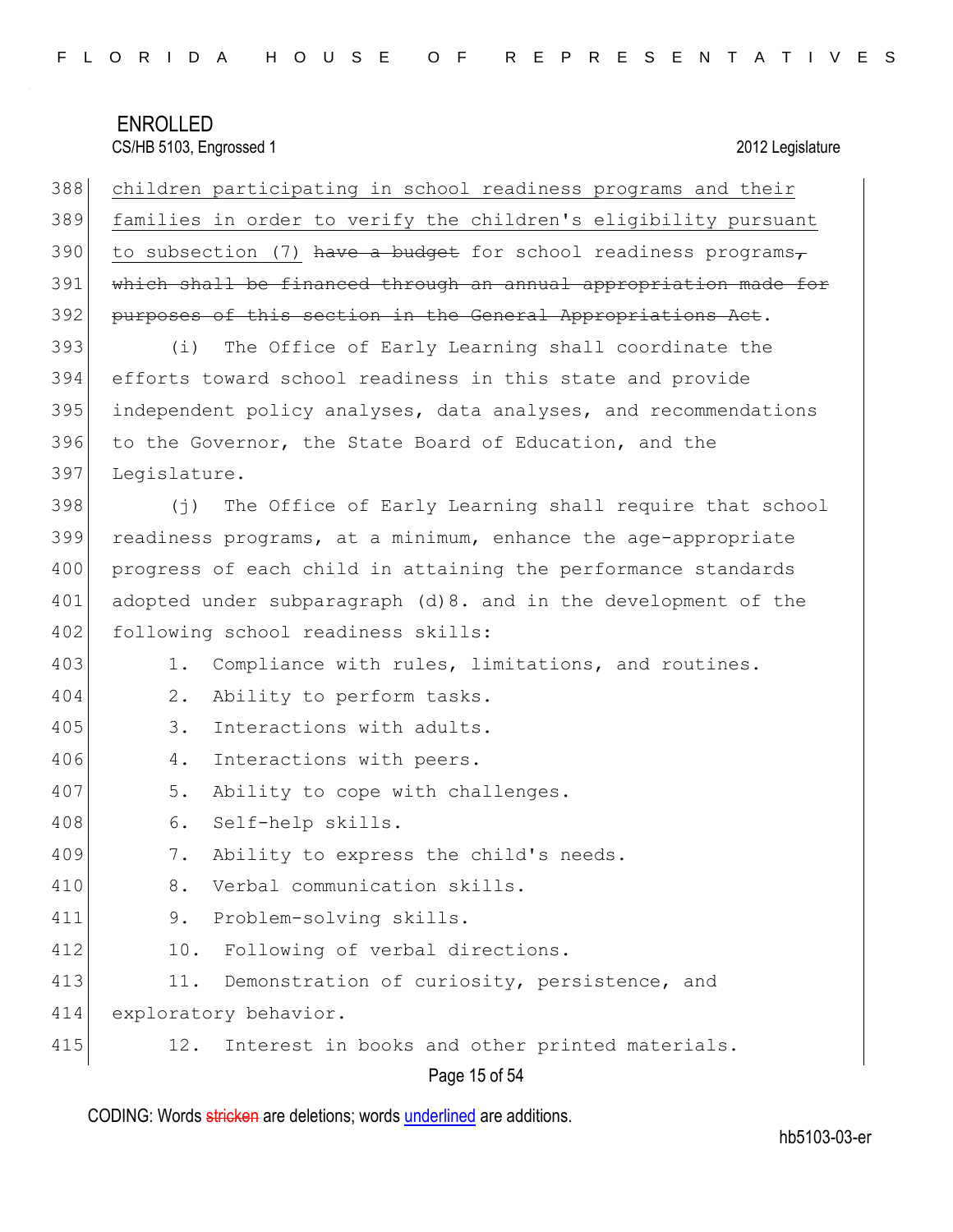| FLORIDA HOUSE OF REPRESENTATIVES |  |  |  |  |  |  |  |  |  |  |  |
|----------------------------------|--|--|--|--|--|--|--|--|--|--|--|
|----------------------------------|--|--|--|--|--|--|--|--|--|--|--|

## CS/HB 5103, Engrossed 1 2012 Legislature

| 416 | 13.<br>Paying attention to stories.                              |
|-----|------------------------------------------------------------------|
| 417 | Participation in art and music activities.<br>14.                |
| 418 | 15.<br>Ability to identify colors, geometric shapes, letters     |
| 419 | of the alphabet, numbers, and spatial and temporal               |
| 420 | relationships.                                                   |
| 421 |                                                                  |
| 422 | Within 30 days after enrollment in the school readiness program, |
| 423 | the early learning coalition must ensure that the program        |
| 424 | provider obtains information regarding the child's               |
| 425 | immunizations, physical development, and other health            |
| 426 | requirements as necessary, including appropriate vision and      |
| 427 | hearing screening and examinations. For a program provider       |
| 428 | licensed by the Department of Children and Family Services, the  |
| 429 | provider's compliance with s. 402.305(9), as verified pursuant   |
| 430 | to s. 402.311, shall satisfy this requirement.                   |
| 431 | The Office of Early Learning shall conduct studies and<br>(k)    |
| 432 | planning activities related to the overall improvement and       |
| 433 | effectiveness of the outcome measures adopted by the office for  |
| 434 | school readiness programs and the specific system support        |
| 435 | services to address the state's school readiness programs        |
| 436 | adopted by the Office of Early Learning in accordance with       |
| 437 | subparagraph (d) 4. (d) 3.                                       |
| 438 | The Office of Early Learning shall monitor and<br>(1)            |
| 439 | evaluate the performance of each early learning coalition in     |
| 440 | administering the school readiness program, implementing the     |
| 441 | coalition's school readiness plan, and administering the         |
| 442 | Voluntary Prekindergarten Education Program. These monitoring    |
| 443 | and performance evaluations must include, at a minimum, onsite   |
|     | Page 16 of 54                                                    |

CODING: Words stricken are deletions; words underlined are additions.

hb5103-03-er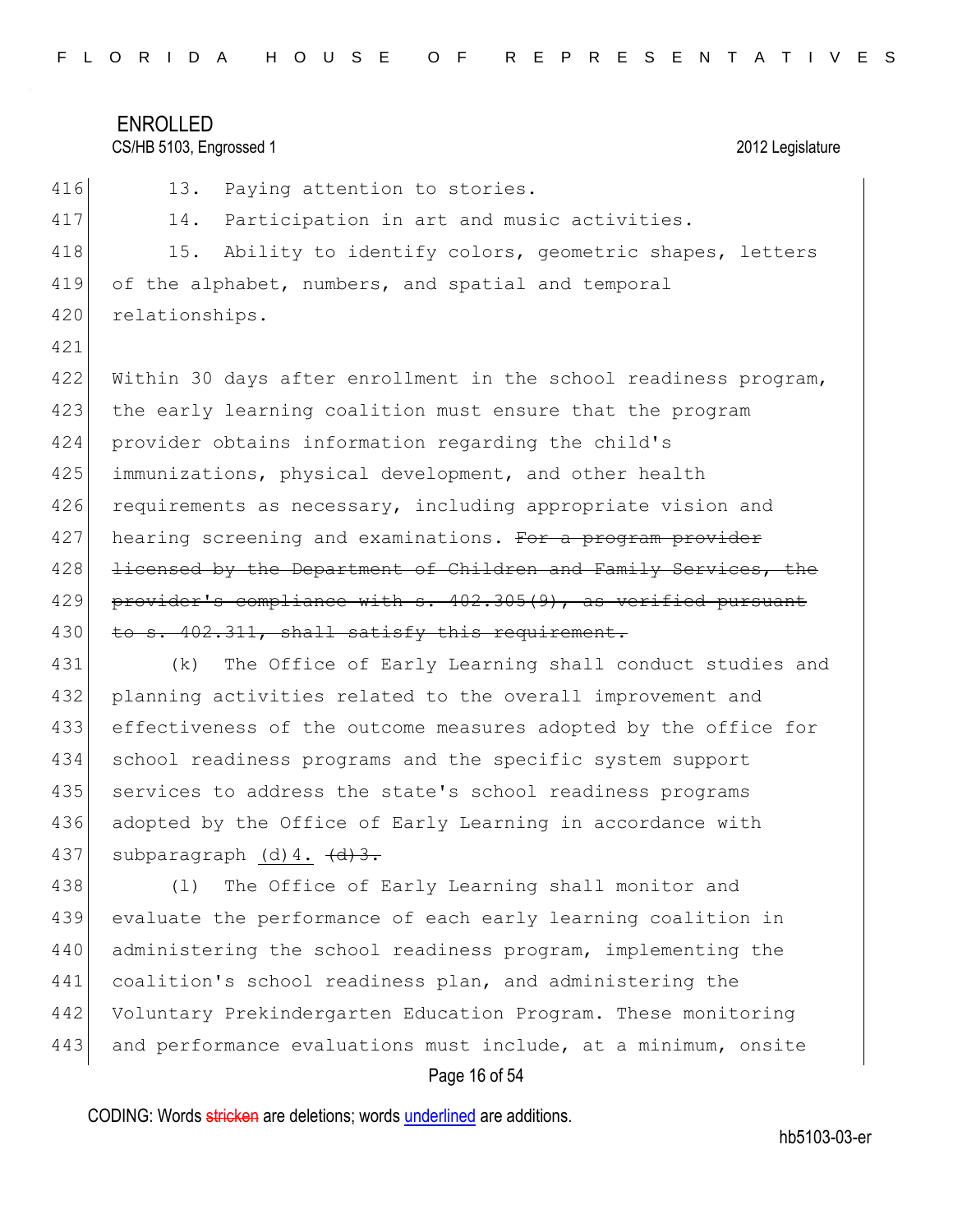444 monitoring of each coalition's finances, management, operations, 445 and programs.

 (m) The Office of Early Learning shall submit an annual report of its activities conducted under this section to the 448 Governor, the President of the Senate, the Speaker of the House 449 of Representatives, and the minority leaders of both houses of 450 the Legislature. In addition, the Office of Early Learning's reports and recommendations shall be made available to the Florida Early Learning Advisory Council and other appropriate state agencies and entities. The annual report must provide an 454 analysis of school readiness activities across the state, including the number of children who were served in the programs.

457 (n) The Office of Early Learning shall work with the early 458 learning coalitions to ensure availability of training and 459 support for parental involvement in children's early education 460 and to provide family literacy activities and services.

461 (6)<del>(5)</del> CREATION OF EARLY LEARNING COALITIONS.

462 (a) Early learning coalitions.-

463 1. Each early learning coalition shall maintain direct 464 enhancement services at the local level and ensure access to 465 such services in all 67 counties.

466 2. The Office of Early Learning shall establish the 467 minimum number of children to be served by each early learning 468 coalition through the coalition's school readiness program. The 469 Office of Early Learning may only approve school readiness plans 470 in accordance with this minimum number. The minimum number must

#### Page 17 of 54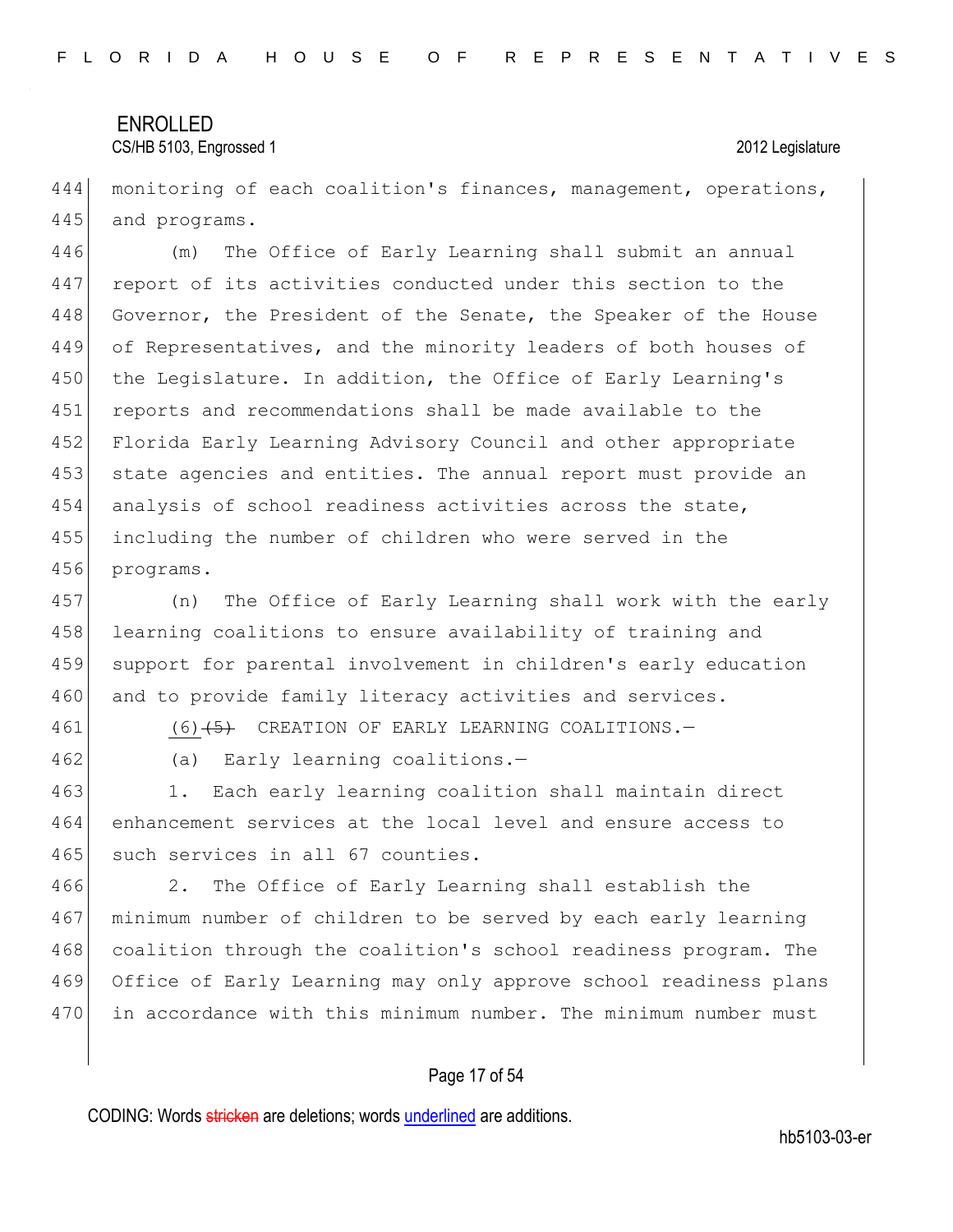#### CS/HB 5103, Engrossed 1 2012 Legislature

471 be uniform for every early learning coalition and must result in 472 the establishment of: 473 a. Thirty-one Permit 31 or fewer coalitions to be 474 established; and 475 b. Coalitions that are Require each of adequate size and 476 operational scale to comply with the expenditure limits in 477 paragraph  $(10)$  (d) coalition to serve at least 2,000 children 478 based upon the average number of all children served per month 479 through the coalition's school readiness program during the 480 previous 12 months. 481 3. If an early learning coalition is not able to comply 482 with the expenditure limits in paragraph (10)(d) would serve 483 fewer children than the minimum number established under  $484$  subparagraph 2., the coalition must merge with another 485 coalition, or two or more coalitions may agree to change the 486 counties that comprise each coalition, such that each resulting 487 county to form a multicounty coalition is of adequate size and 488 operational scale to comply with the expenditure limits. The 489 Office of Early Learning shall adopt procedures for merging 490 early learning coalitions, including procedures for the 491 consolidation of merging coalitions, and for the early 492 termination of the terms of coalition members which are 493 necessary to accomplish the mergers. However, the office may  $\sigma$ 494 Early Learning shall grant a waiver from this subparagraph for 495  $t$  to an early learning coalition that is unable to comply with the 496 expenditure limits in paragraph (10)(d) during the 2012-2013 497 fiscal year, the 2013-2014 fiscal year, or both fiscal years, if 498 the coalition submits to the office adequate documentation

Page 18 of 54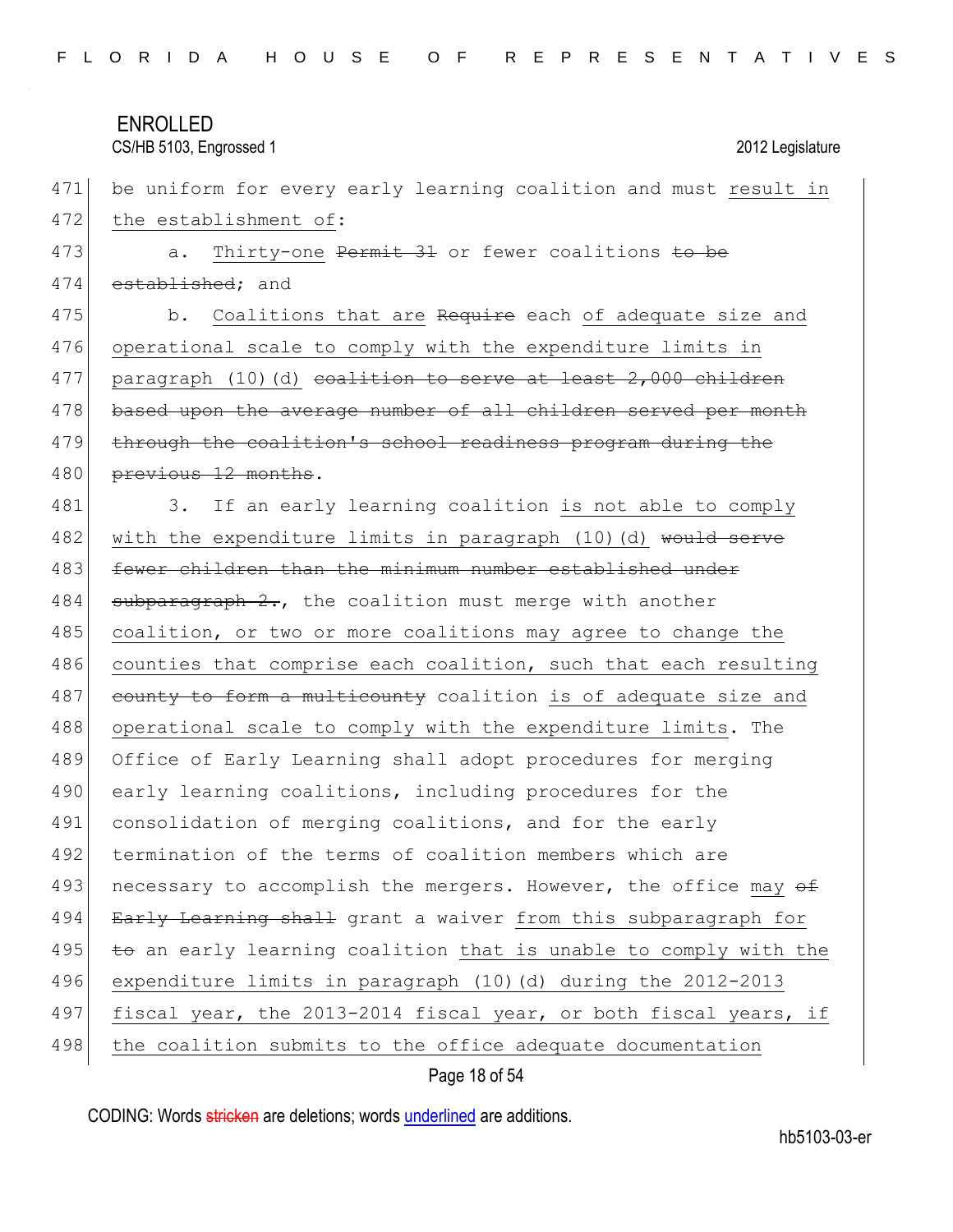| 499 | describing and justifying the reasons that the coalition was            |
|-----|-------------------------------------------------------------------------|
| 500 | unable to comply with the expenditure limits to serve fewer             |
| 501 | children than the minimum number established under subparagraph         |
| 502 | $2.7 + f$ :                                                             |
| 503 | a. The Office of Early Learning has determined during the               |
| 504 | most recent review of the coalition's school readiness plan, or         |
| 505 | through monitoring and performance evaluations conducted under          |
| 506 | $\frac{1}{2}$ paragraph $(4)(1)$ , that the coalition has substantially |
| 507 | implemented its plan;                                                   |
| 508 | b. The coalition demonstrates to the Office of Early                    |
| 509 | Learning the coalition's ability to effectively and efficiently         |
| 510 | implement the Voluntary Prekindergarten Education Program; and          |
| 511 | e. The coalition demonstrates to the Office of Early                    |
| 512 | Learning that the coalition can perform its duties in accordance        |
|     |                                                                         |
| 513 | with law.                                                               |
| 514 |                                                                         |
| 515 | If an early learning coalition fails or refuses to merge as             |
| 516 | required by this subparagraph, the Office of Early Learning may         |
| 517 | dissolve the coalition and temporarily contract with a qualified        |
| 518 | entity to continue school readiness and prekindergarten services        |
| 519 | in the coalition's county or multicounty region until the office        |
| 520 | reestablishes the coalition and a new school readiness plan is          |
| 521 | approved by the office.                                                 |
| 522 | Each early learning coalition shall be composed of at<br>4.             |
| 523 | least 15 members but not more than 30 members. The Office of            |
| 524 | Early Learning shall adopt standards establishing within this           |
| 525 | range the minimum and maximum number of members that may be             |
| 526 | appointed to an early learning coalition and procedures for             |

## Page 19 of 54

CODING: Words stricken are deletions; words underlined are additions.

hb5103-03-er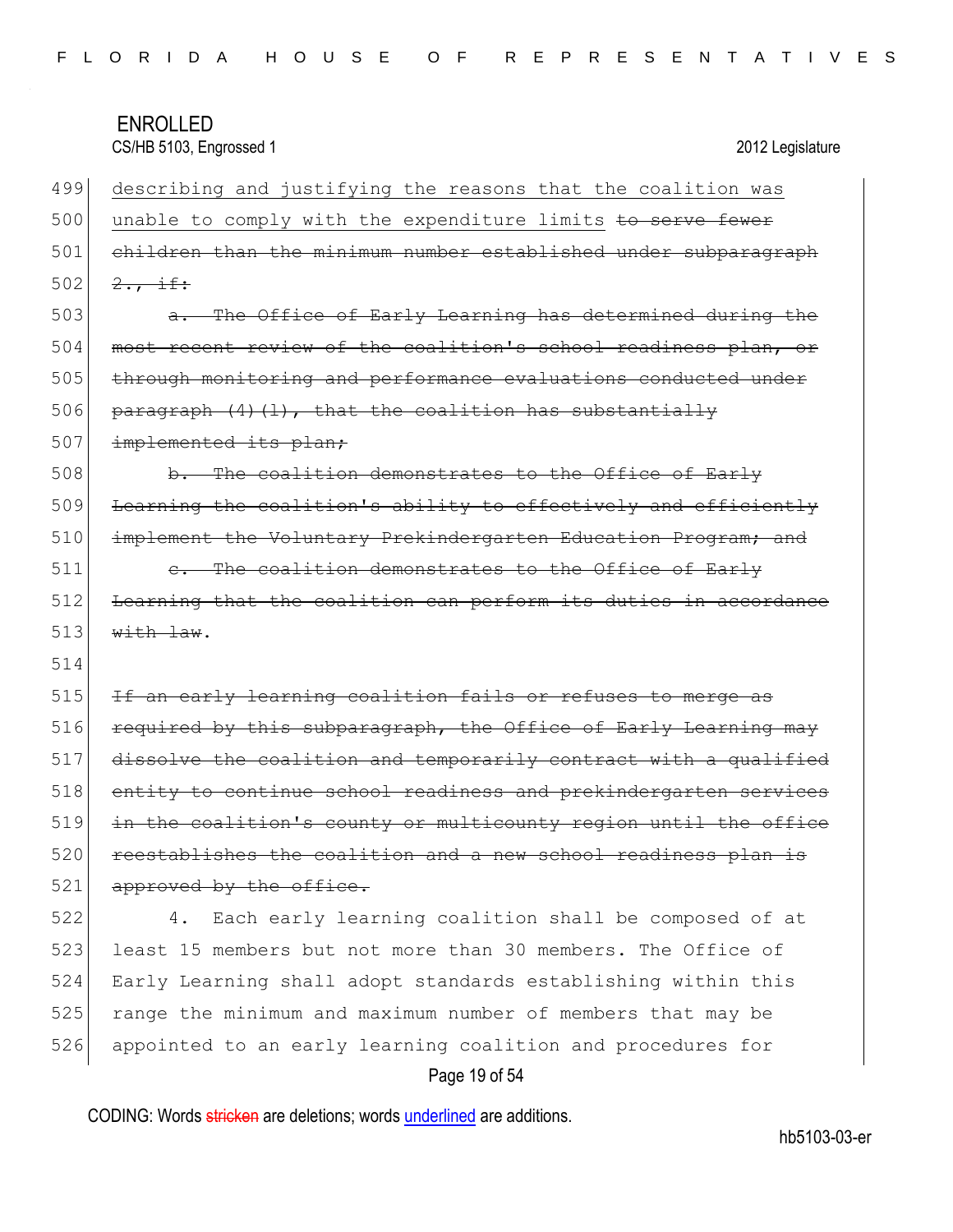527 identifying which members have voting privileges under 528 subparagraph 6. These standards must include variations for a 529 coalition serving a multicounty region. Each early learning 530 coalition must comply with these standards.

531 5. The Governor shall appoint the chair and two other 532 members of each early learning coalition, who must each meet the 533 same qualifications as private sector business members appointed 534 by the coalition under subparagraph 7.

535 6. Each early learning coalition must include the 536 following member positions; however, in a multicounty coalition, 537 each ex officio member position may be filled by multiple 538 nonvoting members but no more than one voting member shall be 539 seated per member position. If an early learning coalition has 540 more than one member representing the same entity, only one of 541 such members may serve as a voting member:

542 **a.** A Department of Children and Family Services circuit 543 administrator or his or her designee who is authorized to make 544 decisions on behalf of the department.

545 b. A district superintendent of schools or his or her 546 designee who is authorized to make decisions on behalf of the 547 district.

548 c. A regional workforce board executive director or his or 549 her designee.

550 d. A county health department director or his or her 551 designee.

552 e. A children's services council or juvenile welfare board 553 chair or executive director, if applicable.

#### Page 20 of 54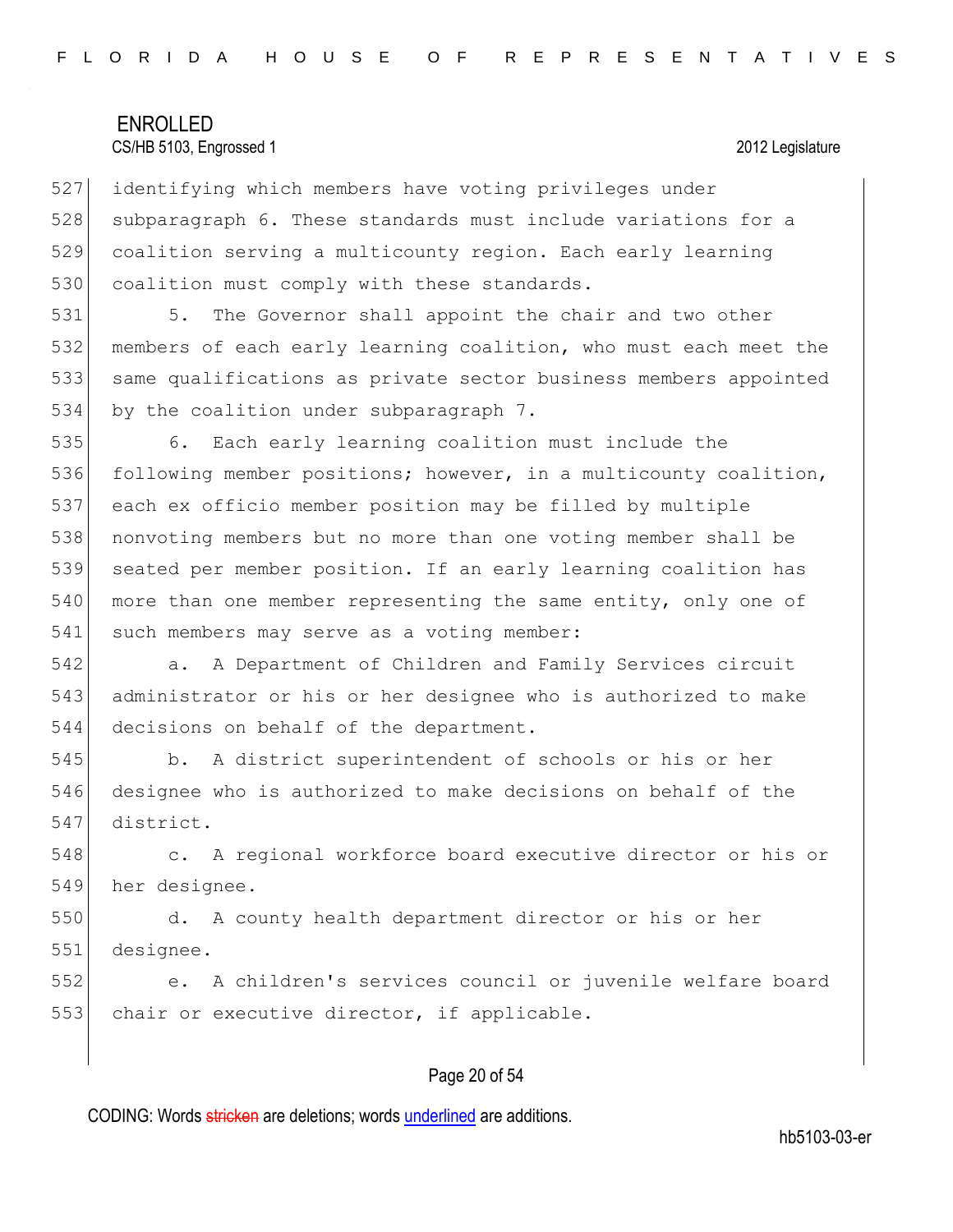| FLORIDA HOUSE OF REPRESENTATIVES |  |
|----------------------------------|--|
|----------------------------------|--|

CS/HB 5103, Engrossed 1 2012 Legislature

554 f. An agency head of a local licensing agency as defined 555 in s. 402.302, where applicable.

556 g. A president of a community college or his or her 557 designee.

558 h. One member appointed by a board of county commissioners 559 or the governing board of a municipality.

560 i. A central agency administrator, where applicable.

561 j. A Head Start director.

562 k. A representative of private for-profit child care 563 providers, including private for-profit family day care homes.

564 1. A representative of faith-based child care providers.

565 m. A representative of programs for children with 566 disabilities under the federal Individuals with Disabilities 567 Education Act.

568 7. Including the members appointed by the Governor under subparagraph 5., more than one-third of the members of each 570 early learning coalition must be private sector business members who do not have, and none of whose relatives as defined in s. 112.3143 has, a substantial financial interest in the design or delivery of the Voluntary Prekindergarten Education Program created under part V of chapter 1002 or the coalition's school 575 readiness program. To meet this requirement an early learning coalition must appoint additional members. The Office of Early Learning shall establish criteria for appointing private sector business members. These criteria must include standards for determining whether a member or relative has a substantial 580 financial interest in the design or delivery of the Voluntary

#### Page 21 of 54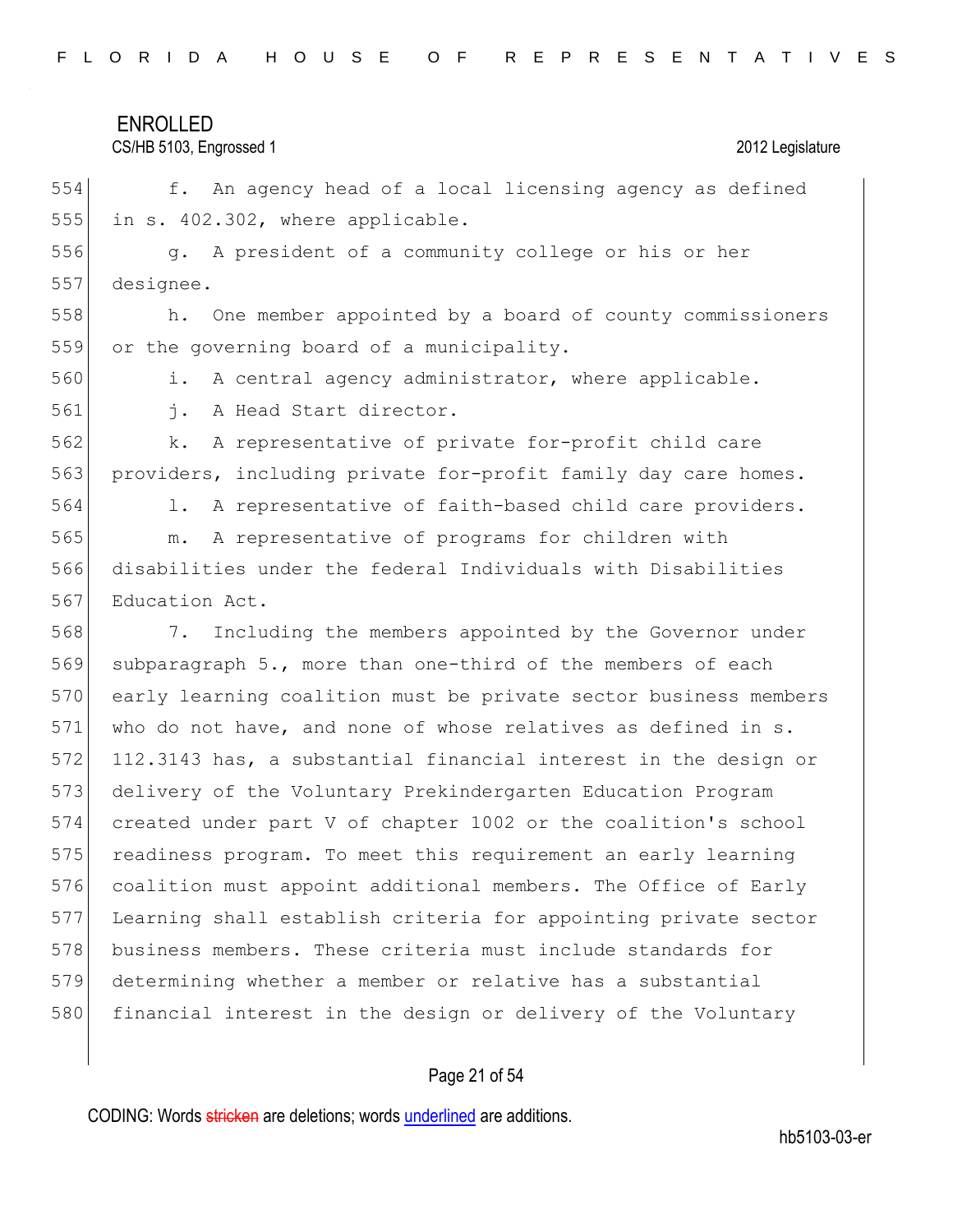581 Prekindergarten Education Program or the coalition's school 582 readiness program.

583 8. A majority of the voting membership of an early 584 learning coalition constitutes a quorum required to conduct the 585 business of the coalition. An early learning coalition board may 586 use any method of telecommunications to conduct meetings, 587 including establishing a quorum through telecommunications, 588 provided that the public is given proper notice of a 589 telecommunications meeting and reasonable access to observe and, 590 when appropriate, participate.

 9. A voting member of an early learning coalition may not appoint a designee to act in his or her place, except as otherwise provided in this paragraph. A voting member may send a representative to coalition meetings, but that representative does not have voting privileges. When a district administrator 596 for the Department of Children and Family Services appoints a designee to an early learning coalition, the designee is the voting member of the coalition, and any individual attending in the designee's place, including the district administrator, does 600 not have voting privileges.

601 10. Each member of an early learning coalition is subject 602 to ss. 112.313, 112.3135, and 112.3143. For purposes of s. 603 112.3143(3)(a), each voting member is a local public officer who 604 must abstain from voting when a voting conflict exists.

605 11. For purposes of tort liability, each member or 606 employee of an early learning coalition shall be governed by  $s$ . 607 768.28.

#### Page 22 of 54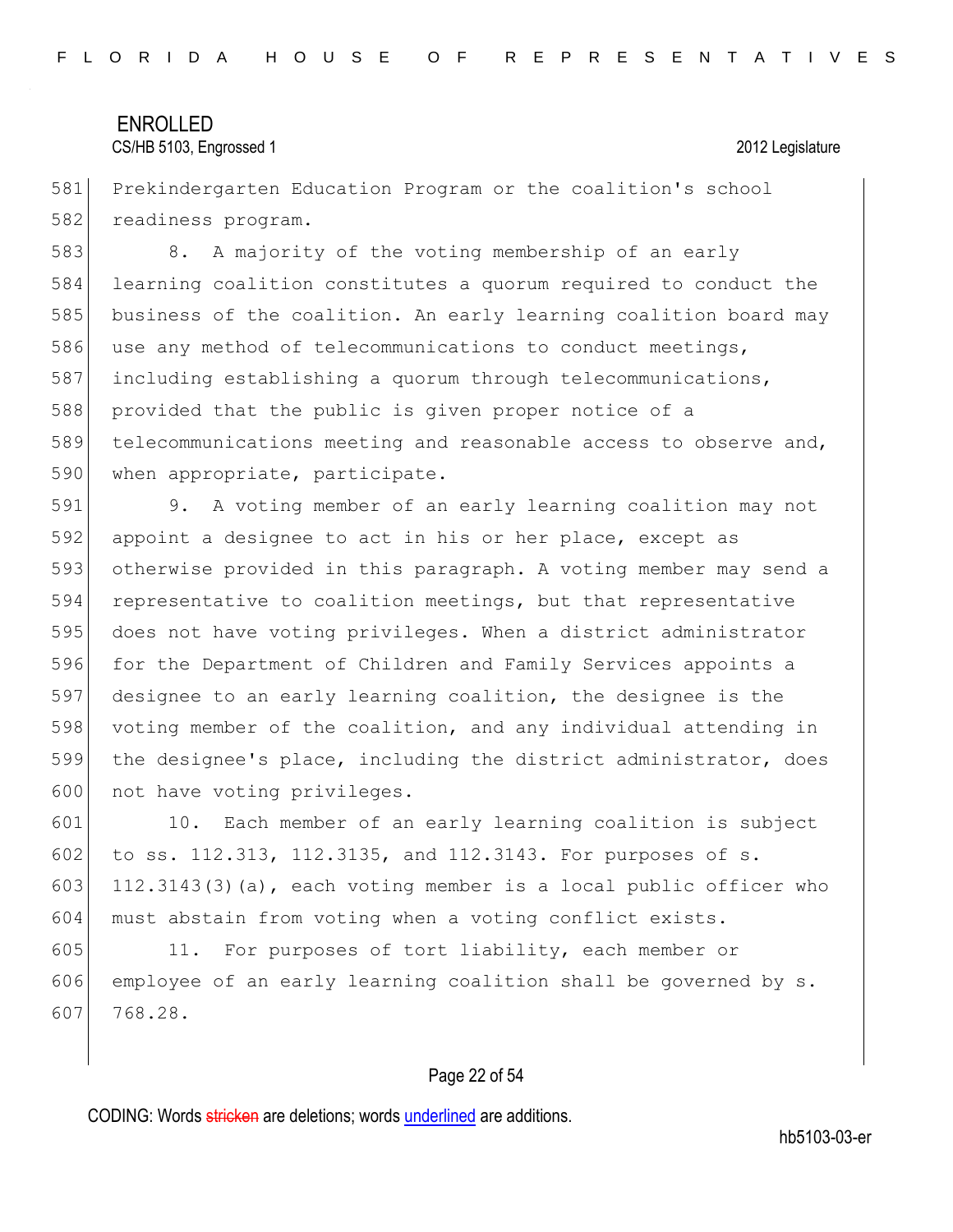#### CS/HB 5103, Engrossed 1 2012 Legislature

 $608$  12. An early learning coalition serving a multicounty 609 region must include representation from each county.

 13. Each early learning coalition shall establish terms for all appointed members of the coalition. The terms must be staggered and must be a uniform length that does not exceed 4 years per term. Coalition chairs shall be appointed for 4 years in conjunction with their membership on the Early Learning Advisory Council under s. 20.052. Appointed members may serve a maximum of two consecutive terms. When a vacancy occurs in an appointed position, the coalition must advertise the vacancy.

618 (b) Limitation.—Except as provided by law, the early 619 learning coalitions may not impose requirements on a child care 620 or early childhood education provider that does not deliver 621 services under the school readiness programs or receive state, 622 federal, required maintenance of effort, or matching funds under 623 this section.

624 (c) Program expectations.—

625 1. The school readiness program must meet the following 626 expectations:

627 a. The program must, at a minimum, enhance the age-628 | appropriate progress of each child in attaining the performance 629 standards and outcome measures adopted by the Office of Early 630 Learning.

631 b. The program must provide extended-day and extended-year 632 services to the maximum extent possible without compromising the 633 quality of the program to meet the needs of parents who work.

634 c. The program must provide a coordinated professional 635 development system that supports the achievement and maintenance

#### Page 23 of 54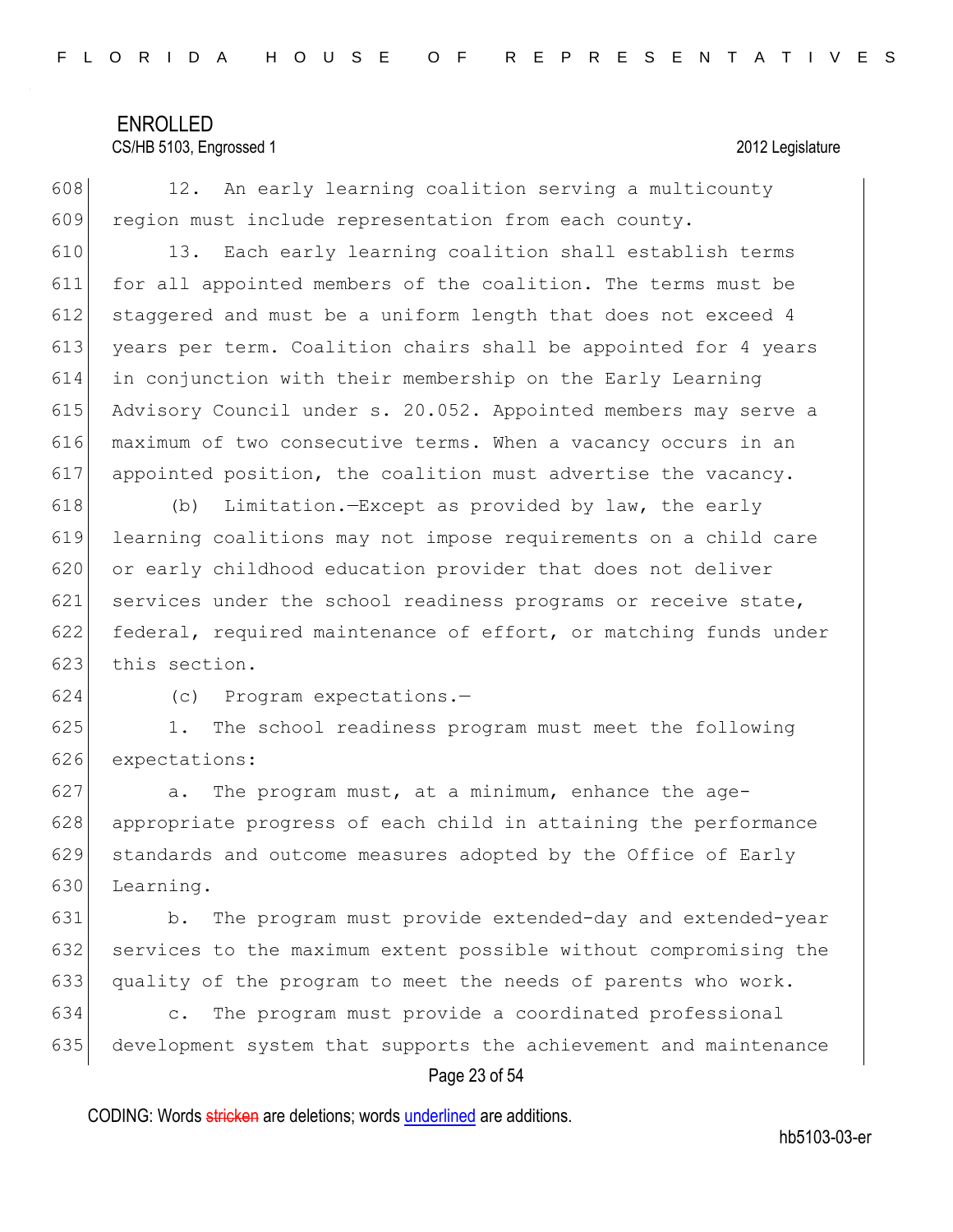636 of core competencies by school readiness instructors in helping 637 children attain the performance standards and outcome measures 638 adopted by the Office of Early Learning.

639 d. There must be expanded access to community services and 640 resources for families to help achieve economic self-641 sufficiency.

 e. There must be a single point of entry and unified 643 waiting list. As used in this sub-subparagraph, the term "single point of entry" means an integrated information system that allows a parent to enroll his or her child in the school readiness program at various locations throughout a county, that may allow a parent to enroll his or her child by telephone or 648 | through an Internet website, and that uses a unified waiting list to track eligible children waiting for enrollment in the 650 school readiness program. The Office of Early Learning shall establish through technology a single statewide information 652 system that each coalition must use for the purposes of managing 653 the single point of entry, tracking children's progress, coordinating services among stakeholders, determining eligibility, tracking child attendance, and streamlining administrative processes for providers and early learning coalitions.

 $658$   $f.$  The Office of Early Learning must consider the access 659 of eligible children to the school readiness program, as 660 demonstrated in part by waiting lists, before approving a 661 proposed increase in payment rates submitted by an early 662 learning coalition. In addition, early learning coalitions shall 663 use school readiness funds made available due to enrollment

Page 24 of 54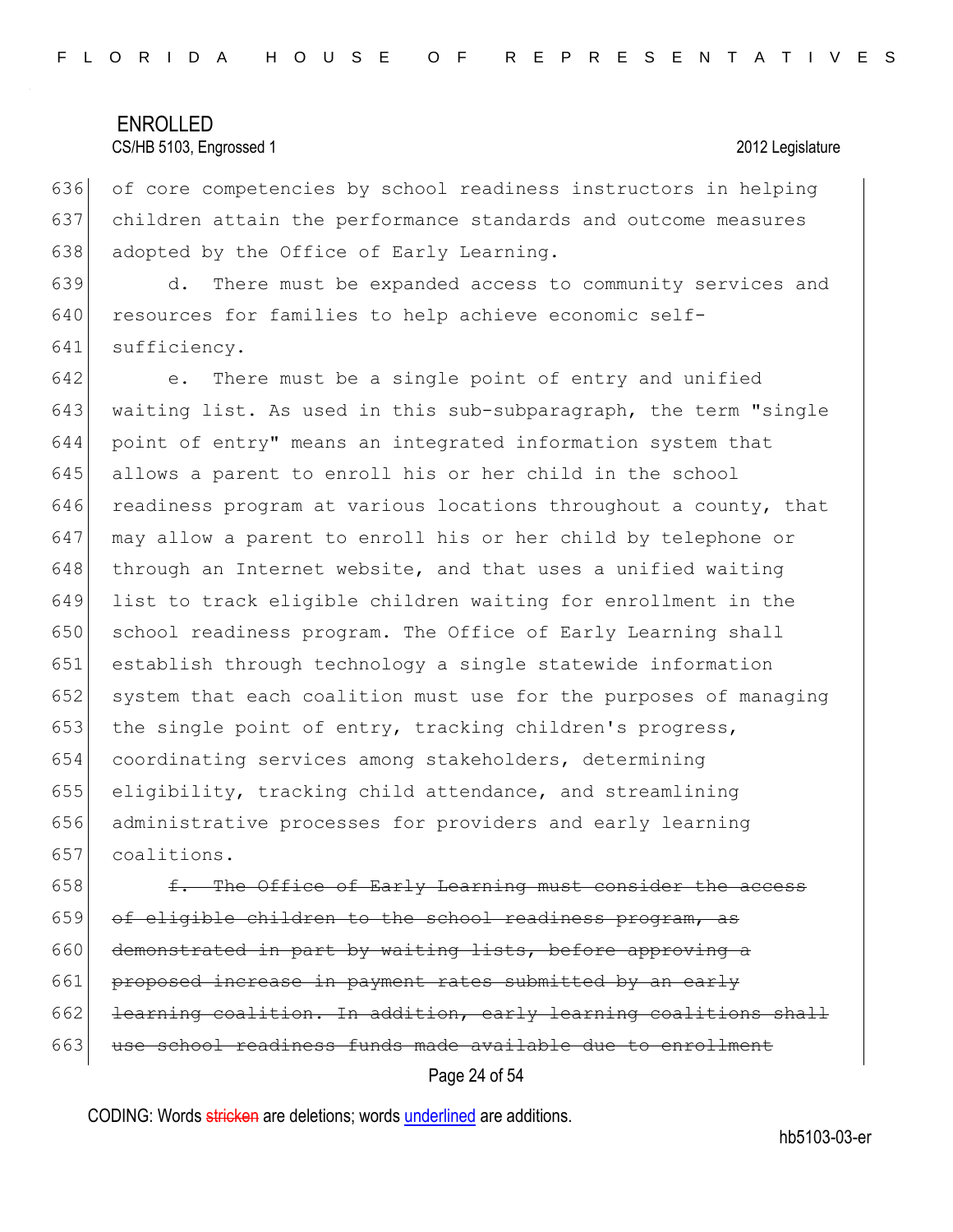664 shifts from school readiness programs to the Voluntary 665 Prekindergarten Education Program for increasing the number of 666 children served in school readiness programs before increasing 667 payment rates.

668  $f.9$ . The program must meet all state licensing guidelines, 669 where applicable. For a child care facility, large family child 670 care home, or licensed family day care home, compliance with  $s$ . 671 402.305, s. 402.3131, or s. 402.313 satisfies this requirement. 672 For a public or nonpublic school, compliance with s. 402.3025 or 673  $\vert$  s. 1003.22 satisfies this requirement. A faith-based child care 674 provider exempt from licensure under s. 402.316 must meet or 675 exceed the requirements of s. 402.305, except for square footage 676 per child, as determined by an onsite inspection by an early 677 learning coalition. An informal child care provider or 678 registered family day care home must meet or exceed the 679 requirements of s. 402.313. A before-school or after-school 680 program must meet or exceed the requirements of s.  $402.305(5)$ , 681 (6), and  $(7)$ .

682  $g \cdot h$ . The program must ensure that minimum standards for 683 child discipline practices are age-appropriate. Such standards 684 must provide that children not be subjected to discipline that 685 is severe, humiliating, or frightening or discipline that is 686 associated with food, rest, or toileting. Spanking or any other 687 form of physical punishment is prohibited.

688 2. Each early learning coalition must implement a 689 comprehensive program of school readiness services in accordance 690 with this chapter and the rules adopted by the office which 691 enhance the cognitive, social, and physical development of

#### Page 25 of 54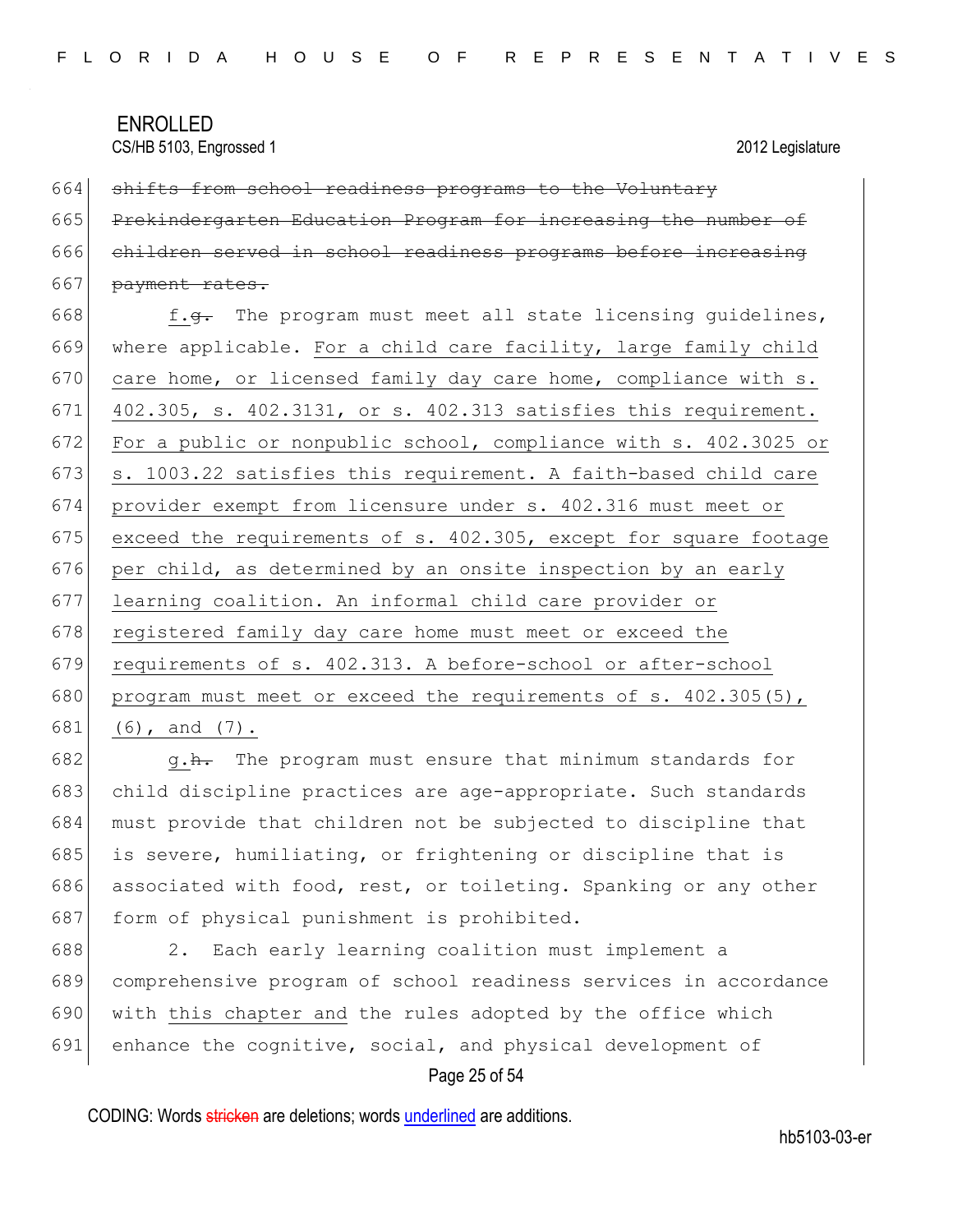| FLORIDA HOUSE OF REPRESENTATIVES |  |  |  |  |  |  |  |  |  |  |  |
|----------------------------------|--|--|--|--|--|--|--|--|--|--|--|
|----------------------------------|--|--|--|--|--|--|--|--|--|--|--|

# ENROLLED CS/HB 5103, Engrossed 1 2012 Legislature 692 children to achieve the performance standards and outcome 693 measures. At a minimum, these programs must contain the 694 following system support service elements: 695 | a. Developmentally appropriate curriculum designed to 696 enhance the age-appropriate progress of children in attaining 697 the performance standards adopted by the Office of Early 698 Learning under subparagraph  $(5)(d)8. ~~(4)(d)8.~~$ 699 b. A character development program to develop basic 700 values. 701 c. An age-appropriate screening of each child's 702 development and an appropriate referral process for children 703 with identified delays. 704 d. An age-appropriate preassessment and postassessment of 705 children as provided in subparagraph  $(5)$  (d)10. assessment 706 administered to children when they enter a program and an age-707 appropriate assessment administered to children when they leave  $708$  the program. 709 e. An appropriate staff-to-children ratio, pursuant to s. 710 402.305(4) or s. 402.302(8) or (11), as applicable, and as 711 verified pursuant to s. 402.311. 712 f. A healthy and safe environment pursuant to s. 713  $401.305(5)$ ,  $(6)$ , and  $(7)$ , as applicable, and as verified 714 pursuant to s. 402.311. 715  $\vert$  q. A resource and referral network established under s. 716 411.0101 to assist parents in making an informed choice and a 717 regional Warm-Line under s. 411.01015. 718

### Page 26 of 54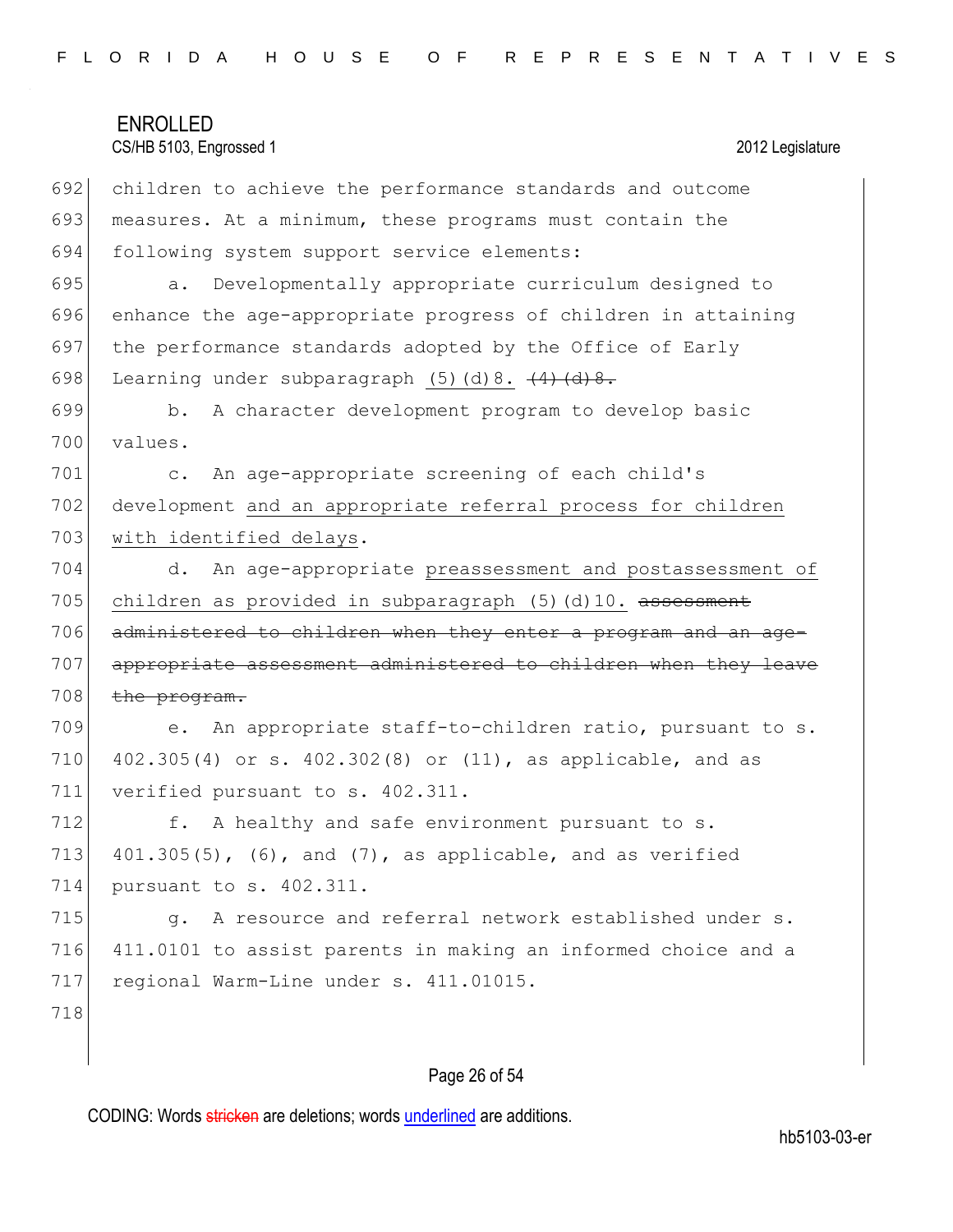719 The Office of Early Learning and early learning coalitions shall 720 coordinate with the Child Care Services Program Office of the 721 Department of Children and Family Services to minimize 722 duplicating interagency activities pertaining to acquiring and 723 composing data for child care training and credentialing.

724 (d) Implementation.—

725 1. An early learning coalition may not implement the 726 school readiness program until the coalition's school readiness 727 plan is approved by the Office of Early Learning.

728 2. Each early learning coalition shall coordinate with one another to implement a comprehensive program of school readiness 730 services which enhances the cognitive, social, physical, and moral character of the children to achieve the performance standards and outcome measures and which helps families achieve economic self-sufficiency. Such program must contain, at a minimum, the following elements:

735 a. Implement the school readiness program to meet the 736 requirements of this section and the system support services, 737 performance standards, and outcome measures adopted by the 738 Office of Early Learning.

739 b. Demonstrate how the program will ensure that each child 740 from birth through 5 years of age in a publicly funded school 741 readiness program receives scheduled activities and instruction 742 designed to enhance the age-appropriate progress of the children 743 in attaining the performance standards adopted by the department 744 under subparagraph  $(5)(d)8.  $(4)(d)8.$$ 

#### Page 27 of 54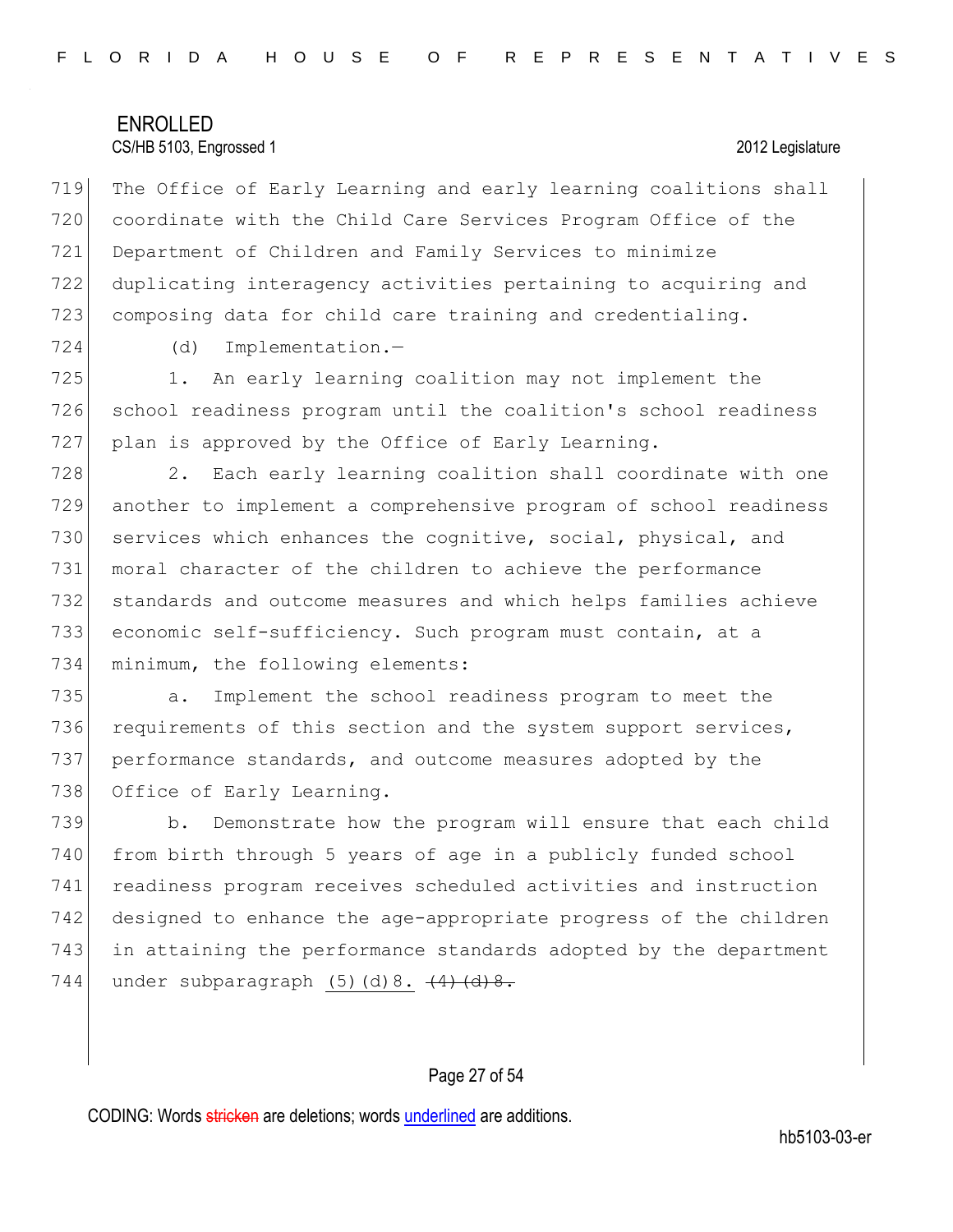748

#### CS/HB 5103, Engrossed 1 2012 Legislature

745 c. Ensure that the coalition has solicited and considered 746 comments regarding the proposed school readiness plan from the 747 local community.

749 Before implementing the school readiness program, the early 750 learning coalition must submit the plan to the office for 751 approval. The office may approve the plan, reject the plan, or 752 approve the plan with conditions. The office shall review school 753 readiness plans at least every 2 years.

 3. If the Office of Early Learning determines during the 755 review of school readiness plans, or through monitoring and 756 performance evaluations conducted under paragraph (5)(1)  $\left(4\right)\left(1\right)$ , that an early learning coalition has not substantially implemented its plan, has not substantially met the performance standards and outcome measures adopted by the office, or has not effectively administered the school readiness program or Voluntary Prekindergarten Education Program, the office may dissolve the coalition and temporarily contract with a qualified entity to continue school readiness and prekindergarten services in the coalition's county or multicounty region until the office reestablishes the coalition and a new school readiness plan is 766 approved in accordance with the rules adopted by the office.

767 4. The Office of Early Learning shall adopt rules 768 establishing criteria for the approval of school readiness 769 plans. The criteria must be consistent with the system support 770 services, performance standards, and outcome measures adopted by 771 the office and must require each approved plan to include the 772 following minimum standards for the school readiness program:

#### Page 28 of 54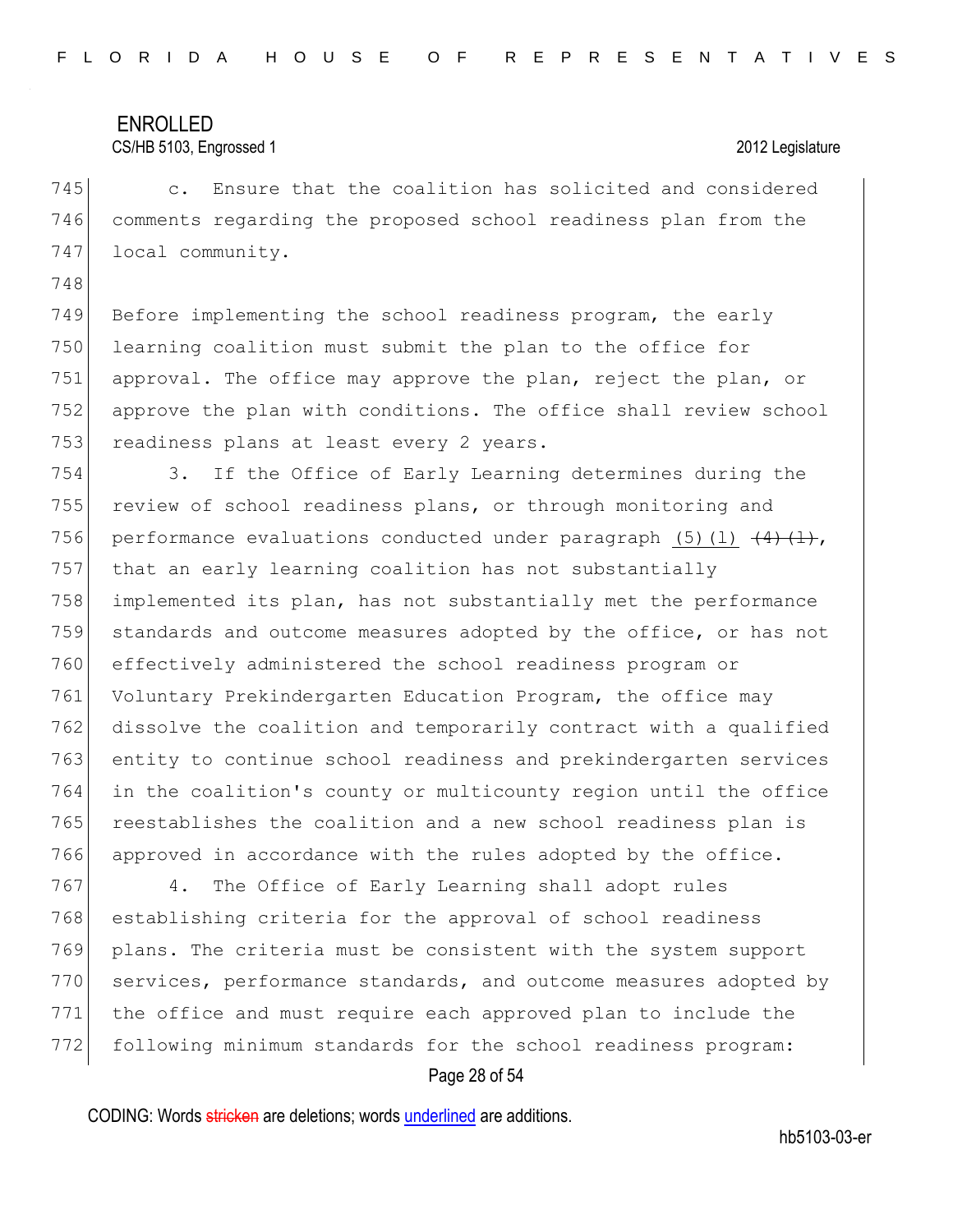| FLORIDA HOUSE OF REPRESENTATIVES |  |  |  |  |  |  |  |  |  |  |  |
|----------------------------------|--|--|--|--|--|--|--|--|--|--|--|
|----------------------------------|--|--|--|--|--|--|--|--|--|--|--|

# ENROLLED CS/HB 5103, Engrossed 1 2012 Legislature Page 29 of 54 773 a. A community plan that addresses the needs of all 774 children and providers within the coalition's county or 775 multicounty region. 776 b. A sliding fee scale establishing a copayment for 777 parents based upon their ability to pay, which is the same for 778 all program providers. 779 b.c. A choice of settings and locations in licensed, 780 registered, religious-exempt, or school-based programs to be 781 provided to parents. 782 d. Specific eligibility priorities for children in 783 accordance with subsection (6). 784 c.e. Performance standards and outcome measures adopted by 785 the office. 786  $f.$  Payment rates adopted by the early learning coalitions 787 and approved by the office. Payment rates may not have the 788 effect of limiting parental choice or creating standards or 789 levels of services that have not been expressly established by 790 the Legislature, unless the creation of such standards or levels 791 of service, which must be uniform throughout the state, has been 792 approved by the Federal Government and result in the state being 793 eligible to receive additional federal funds available for early 794 learning on a statewide basis. 795 **g.** Direct enhancement services for families and children. 796 System support and direct enhancement services shall be in 797 addition to payments for the placement of children in school 798 readiness programs. Direct enhancement services for families may 799 include parent training and involvement activities and 800 strategies to meet the needs of unique populations and local

CODING: Words stricken are deletions; words underlined are additions.

hb5103-03-er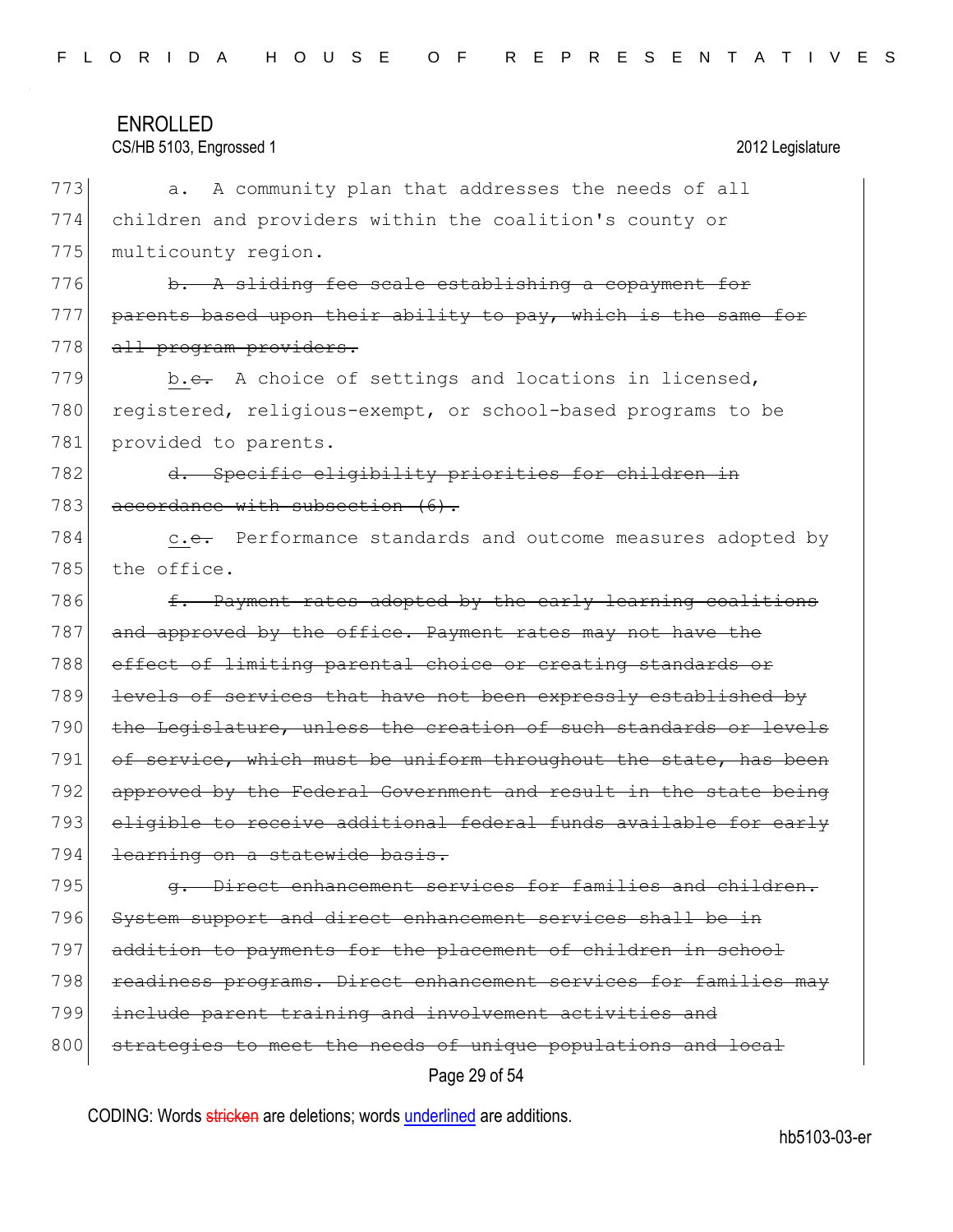801 eligibility priorities. Enhancement services for children may 802 include provider supports and professional development approved 803 in the plan by the Office of Early Learning.

804 d.h. The business organization of the early learning 805 coalition, which must include the coalition's articles of 806 incorporation and bylaws if the coalition is organized as a 807 corporation. If the coalition is not organized as a corporation  $808$  or other business entity, the plan must include the contract 809 with a fiscal agent. An early learning coalition may contract 810 with other coalitions to achieve efficiency in multicounty 811 services, and these contracts may be part of the coalition's 812 school readiness plan.

 $813$  i. The implementation of locally developed quality 814 programs in accordance with the requirements adopted by the 815 office under subparagraph (4)(d)5.

816

817 The Office of Early Learning may request the Governor to apply 818 for a waiver to allow the coalition to administer the Head Start 819 Program to accomplish the purposes of the school readiness 820 program.

821 5. Persons with an early childhood teaching certificate 822 may provide support and supervision to other staff in the school 823 readiness program.

824 6. An early learning coalition may not implement its 825 school readiness plan until it submits the plan to and receives 826 approval from the Office of Early Learning. Once the plan is 827 approved, the plan and the services provided under the plan 828 shall be controlled by the early learning coalition. The plan

#### Page 30 of 54

CODING: Words stricken are deletions; words underlined are additions.

hb5103-03-er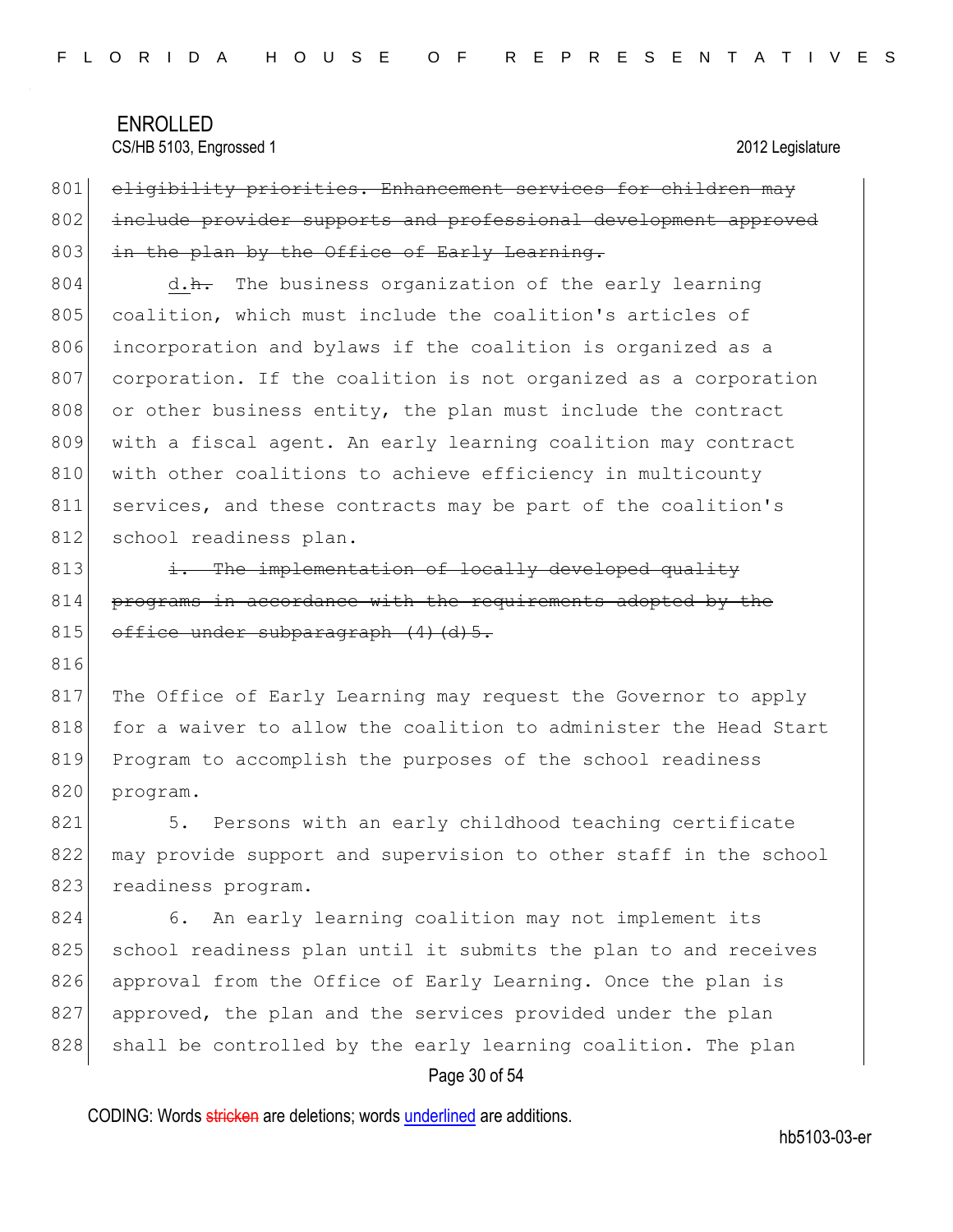829 shall be reviewed and revised as necessary, but at least 830 biennially. An early learning coalition may not implement the 831 revisions until the coalition submits the revised plan to and 832 receives approval from the office. If the office rejects a 833 revised plan, the coalition must continue to operate under its 834 prior approved plan.

835 7. Section 125.901(2)(a)3. does not apply to school 836 readiness programs. The Office of Early Learning may apply to 837 the Governor and Cabinet for a waiver of, and the Governor and 838 Cabinet may waive, any of the provisions of ss. 411.223 and 839 1003.54, if the waiver is necessary for implementation of school 840 readiness programs.

841 8. Two or more early learning coalitions may join for 842 purposes of planning and implementing a school readiness 843 program.

844 (e) Requests for proposals<del>; payment schedule</del>.-

845  $\left\vert \frac{1}{1} \right\vert$  Each early learning coalition must comply with federal 846 the procurement requirements and the expenditure requirements of  $847$  procedures adopted by the Office of Early Learning, including,  $848$  but not limited to, applying the procurement and expenditure 849 procedures required by federal and state law and state rules for 850 the expenditure of federal funds.

Page 31 of 54  $851$  2. Each early learning coalition shall adopt a payment 852 schedule that encompasses all programs funded under this 853 section. The payment schedule must take into consideration the 854 prevailing market rate, must include the projected number of 855 children to be served, and must be submitted for approval by the 856 Office of Early Learning. Informal child care arrangements shall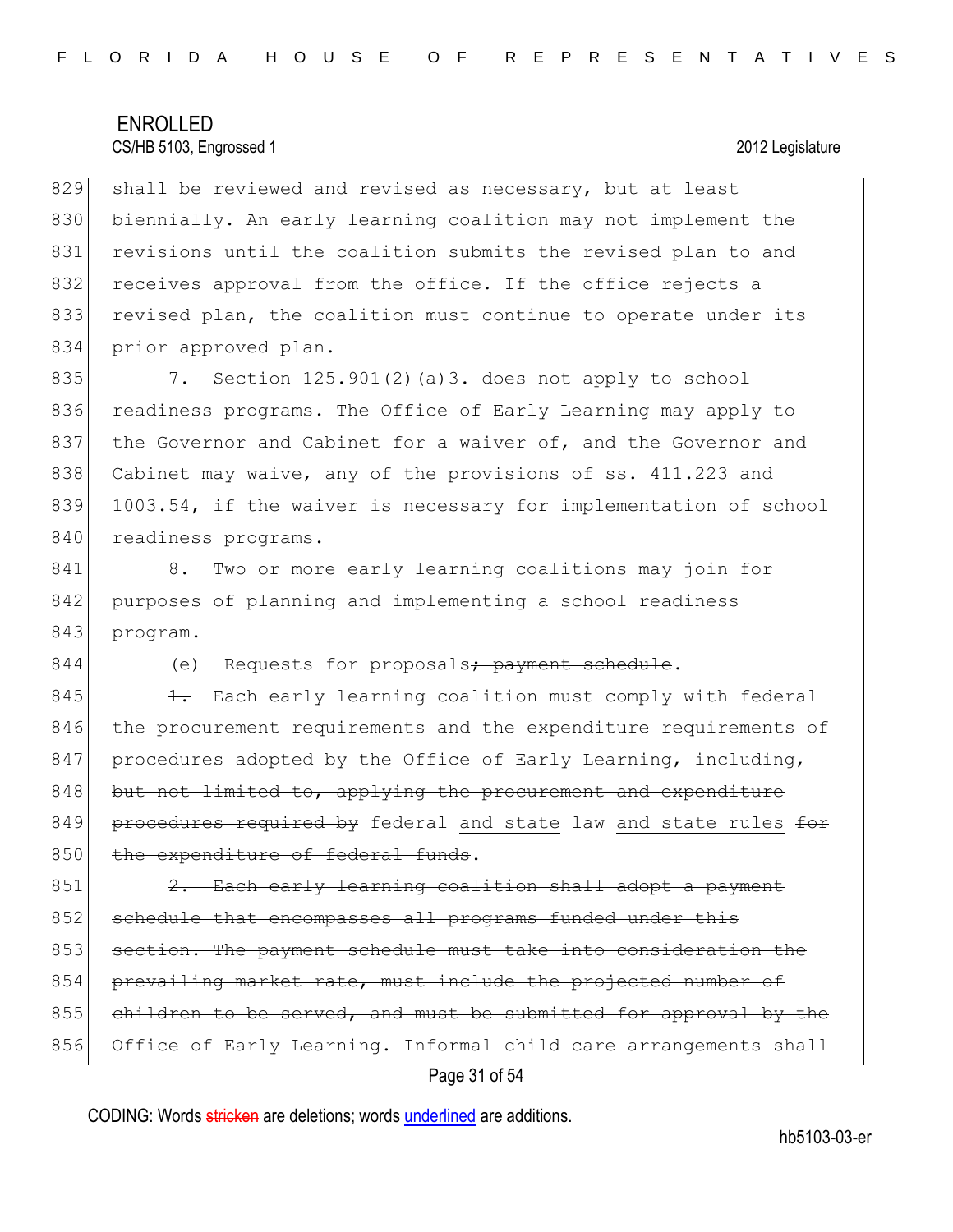857 be reimbursed at not more than 50 percent of the rate adopted 858 for a family day care home.

859 (f) Evaluation and annual report.—Each early learning 860 coalition shall conduct an evaluation of its implementation of 861 the school readiness program, including system support services, 862 performance standards, and outcome measures, and shall provide 863 an annual report and fiscal statement to the Office of Early 864 Learning. This report must also include an evaluation of the 865 effectiveness of its direct enhancement services and conform to 866 the content and format specifications adopted by the Office of 867 Early Learning. The Office of Early Learning must include an 868 analysis of the early learning coalitions' reports in the 869 office's annual report.

870 (7)<del>(6)</del> PROGRAM ELIGIBILITY AND ENROLLMENT.—The school 871 readiness program is established for children from birth to the 872 beginning of the school year for which a child is eligible for 873 admission to kindergarten in a public school under s. 874  $\vert$  1003.21(1)(a)2. or who are eligible for any federal subsidized 875 child care program.

876 (a) Each early learning coalition shall give priority for 877 participation in the school readiness program as follows:

878 1. (a) Priority shall be given first to a child younger 879 than 13 years of age from a working family that includes  $\pm n$ 880 which there is an adult receiving temporary cash assistance who 881 is subject to federal work requirements under chapter 414.

882 2.  $\leftrightarrow$  Priority shall be given next to an at-risk a child 883 younger than 9 years of age who is eligible for a school 884 readiness program but who has not yet entered school, who is

```
Page 32 of 54
```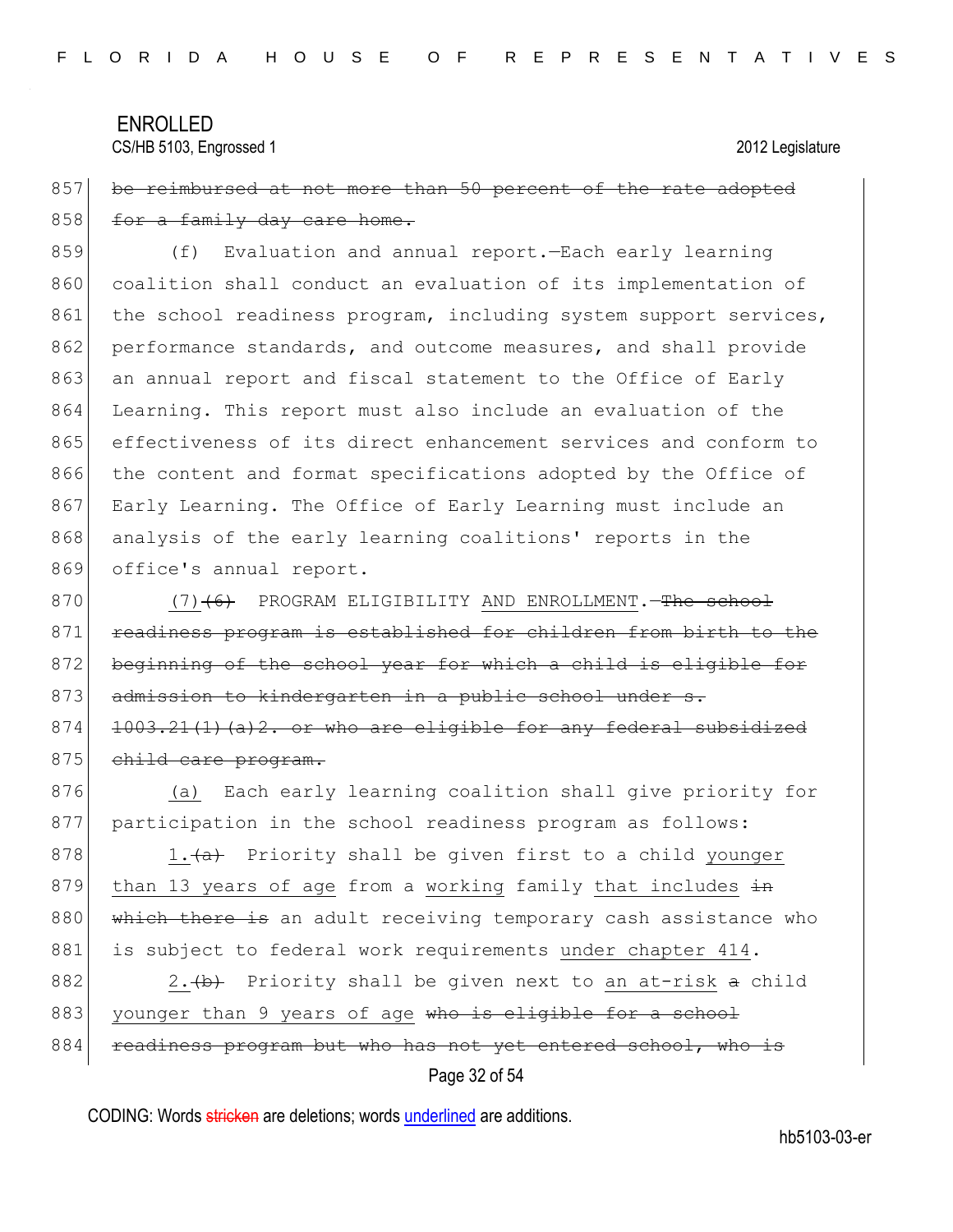CS/HB 5103, Engrossed 1 2012 Legislature

| 885 | served by the Family Safety Program Office of the Department of  |
|-----|------------------------------------------------------------------|
| 886 | Children and Family Services or a community-based lead agency    |
| 887 | under chapter 39 or chapter 409, and for whom child care is      |
| 888 | needed to minimize risk of further abuse, neglect, or            |
| 889 | abandonment.                                                     |
| 890 | 3. Priority shall be given next to:                              |
| 891 | A child younger than 6 years of age from a working<br>a.         |
| 892 | family that is economically disadvantaged, including being a     |
| 893 | child of a working migratory family. However, the child ceases   |
| 894 | to be eligible if his or her family income exceeds 200 percent   |
| 895 | of the federal poverty level; or                                 |
| 896 | b. A child who has special needs, is younger than 6 years        |
| 897 | of age, has been determined eligible as a student with           |
| 898 | disabilities, and has a current family support plan or           |
| 899 | individual education plan.                                       |
| 900 | 4. Priority shall be given next to an at-risk child who is       |
| 901 | at least 9 years of age, but younger than 13 years of age. An    |
| 902 | at-risk child whose sibling is enrolled in the school readiness  |
| 903 | program within an eligibility priority category listed in        |
| 904 | subparagraphs 1.-3. shall be given priority over other children  |
| 905 | who are eligible under this subparagraph.                        |
| 906 | 5. Priority shall be given next to a child who is at least       |
| 907 | 6 years of age, but younger than 13 years of age, and who is a   |
| 908 | sibling of a child enrolled in the school readiness program      |
| 909 | within the eligibility priority category listed in sub-          |
| 910 | subparagraph 3.a.                                                |
| 911 | Notwithstanding subparagraphs 1.-5., priority shall be<br>6.     |
| 912 | given last to a child who otherwise meets one of the eligibility |

Page 33 of 54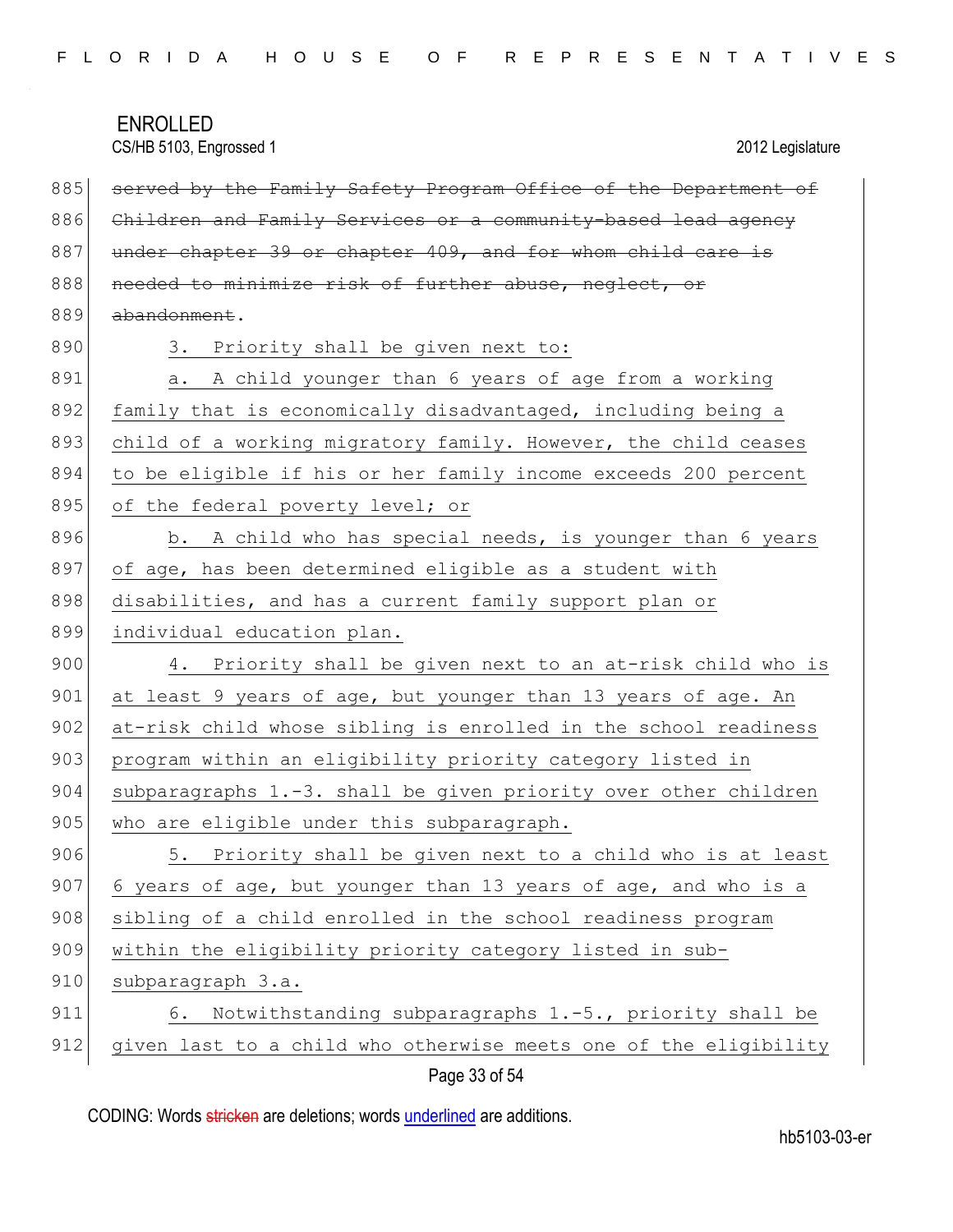| 913 | criteria in subparagraphs 1.-5. but who is also enrolled         |
|-----|------------------------------------------------------------------|
| 914 | concurrently in the federal Head Start Program and the Voluntary |
| 915 | Prekindergarten Education Program.                               |
| 916 | A school readiness provider may be paid only for<br>(b)          |
| 917 | authorized hours of care provided for a child in the school      |
| 918 | readiness program. A child enrolled in the Voluntary             |
| 919 | Prekindergarten Education Program may receive care from the      |
| 920 | school readiness program if the child is eligible according to   |
| 921 | the eligibility priorities in paragraph (a).                     |
| 922 | A coalition shall enroll all eligible children,<br>(C)           |
| 923 | including those from its waiting list, according to the          |
| 924 | eligibility priorities provided in paragraph (a).                |
| 925 | The parent of a child enrolled in the school readiness<br>(d)    |
| 926 | program must notify the coalition or its designee within 10 days |
| 927 | after any change in employment, income, or family size. Upon     |
| 928 | notification by the parent, the child's eligibility must be      |
| 929 | reevaluated.                                                     |
| 930 | A child whose eligibility priority category requires<br>(e)      |
| 931 | the child to be from a working family ceases to be eligible for  |
| 932 | the school readiness program if a parent with whom the child     |
| 933 | resides does not reestablish employment within 30 days after     |
| 934 | becoming unemployed.                                             |
| 935 | Eligibility for each child must be reevaluated<br>(f)            |
| 936 | annually. Upon reevaluation, a child may not continue to receive |
| 937 | school readiness services if he or she has ceased to be eligible |
| 938 | under this subsection.                                           |
| 939 | If a coalition disenrolls children from the school<br>(g)        |
| 940 | readiness program, the coalition must disenroll the children in  |

## Page 34 of 54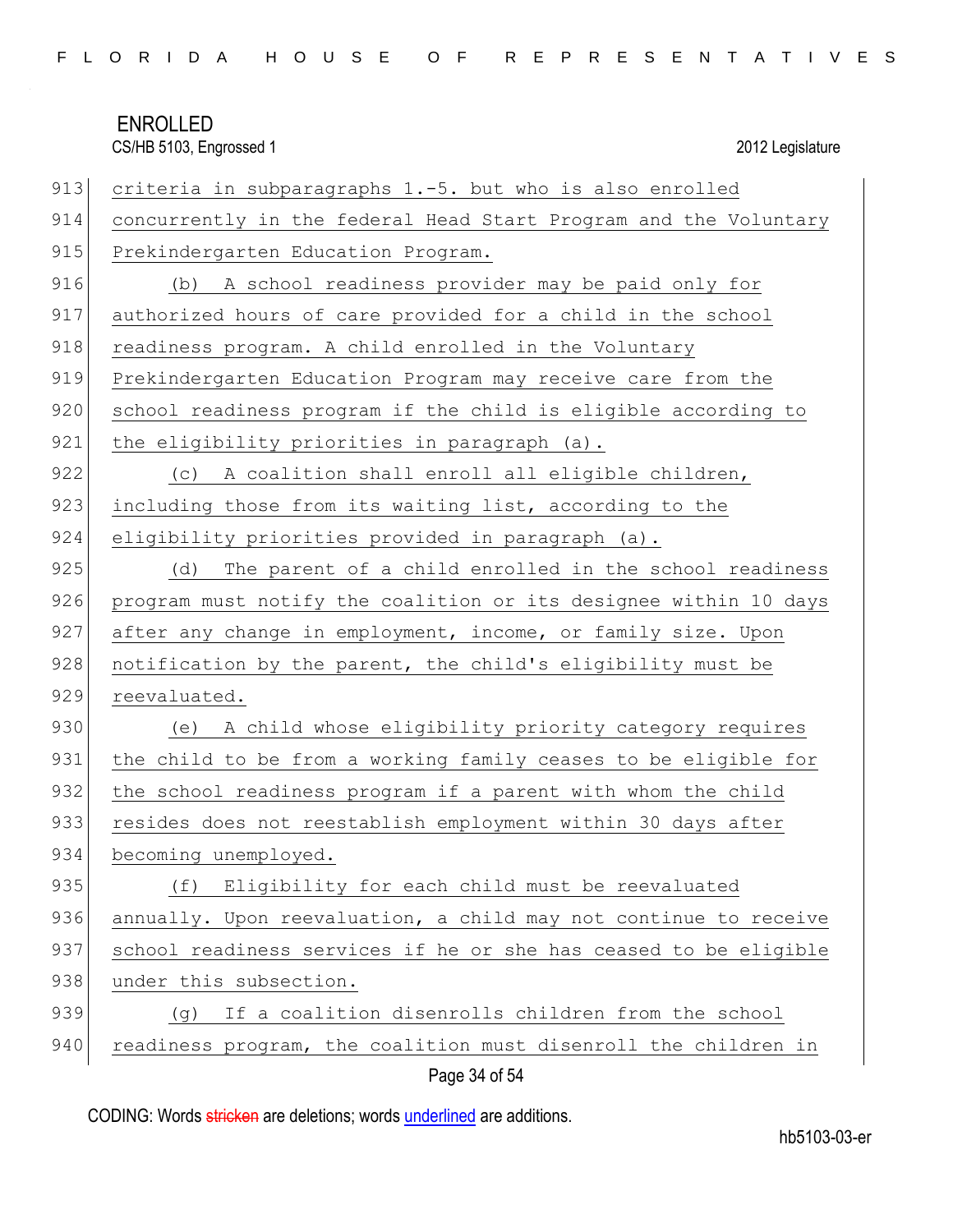| 941 | reverse order of the eligibility priorities listed in paragraph  |
|-----|------------------------------------------------------------------|
| 942 | (a), beginning with children from families with the highest      |
| 943 | family incomes. A notice of disenrollment must be sent to        |
| 944 | parents and school readiness providers at least 2 weeks before   |
| 945 | disenrollment to ensure adequate time for parents to arrange     |
| 946 | alternative care for their children. However, an at-risk child   |
| 947 | may not be disenrolled from the program without the written      |
| 948 | approval of the Family Safety Program Office of the Department   |
| 949 | of Children and Family Services or the community-based lead      |
| 950 | agency.                                                          |
| 951 | (h) 1. If a child is absent for 5 consecutive days without       |
| 952 | contact from the parent, the school readiness provider shall     |
| 953 | report the absences to the early learning coalition for a        |
| 954 | determination of the need for continued care.                    |
| 955 | 2. Notwithstanding s. 39.604, a school readiness provider,       |
| 956 | regardless of whether the provider is licensed, shall comply     |
| 957 | with the reporting requirements of the Rilya Wilson Act for each |
| 958 | at-risk child enrolled in the school readiness program,          |
| 959 | regardless of the child's age or eligibility for protective      |
| 960 | services.                                                        |
| 961 | (c) Subsequent priority shall be given to a child who            |
| 962 | meets one or more of the following criteria:                     |
| 963 | 1. A child who is younger than the age of kindergarten           |
| 964 | eligibility and:                                                 |
| 965 | Is at risk of welfare dependency, including an                   |
| 966 | economically disadvantaged child, a child of a participant in    |
| 967 | the welfare transition program, a child of a migratory           |
| 968 | agricultural worker, or a child of a teen parent.                |
|     | Page 35 of 54                                                    |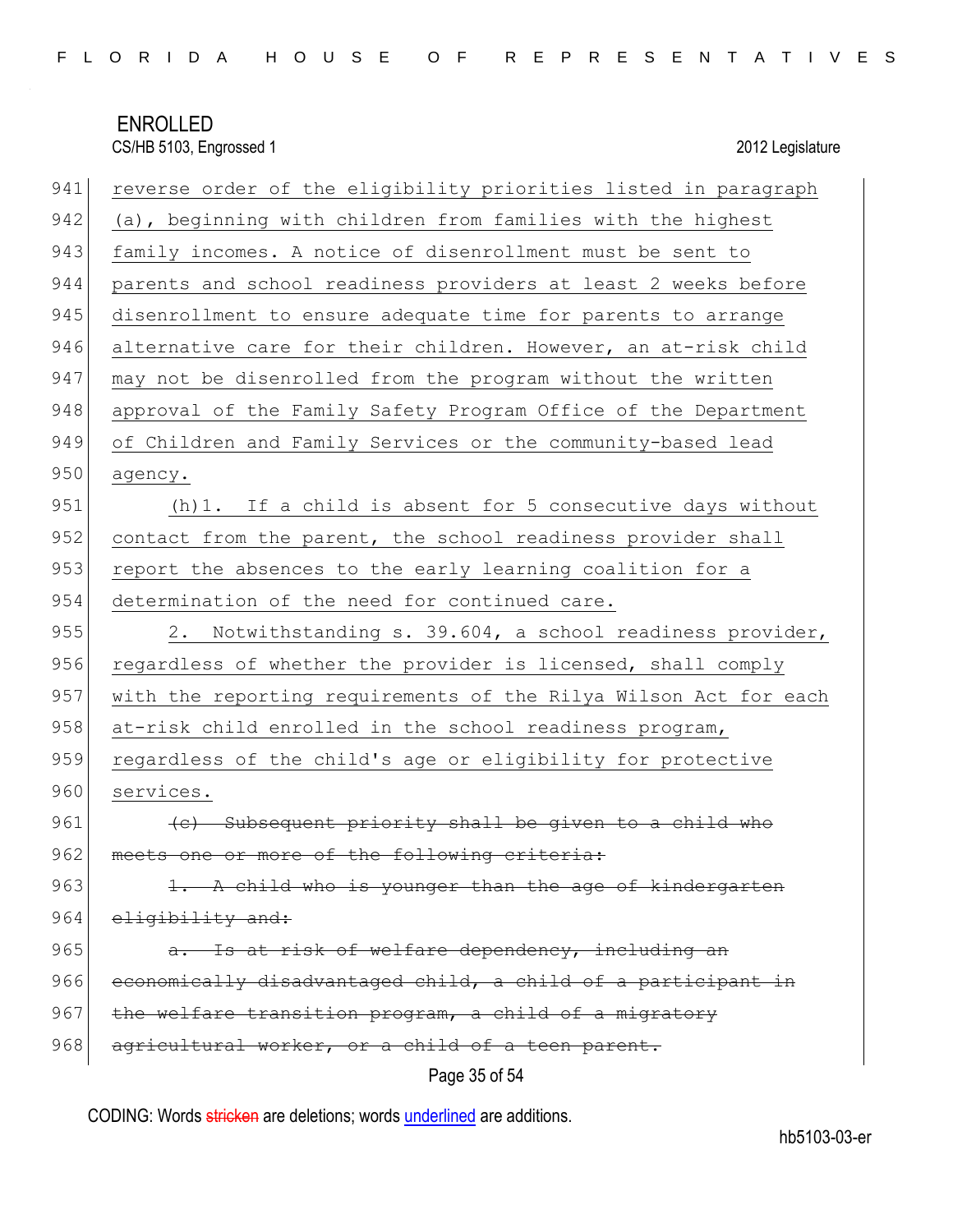CS/HB 5103, Engrossed 1 2012 Legislature

969 b. Is a member of a working family that is economically 970 disadvantaged. 971 e. For whom financial assistance is provided through the 972 Relative Caregiver Program under s. 39.5085. 973  $\left\{\n\begin{array}{ccc}\n2. & A \end{array}\n\right\}$   $\rightarrow$  year-old child who may not be 974 economically disadvantaged but who has a disability; has been 975 served in a specific part-time exceptional education program or 976 a combination of part-time exceptional education programs with 977 required special services, aids, or equipment; and was 978 previously reported for funding part time under the Florida 979 Education Finance Program as an exceptional student. 980 3. An economically disadvantaged child, a child with a 981 disability, or a child at risk of future school failure, from 982 birth to 4 years of age, who is served at home through a home 983 visitor program and an intensive parent education program.  $984$  4. A child who meets federal and state eligibility 985 requirements for the migrant preschool program but who is not 986 economically disadvantaged. 987 988 As used in this paragraph, the term "economically disadvantaged" 989 means having a family income that does not exceed 150 percent of 990 the federal poverty level. Notwithstanding any change in a 991  $f$  family's economic status, but subject to additional family 992 contributions in accordance with the sliding fee scale, a child 993 who meets the eligibility requirements upon initial registration 994 for the program remains eligible until the beginning of the 995 school year for which the child is eligible for admission to 996 kindergarten in a public school under  $s. 1003.21(1)(a)2.$ 

Page 36 of 54

CODING: Words stricken are deletions; words underlined are additions.

hb5103-03-er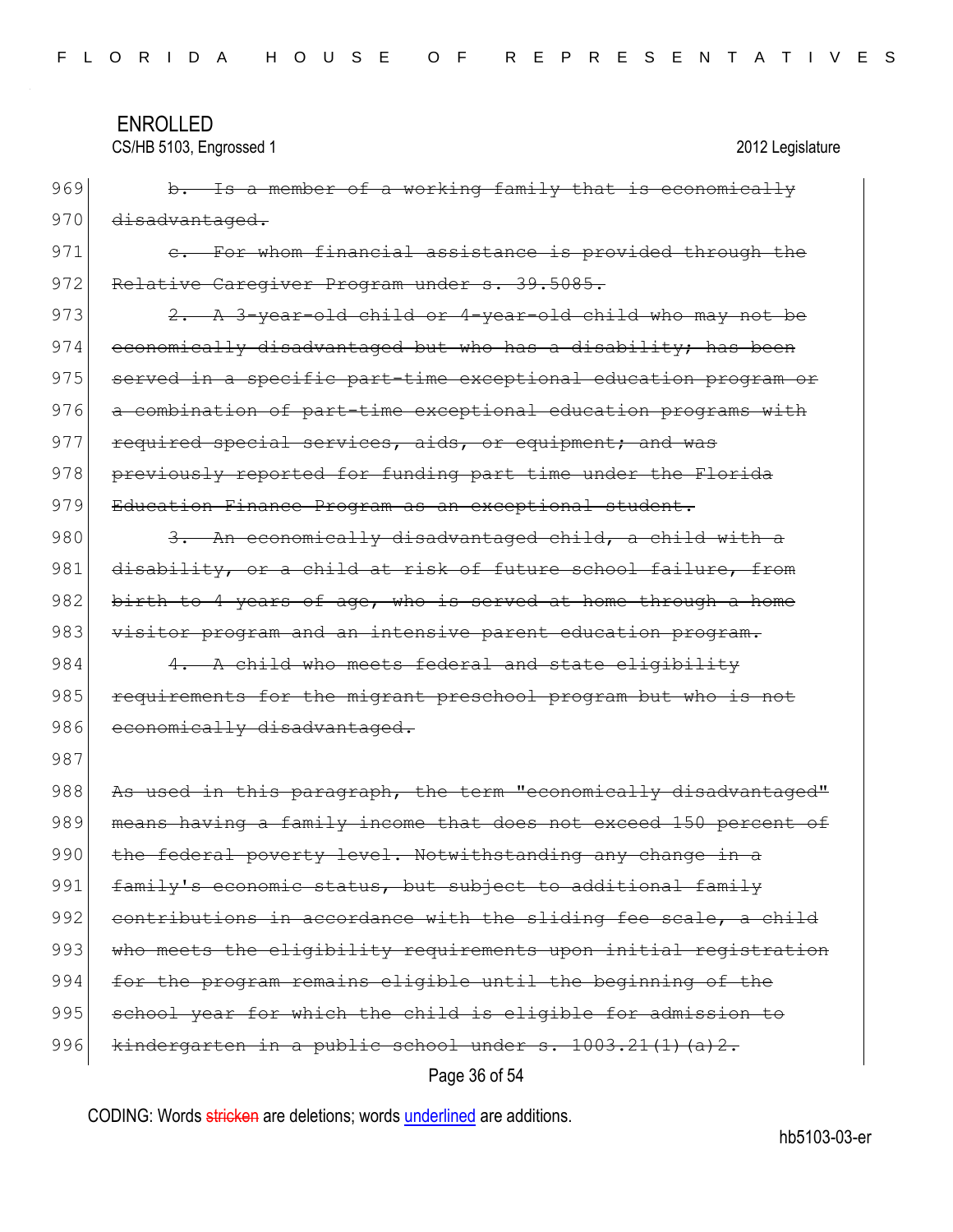CS/HB 5103, Engrossed 1 2012 Legislature

997 (8) $(7)$  PARENTAL CHOICE.

998 (a) Parental choice of child care providers shall be 999 established, to the maximum extent practicable, in accordance 1000 with 45 C.F.R. s. 98.30.

1001 (b) As used in this subsection, the term "payment 1002 certificate" means a child care certificate as defined in 45 1003 C.F.R. s. 98.2.

1004 (c) The school readiness program shall, in accordance with 1005 45 C.F.R. s. 98.30, provide parental choice through a payment 1006 certificate that ensures, to the maximum extent possible, 1007 flexibility in the school readiness program and payment 1008 arrangements. The payment certificate must bear the names of the 1009 beneficiary and the program provider and, when redeemed, must 1010 bear the signatures of both the beneficiary and an authorized 1011 representative of the provider.

1012 (d) If it is determined that a provider has given any cash 1013 to the beneficiary in return for receiving a payment 1014 certificate, the early learning coalition or its fiscal agent 1015 | shall refer the matter to the Department of Financial Services 1016 pursuant to s. 414.411 for investigation.

1017 (e) The office of the Chief Financial Officer shall 1018 establish an electronic transfer system for the disbursement of 1019 funds in accordance with this subsection. Each early learning 1020 coalition shall fully implement the electronic funds transfer 1021 system within 2 years after approval of the coalition's school 1022 readiness plan, unless a waiver is obtained from the Office of 1023 Early Learning.

#### Page 37 of 54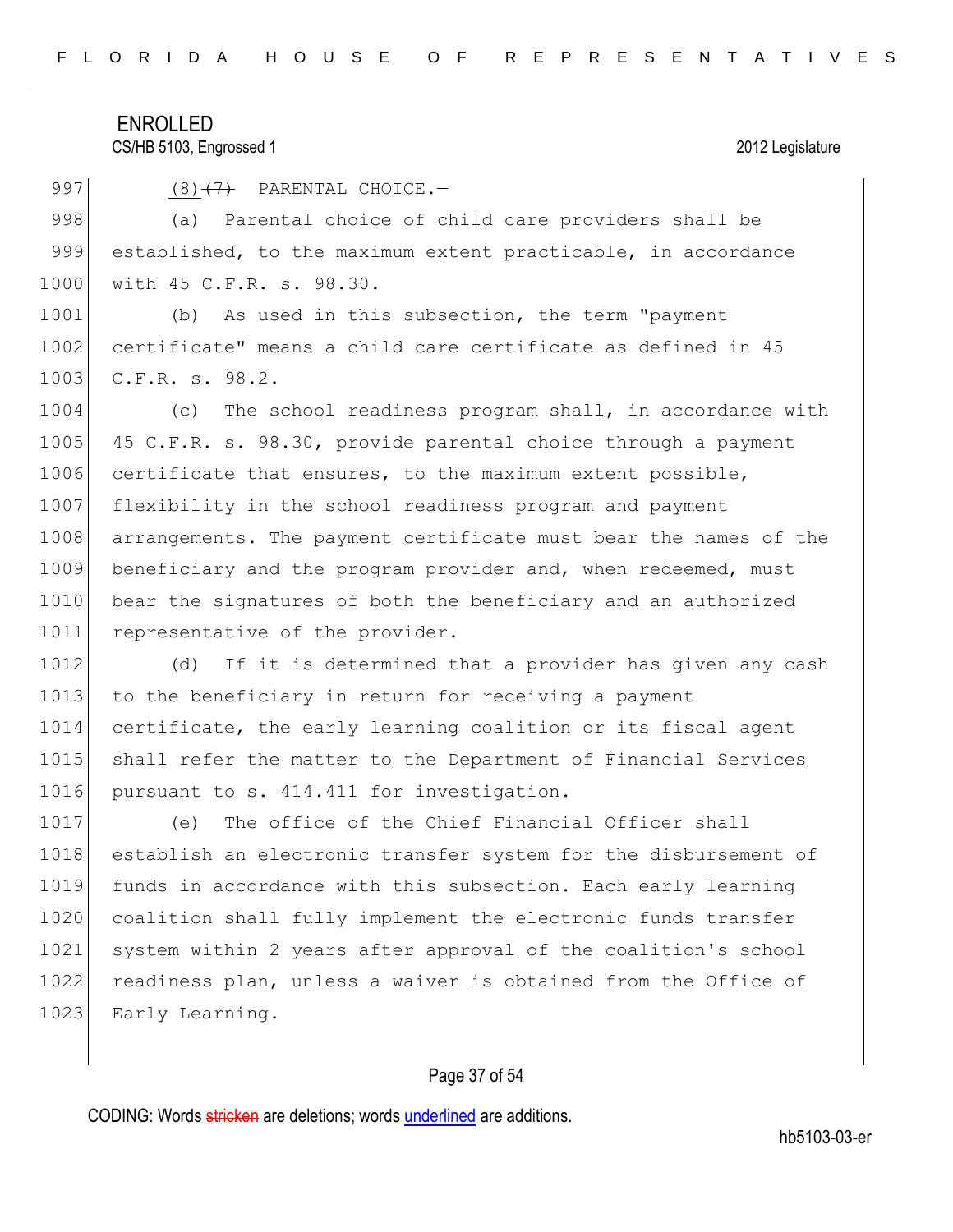|  |  |  |  |  |  |  |  | FLORIDA HOUSE OF REPRESENTATIVES |  |  |  |  |  |  |  |  |  |  |  |  |  |  |  |  |  |  |  |  |  |  |  |  |  |  |
|--|--|--|--|--|--|--|--|----------------------------------|--|--|--|--|--|--|--|--|--|--|--|--|--|--|--|--|--|--|--|--|--|--|--|--|--|--|
|--|--|--|--|--|--|--|--|----------------------------------|--|--|--|--|--|--|--|--|--|--|--|--|--|--|--|--|--|--|--|--|--|--|--|--|--|--|

#### CS/HB 5103, Engrossed 1 2012 Legislature

1024 (9)<del>(8)</del> STANDARDS; OUTCOME MEASURES.—A program provider 1025 participating in the school readiness program must meet the 1026 performance standards and outcome measures adopted by the Office 1027 of Early Learning.

1028 (10)<del>(9)</del> FUNDING; SCHOOL READINESS PROGRAM. 1029 (a) Funding for the school readiness program shall be 1030 allocated among the early learning coalitions in accordance with

1031 this section, s. 411.013, and the General Appropriations Act.

1032 (a) It is the intent of this section to establish an 1033 integrated and quality seamless service delivery system for all 1034 publicly funded early childhood education and child care 1035 programs operating in this state.

1036 (b)1. The Office of Early Learning shall administer school 1037 readiness funds, plans, and policies and shall prepare and 1038 submit a unified budget request for the school readiness system 1039 in accordance with chapter 216.

1040 2. All instructions to early learning coalitions for 1041 administering this section shall emanate from the Office of 1042 Early Learning in accordance with the policies of the 1043 Legislature.

 $1044$  (c) The Office of Early Learning, subject to legislat 1045 notice and review under s. 216.177, shall establish a formula 1046 for the allocation of all state and federal school readiness 1047 funds provided for children participating in the school 1048 readiness program, whether served by a public or private 1049 provider, based upon equity for each county. The allocation 1050 formula must be submitted to the Governor, the chair of the 1051 Senate Ways and Means Committee or its successor, and the chair

Page 38 of 54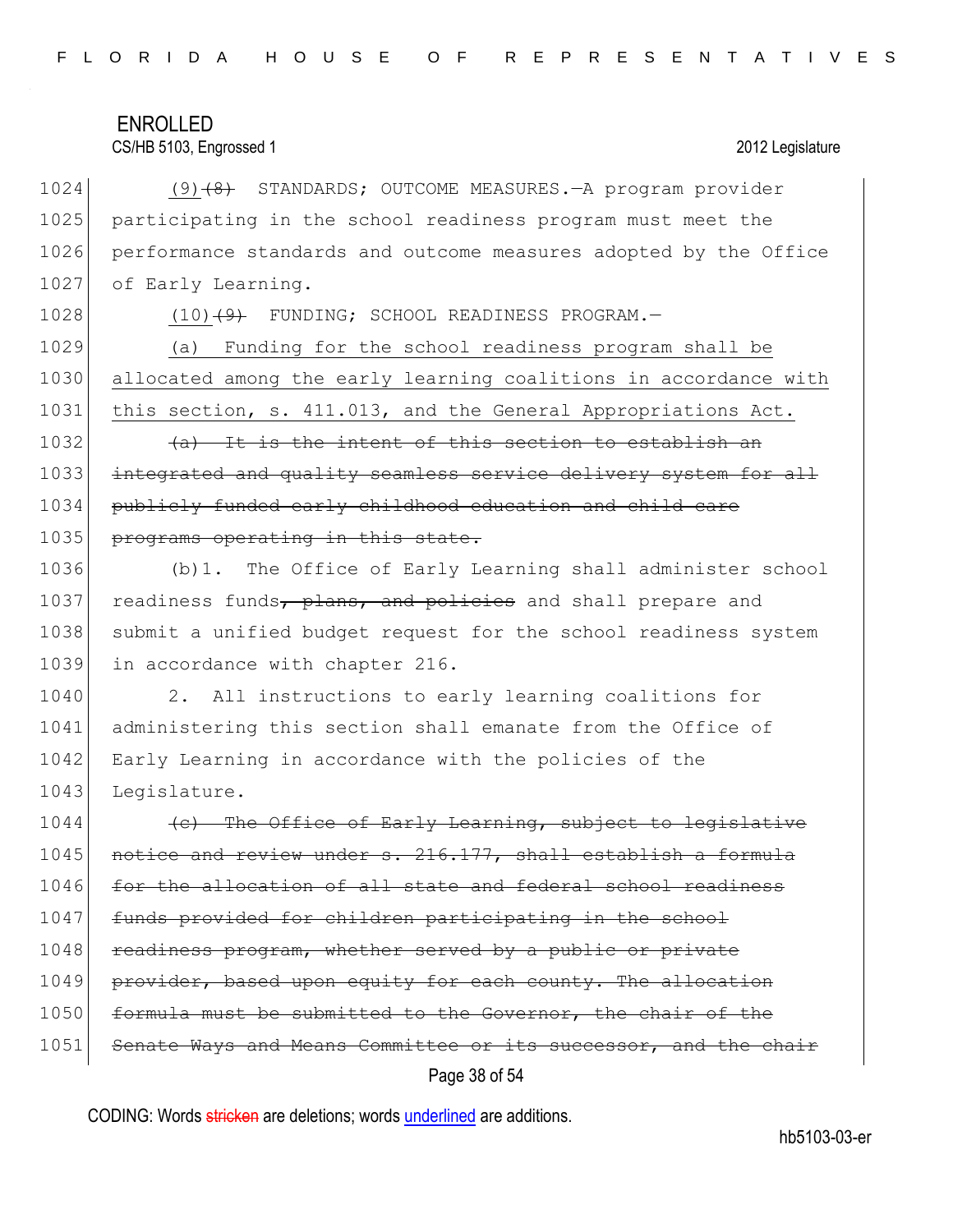CS/HB 5103, Engrossed 1 2012 Legislature

1052 of the House of Representatives Fiscal Council or its successor 1053 no later than January 1 of each year. If the Legislature 1054 specifies changes to the allocation formula, the Office of Early 1055 Learning shall allocate funds as specified in the General 1056 Appropriations Act.  $1057$  (c) $\left(\frac{d}{d}\right)$  All state, federal, and required local maintenance-1058 of-effort or matching funds provided to an early learning

1059 coalition for purposes of this section shall be used for 1060 implementation of its approved school readiness plan, including 1061 the hiring of staff to effectively operate the coalition's 1062 school readiness program. As part of plan approval and periodic 1063 plan review, the Office of Early Learning shall require that 1064 administrative

1065 (d) Costs shall be kept to the minimum necessary for the 1066 efficient and effective administration of the school readiness 1067 program. However, no more than 4 percent of the funds described 1068 in paragraph (c) may be used for administrative costs as 1069 described in subparagraph 1., and, except as otherwise specified 1070 in the General Appropriations Act, no more than 18 percent of 1071 the funds described in paragraph (c) may be used for any 1072 combination of the following administrative costs, quality 1073 activities, and nondirect services: 1074 1. Administrative costs as described in 45 C.F.R. s. 1075 98.52. 1076 2. Activities to improve the quality of child care as 1077 described in 45 C.F.R. s. 98.51, which shall be limited to the 1078 following:

### Page 39 of 54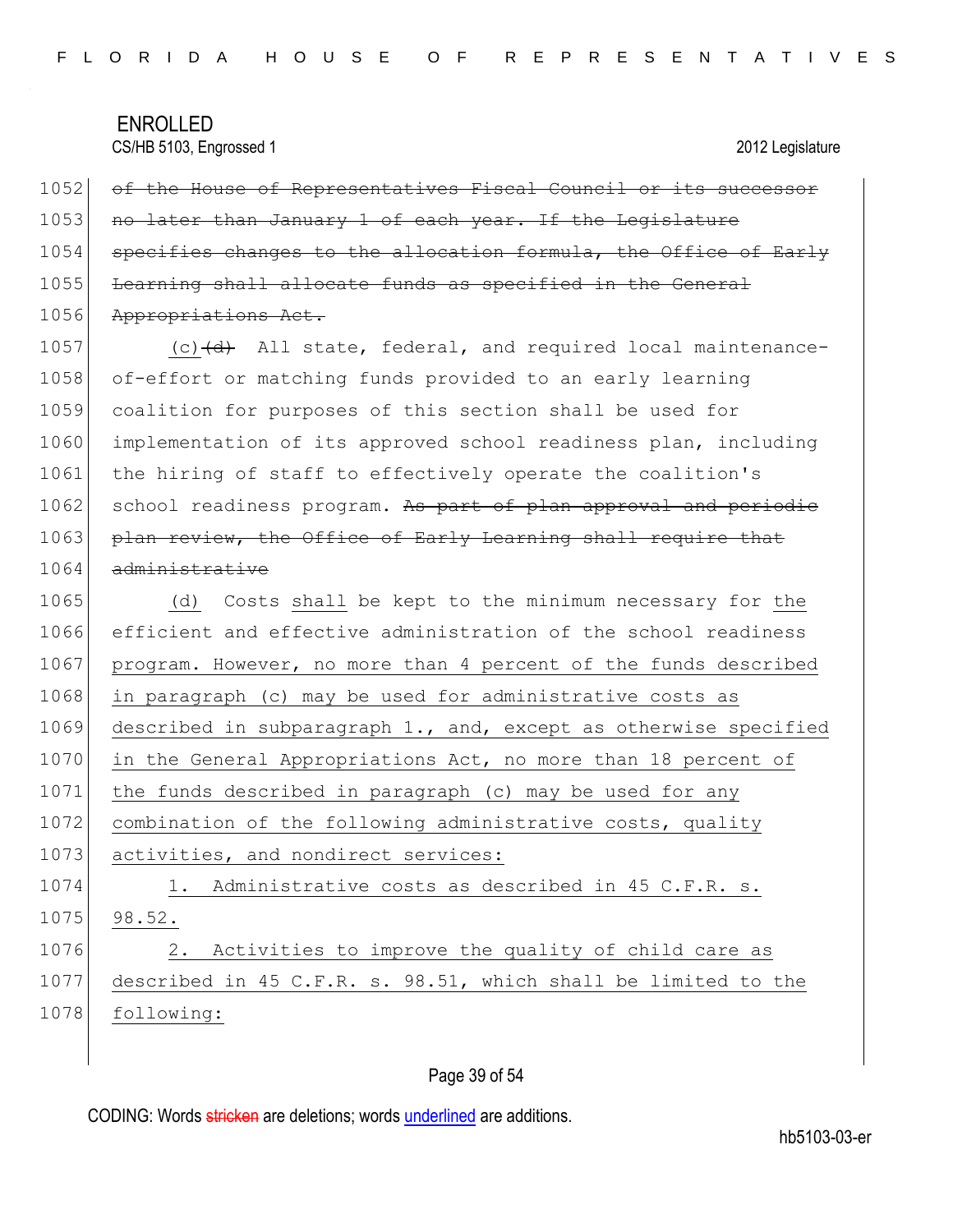|  |  |  |  |  |  |  |  |  |  |  |  | FLORIDA HOUSE OF REPRESENTATIVES |  |  |  |  |  |  |  |  |  |  |  |  |  |  |  |  |
|--|--|--|--|--|--|--|--|--|--|--|--|----------------------------------|--|--|--|--|--|--|--|--|--|--|--|--|--|--|--|--|
|--|--|--|--|--|--|--|--|--|--|--|--|----------------------------------|--|--|--|--|--|--|--|--|--|--|--|--|--|--|--|--|

| 1079 | a. Developing, establishing, expanding, operating, and            |
|------|-------------------------------------------------------------------|
| 1080 | coordinating resource and referral programs specifically related  |
| 1081 | to the provision of comprehensive consumer education to parents   |
| 1082 | and the public regarding participation in the school readiness    |
| 1083 | program.                                                          |
| 1084 | b. Awarding grants to school readiness providers to assist        |
| 1085 | them in meeting applicable state requirements for child care      |
| 1086 | performance standards, implementing developmentally appropriate   |
| 1087 | curricula and related classroom resources that support            |
| 1088 | curricula, providing literacy supports, and providing             |
| 1089 | professional development.                                         |
| 1090 | c. Providing training and technical assistance for school         |
| 1091 | readiness providers, staff, and parents on child performance      |
| 1092 | standards, child screenings, child assessments, developmentally   |
| 1093 | appropriate curricula, character development, teacher-child       |
| 1094 | interactions, age-appropriate discipline practices, health and    |
| 1095 | safety, nutrition, first aid, the recognition of communicable     |
| 1096 | diseases, and child abuse detection and prevention.               |
| 1097 | d. Providing from among the funds provided for the                |
| 1098 | activities described in sub-subparagraphs a.-c. adequate funding  |
| 1099 | for infants and toddlers as necessary to meet federal             |
| 1100 | requirements related to expenditures for quality activities for   |
| 1101 | infant and toddler care.                                          |
| 1102 | Monitoring providers using the standardized methodology<br>е.     |
| 1103 | adopted under subparagraph (5) (d) 12. to improve compliance with |
| 1104 | state and federal regulations and law pursuant to the             |
| 1105 | requirements of the statewide provider contract adopted under     |
| 1106 | subparagraph (5) (d) 11.                                          |

## Page 40 of 54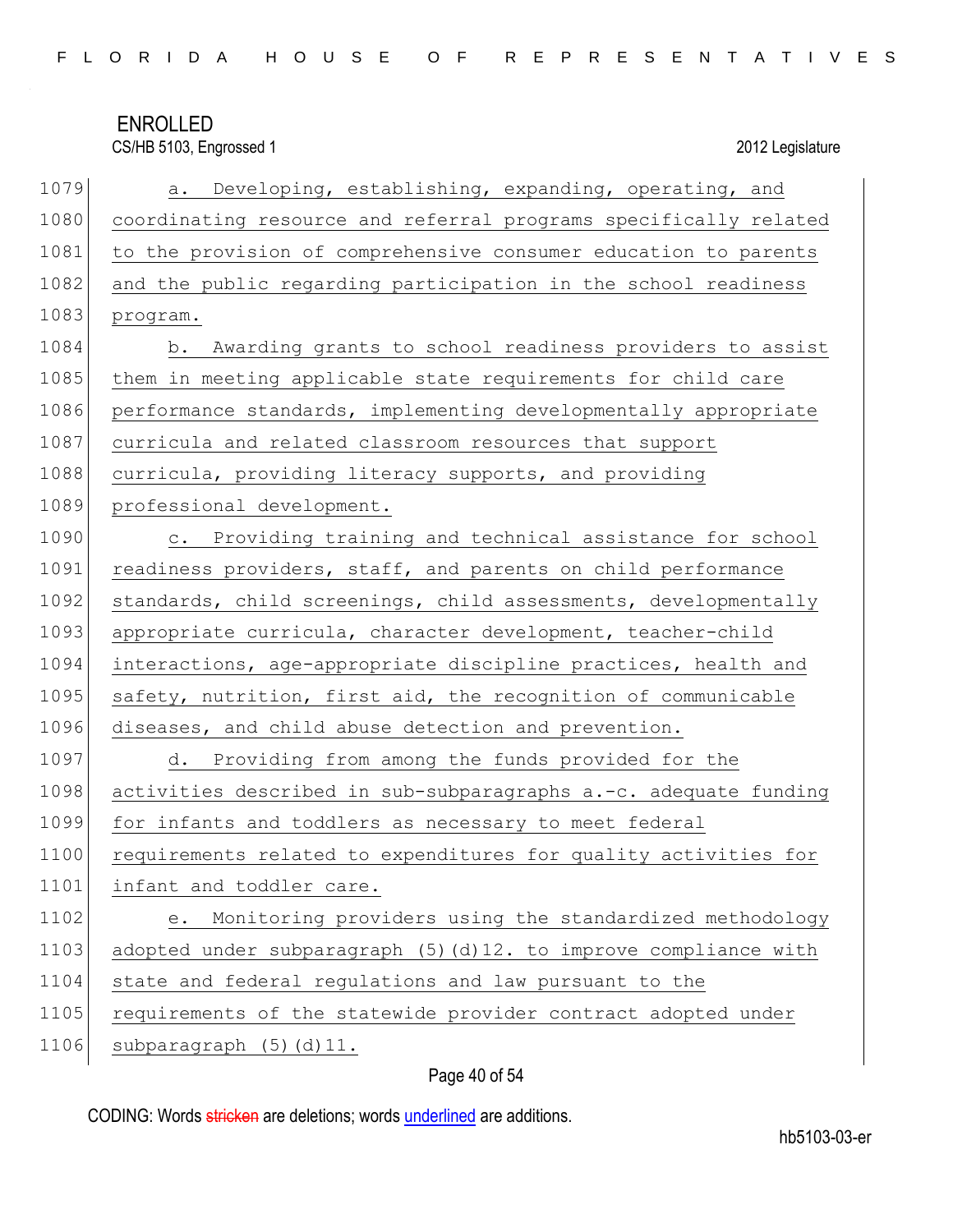CS/HB 5103, Engrossed 1 2012 Legislature

| 1107 | f. Assisting the provider in implementing a preassessment                 |
|------|---------------------------------------------------------------------------|
| 1108 | and postassessment approved by the Office of Early Learning.              |
| 1109 | g. Responding to Warm-Line requests by providers and                      |
| 1110 | parents related to school readiness children, including                   |
| 1111 | providing developmental and health screenings to school                   |
| 1112 | readiness children.                                                       |
| 1113 | 3. Nondirect services as described in 63 Fed. Reg. 39962-                 |
| 1114 | 39963 (July 24, 1998) and applicable Office of Management and             |
| 1115 | Budget instructions required to administer the school readiness           |
| 1116 | program. As used in this paragraph, the term "nondirect                   |
| 1117 | services" does not include payments to school readiness                   |
| 1118 | providers for direct services provided to children who are                |
| 1119 | eligible under paragraph (7) (a), administrative costs as                 |
| 1120 | described in subparagraph 1., or quality activities as described          |
| 1121 | in subparagraph 2. <del>plan, but total administrative expenditures</del> |
| 1122 | must not exceed 5 percent unless specifically waived by the               |
| 1123 | Office of Early Learning. The Office of Early Learning shall              |
| 1124 | annually report to the Legislature any problems relating to               |
| 1125 | administrative costs.                                                     |
| 1126 | (e)1. A sliding fee scale percentage shall be provided in                 |
| 1127 | the General Appropriations Act, which shall be the same for all           |
| 1128 | school readiness providers. A parent's copayment for the school           |
| 1129 | readiness program shall be determined by multiplying the sliding          |
| 1130 | fee scale percentage by the family income and adjusting for               |
| 1131 | family size.                                                              |
| 1132 | 2. Each early learning coalition shall implement the                      |
| 1133 | sliding fee scale as provided in the General Appropriations Act.          |
| 1134 | A coalition may, on a case-by-case basis, waive the copayment             |

Page 41 of 54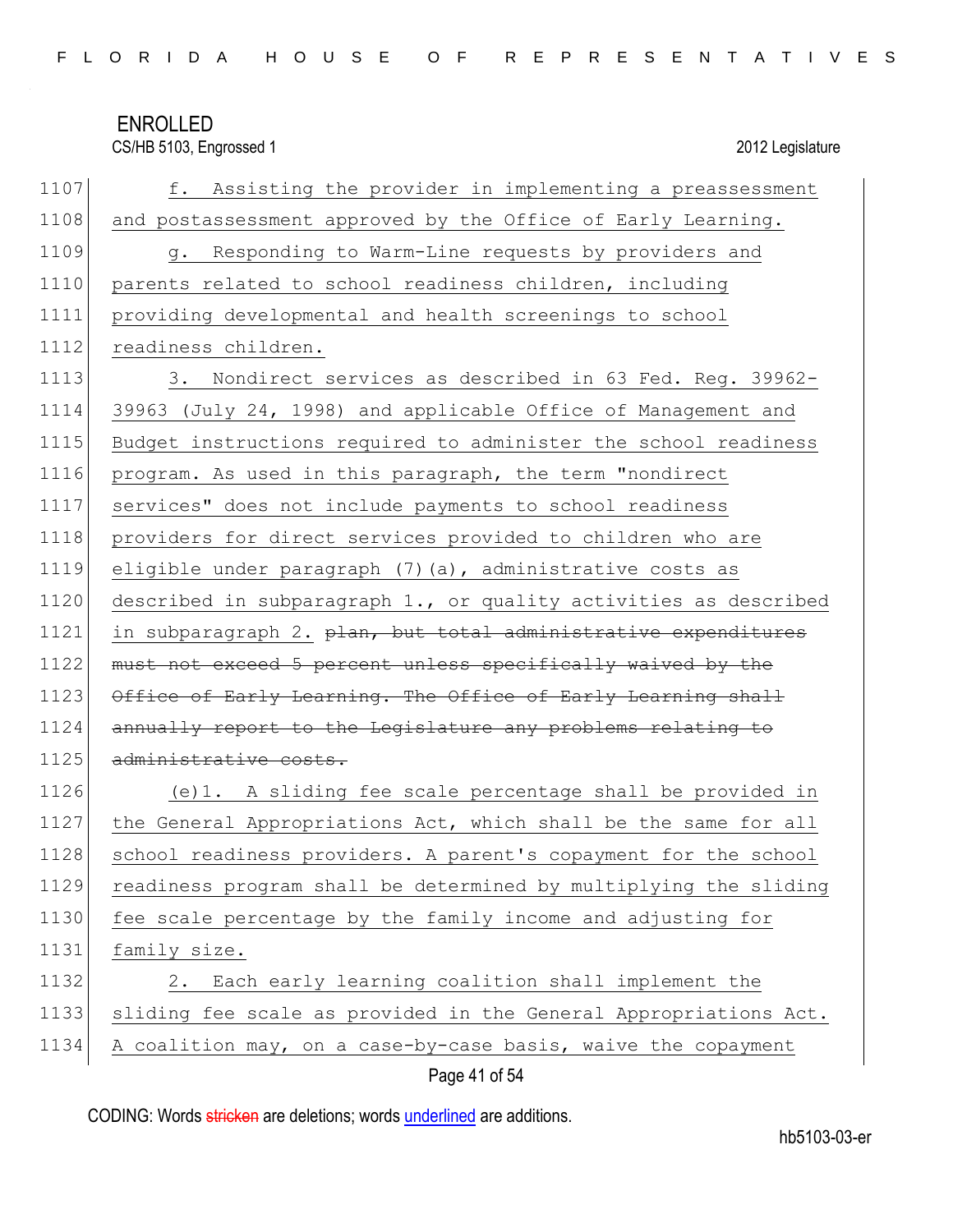|  |  |  |  |  |  |  |  |  |  |  |  | FLORIDA HOUSE OF REPRESENTATIVES |  |  |  |  |  |  |  |  |  |  |  |  |  |  |  |  |
|--|--|--|--|--|--|--|--|--|--|--|--|----------------------------------|--|--|--|--|--|--|--|--|--|--|--|--|--|--|--|--|
|--|--|--|--|--|--|--|--|--|--|--|--|----------------------------------|--|--|--|--|--|--|--|--|--|--|--|--|--|--|--|--|

| 1135 | for an at-risk child or temporarily waive the copayment for a    |
|------|------------------------------------------------------------------|
| 1136 | child whose family experiences a natural disaster or emergency   |
| 1137 | situation such as a household fire or burglary.                  |
| 1138 | (f)1. An adjusted payment rate percentage shall be               |
| 1139 | provided in the General Appropriations Act, which shall be used  |
| 1140 | to determine annual payment rates for school readiness           |
| 1141 | providers. The annual payment rates for each type of school      |
| 1142 | readiness provider and level of care shall be calculated by:     |
| 1143 | Multiplying the prevailing market rate for the<br>а.             |
| 1144 | respective type of school readiness provider and level of care   |
| 1145 | by the adjusted payment rate percentage;                         |
| 1146 | b. Adjusting the product of sub-subparagraph a. by the           |
| 1147 | district cost differential as provided in s. 1011.62(2) for the  |
| 1148 | county in which the school readiness provider is located; and    |
| 1149 | If the school readiness provider has the Gold Seal<br>$\circ$ .  |
| 1150 | Quality Care designation under s. 402.281, multiplying the       |
| 1151 | product of sub-subparagraph b. by the Gold Seal premium          |
| 1152 | percentage provided in the General Appropriations Act.           |
| 1153 | 2. A school readiness provider's total payment for a child       |
| 1154 | shall be equal to the payment rate calculated under subparagraph |
| 1155 | 1. less the amount of the parent's copayment as determined under |
| 1156 | paragraph (e). However, payments made to the school readiness    |
| 1157 | provider may not exceed the provider's charges to the general    |
| 1158 | public for the same services.                                    |
| 1159 | The Office of Early Learning may increase or decrease<br>(၂)     |
| 1160 | the adjusted payment rate percentage for a specific geographic   |
| 1161 | area in order to ensure that care levels are available           |
| 1162 | throughout the state. Any increase in an adjusted payment rate   |

Page 42 of 54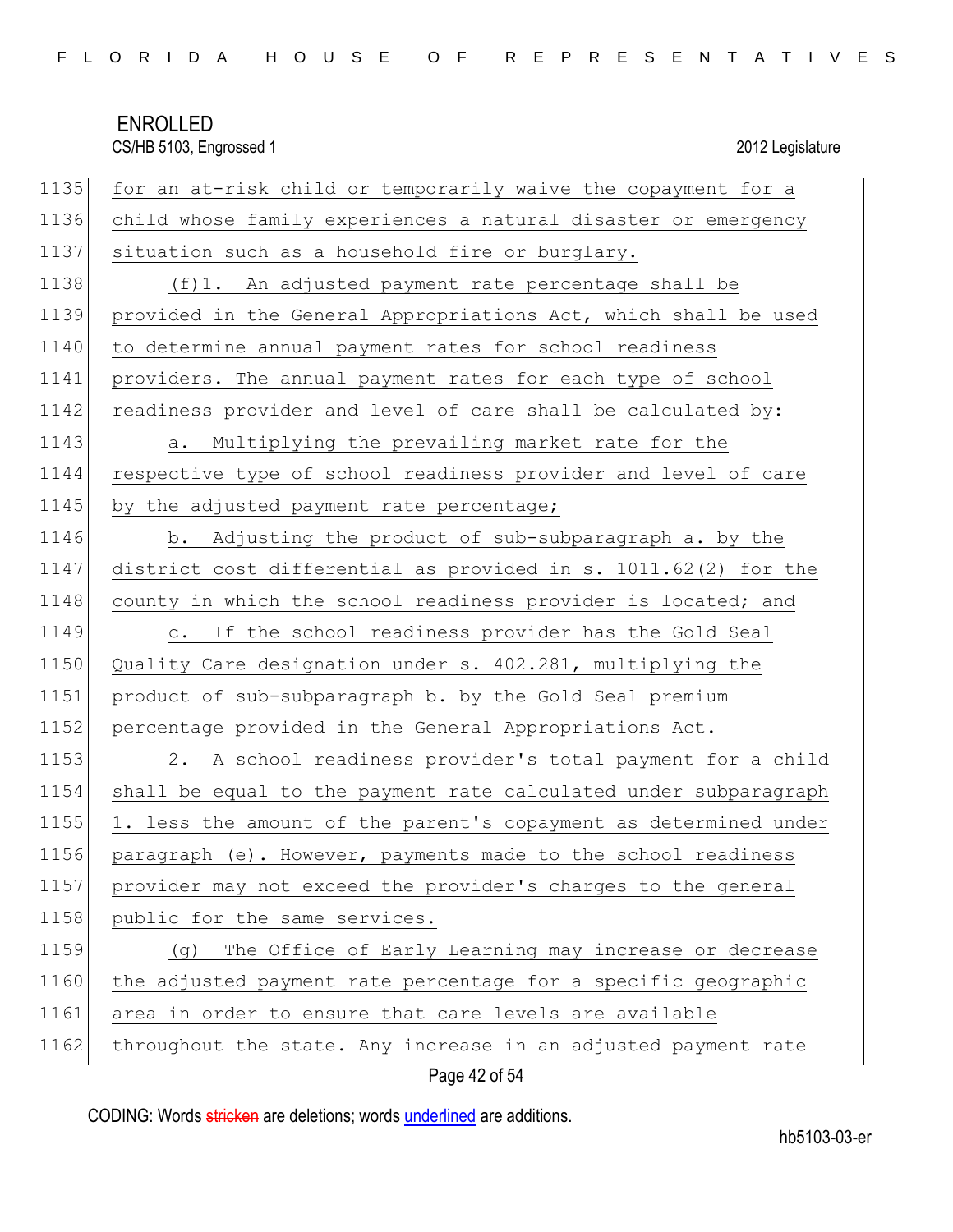1164 appropriation.

1165 (e) The Office of Early Learning shall annually 1166 distribute, to a maximum extent practicable, all eligible funds 1167 provided under this section as block grants to the early 1168 learning coalitions in accordance with the terms and conditions 1169 specified by the office.

1163 percentage must be funded through the current year's

1170  $(h)$  (h)  $(f)$  State funds appropriated for the school readiness 1171 program may not be used for the construction of new facilities 1172 or the purchase of buses.

1173  $(i)$   $\left(4\right)$  All cost savings and all revenues received through 1174 a mandatory sliding fee scale shall be used to help fund each 1175 early learning coalition's school readiness program.

1176 (10) CONFLICTING PROVISIONS. The conflict exists between 1177 this section and federal requirements, the federal requirements  $1178$  control.

1179 (11) SUBSTITUTE INSTRUCTORS.—Each school district shall 1180 make a list of all individuals currently eligible to act as a 1181 substitute teacher within the county pursuant to the rules 1182 adopted by the school district pursuant to s. 1012.35 available 1183 to an early learning coalition serving students within the 1184 school district. Child care facilities, as defined by s. 1185 402.302, may employ individuals listed as substitute instructors 1186 for the purpose of offering the school readiness program, the 1187 Voluntary Prekindergarten Education Program, and all other 1188 legally operating child care programs.

1189 (12) INVESTIGATIONS OF FRAUD OR OVERPAYMENT; PENALTIES.

### Page 43 of 54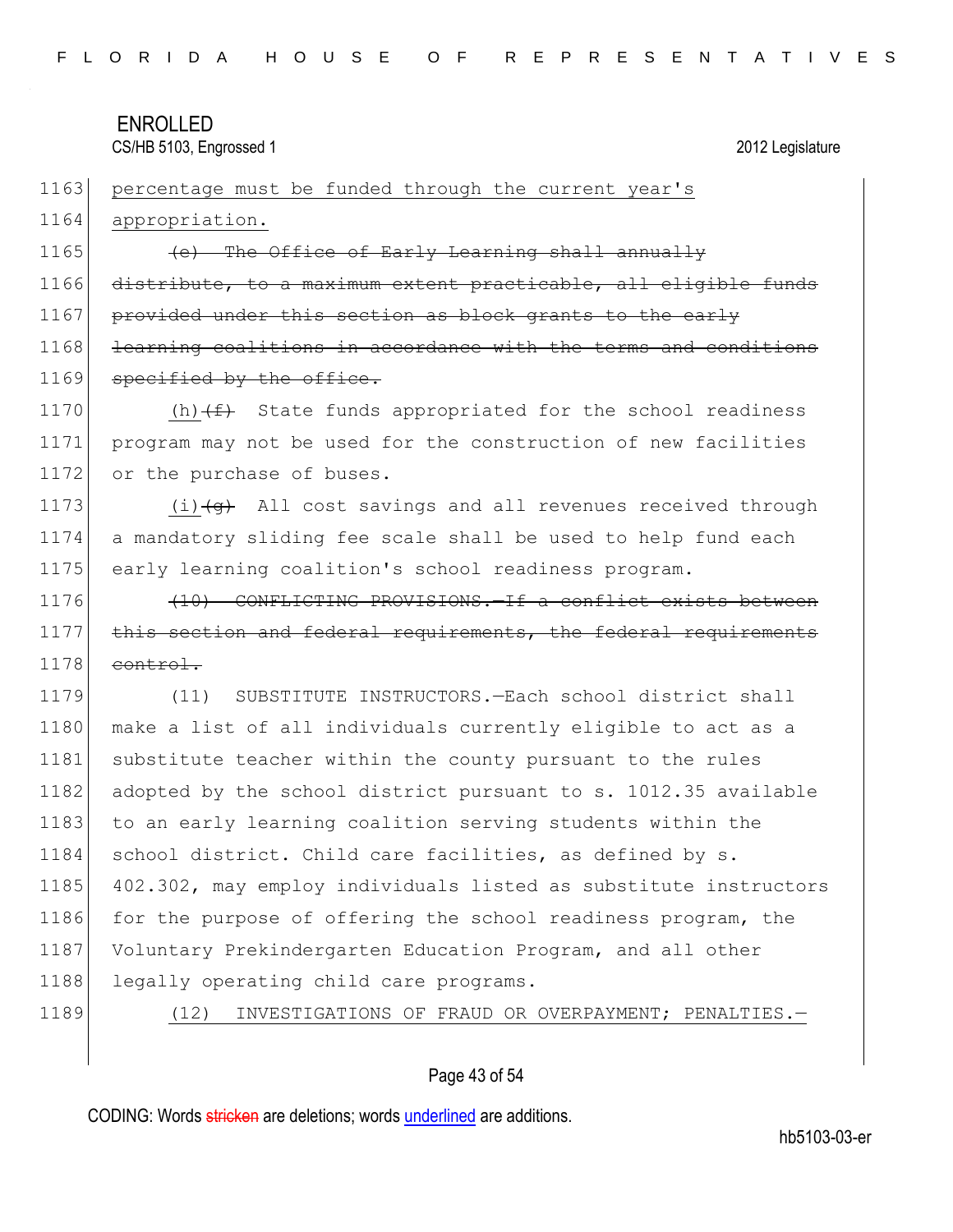| FLORIDA HOUSE OF REPRESENTATIVES |  |
|----------------------------------|--|
|----------------------------------|--|

| 1190 | (a) As used in this subsection, the term "fraud" means an        |
|------|------------------------------------------------------------------|
| 1191 | intentional deception or misrepresentation made by a person with |
| 1192 | knowledge that the deception or misrepresentation may result in  |
| 1193 | unauthorized benefit to that person or another person. The term  |
| 1194 | includes any act that constitutes fraud under applicable federal |
| 1195 | or state law.                                                    |
| 1196 | To recover state, federal, and local matching funds,<br>(b)      |
| 1197 | the inspector general of the Office of Early Learning shall      |
| 1198 | investigate coalitions, recipients, and providers of the school  |
| 1199 | readiness program and the Voluntary Prekindergarten Education    |
| 1200 | Program to determine possible fraud or overpayment. If by its    |
| 1201 | own inquiries, or as a result of a complaint, the office has     |
| 1202 | reason to believe that a person has engaged in, or is engaging   |
| 1203 | in, a fraudulent act, it shall investigate and determine whether |
| 1204 | any overpayment has occurred due to the fraudulent act. During   |
| 1205 | the investigation, the office may examine all records, including |
| 1206 | electronic benefits transfer records, and make inquiry of all    |
| 1207 | persons who may have knowledge as to any irregularity incidental |
| 1208 | to the disbursement of public moneys or other items or benefits  |
| 1209 | authorizations to recipients.                                    |
| 1210 | If the inspector general determines that an<br>(C)               |
| 1211 | overpayment has occurred due to a fraudulent act, the parent or  |
| 1212 | provider is responsible for repayment and restitution of any     |
| 1213 | costs associated with the fraud, and the office shall pursue     |
| 1214 | collection through any legal means. A provider or parent may not |
| 1215 | participate in the program until the repayment is made in full.  |
| 1216 | Any provider that shares an officer or director with a provider  |

## Page 44 of 54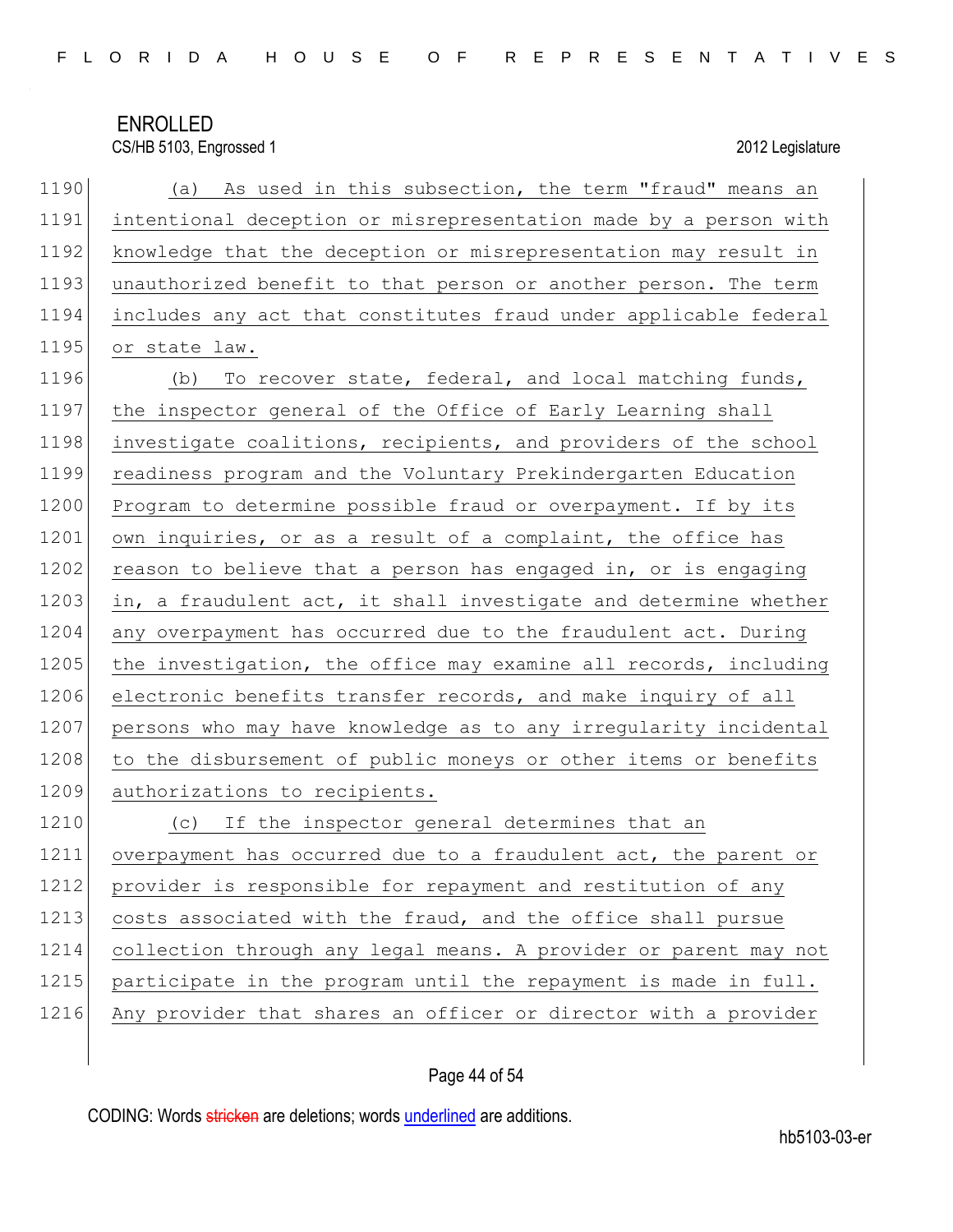| 1217 | that is ineligible to participate under this subsection will not |
|------|------------------------------------------------------------------|
| 1218 | be permitted to participate until repayment is made in full.     |
| 1219 | (d) Based on the results of the investigation, the               |
| 1220 | inspector general may, in his or her discretion, refer the       |
| 1221 | investigation to the Department of Law Enforcement for criminal  |
| 1222 | prosecution, seek civil enforcement, or refer the matter to the  |
| 1223 | applicable coalition. Any suspected criminal violation           |
| 1224 | identified by the inspector general must be referred to the      |
| 1225 | Department of Legal Affairs for investigation.                   |
| 1226 | (e) If a school readiness provider, after investigation          |
| 1227 | and adjudication by a court of competent jurisdiction, is        |
| 1228 | convicted of fraudulently misrepresenting enrollment or          |
| 1229 | attendance related to the school readiness program or the        |
| 1230 | Voluntary Prekindergarten Education Program, the coalition shall |
| 1231 | permanently refrain from contracting with, or using the services |
| 1232 | of, that provider. In addition, the coalition shall permanently  |
| 1233 | refrain from contracting with, or using the services of, any     |
| 1234 | provider that shares an officer or director with a provider that |
| 1235 | is convicted of fraudulently misrepresenting enrollment or       |
| 1236 | attendance related to the school readiness program or the        |
| 1237 | Voluntary Prekindergarten Education Program.                     |
| 1238 | If the investigation is not confidential or otherwise<br>(f)     |
| 1239 | exempt from disclosure by law, the results of the investigation  |
| 1240 | may be reported by the Office of Early Learning to the           |
| 1241 | appropriate legislative committees, the Department of Education, |
| 1242 | the Department of Children and Family Services, and such other   |
| 1243 | persons as the office deems appropriate.                         |

## Page 45 of 54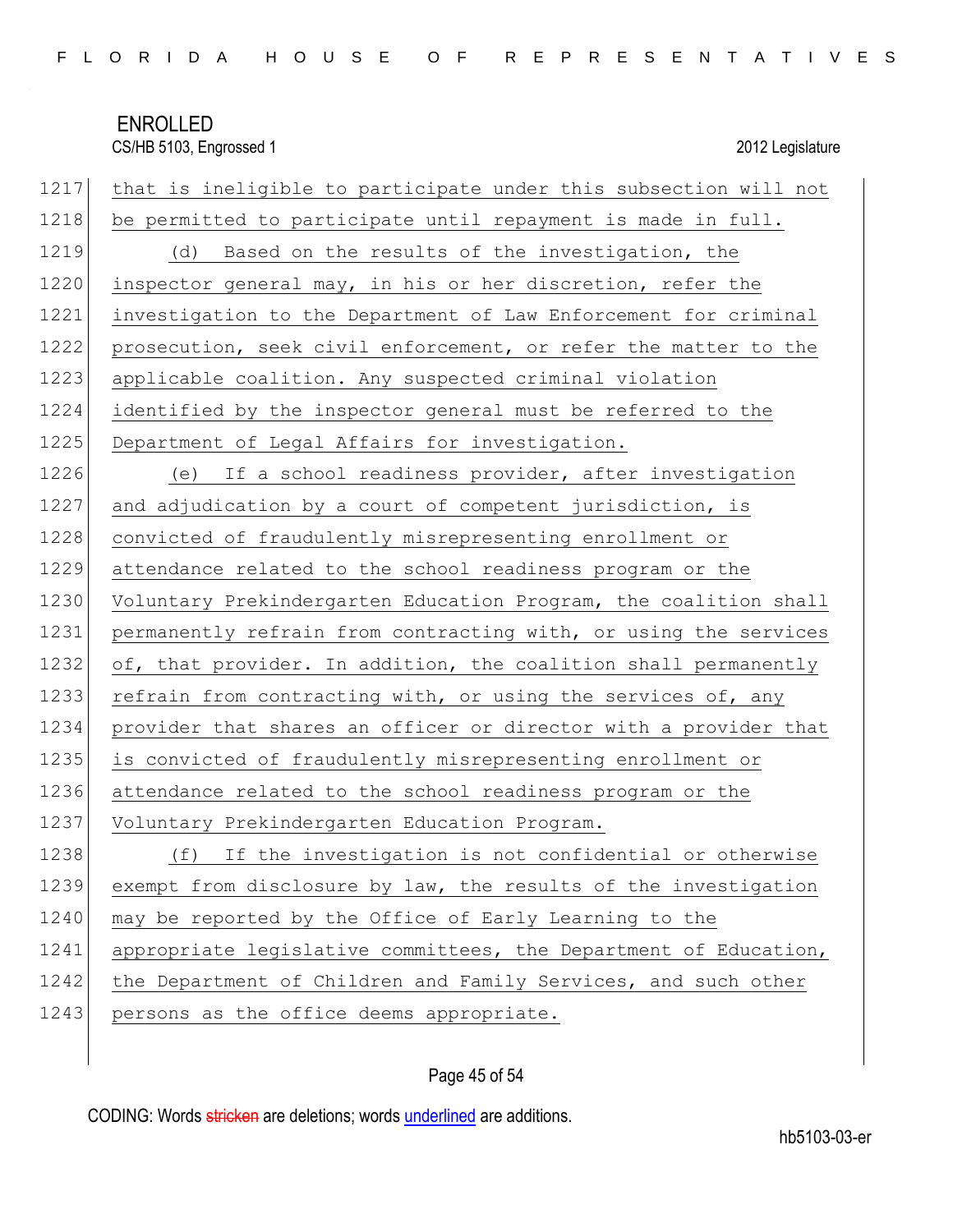|  |  |  |  |  |  |  |  |  |  |  |  | FLORIDA HOUSE OF REPRESENTATIVES |  |  |  |  |  |  |  |  |  |  |  |  |  |  |  |  |
|--|--|--|--|--|--|--|--|--|--|--|--|----------------------------------|--|--|--|--|--|--|--|--|--|--|--|--|--|--|--|--|
|--|--|--|--|--|--|--|--|--|--|--|--|----------------------------------|--|--|--|--|--|--|--|--|--|--|--|--|--|--|--|--|

CS/HB 5103, Engrossed 1 2012 Legislature

| 1244 | (g) A person who commits an act of fraud as defined in           |
|------|------------------------------------------------------------------|
| 1245 | this subsection is subject to the penalties provided in s.       |
| 1246 | $414.39(5)$ (a) and (b).                                         |
| 1247 | Section 2. Effective upon this act becoming a law, section       |
| 1248 | 411.013, Florida Statutes, is created to read:                   |
| 1249 | 411.013 School Readiness Allocation Conference; allocation       |
| 1250 | formula for school readiness program funds.-                     |
| 1251 | There is created the School Readiness Allocation<br>(1)          |
| 1252 | Conference. Conference principals shall include professional     |
| 1253 | staff of the Office of Early Learning, the Executive Office of   |
| 1254 | the Governor, and the appropriations committees of the Senate    |
| 1255 | and House of Representatives.                                    |
| 1256 | (2) (a) By May 31, 2012, and by January 1 of each year           |
| 1257 | thereafter, the Office of Early Learning shall submit to the     |
| 1258 | School Readiness Allocation Conference a recommended formula for |
| 1259 | the allocation among the early learning coalitions of the school |
| 1260 | readiness program funds provided in the General Appropriations   |
| 1261 | Act.                                                             |
| 1262 | Before any distribution of school readiness program<br>(b)       |
| 1263 | funds, the School Readiness Allocation Conference shall meet to  |
| 1264 | review the recommended allocation formula submitted by the       |
| 1265 | Office of Early Learning. The conference principals shall        |
| 1266 | discuss and agree to all conventions and methods of computation  |
| 1267 | used to calculate the allocation formula for the fiscal year for |
| 1268 | which the appropriation is made. These conventions and           |
| 1269 | calculation methods shall remain in effect until further         |
| 1270 | agreements are reached in subsequent conferences called by any   |
| 1271 | conference principal for that purpose.                           |

Page 46 of 54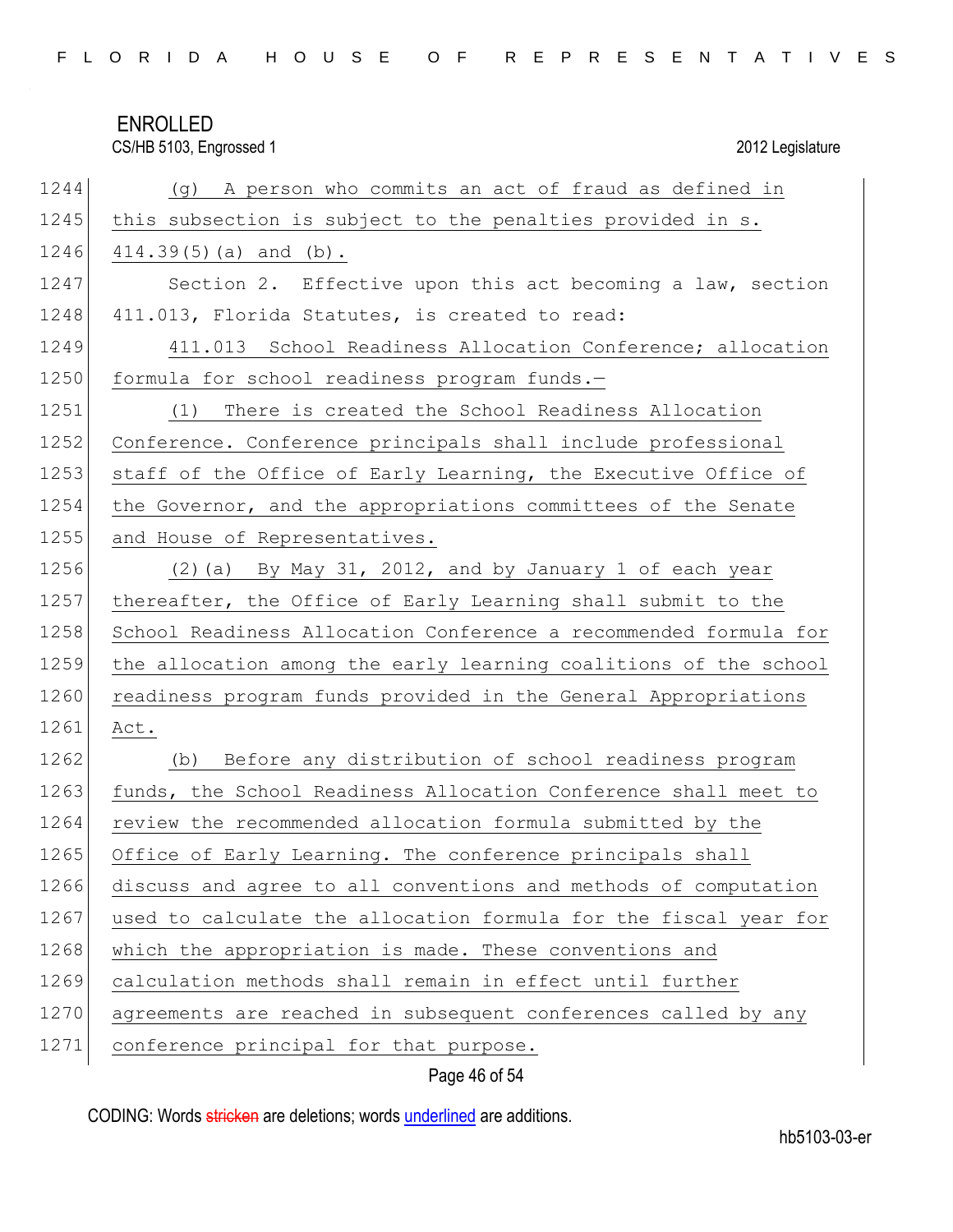| 1272 | (c) Each fiscal quarter, the Office of Early Learning            |
|------|------------------------------------------------------------------|
| 1273 | shall recalculate the allocations for the early learning         |
| 1274 | coalitions using the agreed methodology. The conference          |
| 1275 | principals, upon the request of any conference principal, shall  |
| 1276 | meet to review the quarterly calculation made by the Office of   |
| 1277 | Early Learning. Before each recalculation of the allocation      |
| 1278 | formula, the Office of Early Learning shall provide the          |
| 1279 | conference principals with all data necessary to replicate the   |
| 1280 | allocation precisely. This data must include a matrix by         |
| 1281 | provider type of all eligible child count revisions made by the  |
| 1282 | Office of Early Learning as part of its administration of the    |
| 1283 | school readiness programs.                                       |
| 1284 | $(3)$ (a) Notwithstanding the provisions of s. 411.01(10) (e)    |
| 1285 | and (f) which require that the adjusted payment rate percentage, |
| 1286 | sliding fee scale percentage, parent copayments, and Gold Seal   |
| 1287 | premium percentage be provided in the General Appropriations     |
| 1288 | Act, and for the 2012-2013 fiscal year only, the Office of Early |
| 1289 | Learning shall, by May 31, 2012, submit recommendations to the   |
| 1290 | School Readiness Allocation Conference for the adjusted payment  |
| 1291 | rate percentage, sliding fee scale percentage, parent            |
| 1292 | copayments, and Gold Seal premium percentage.                    |
| 1293 | (b) The Office of Early Learning shall submit                    |
| 1294 | recommendations to the School Readiness Allocation Conference    |
| 1295 | with options for a 3-year phase in of the revised allocation     |
| 1296 | formula. As part of the 3-year phase in, the Office of Early     |
| 1297 | Learning shall transition the Gold Seal premium percentage to 10 |
| 1298 | percent. For the first year of the transition, the Gold Seal     |
| 1299 | premium percentage shall be at least 10 percent but not more     |

Page 47 of 54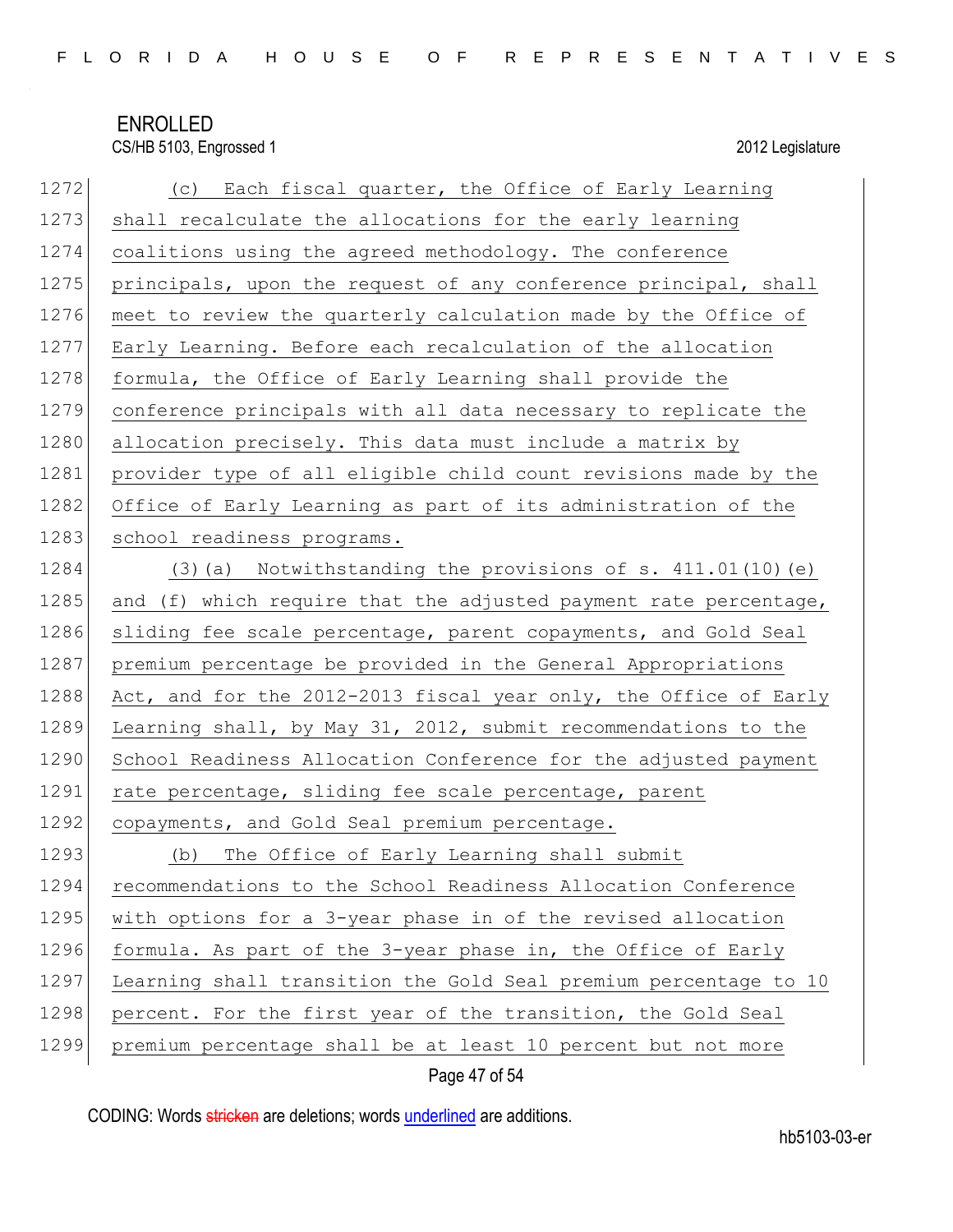| 1300 | than 18 percent. Once the 3-year phase in of the allocation       |
|------|-------------------------------------------------------------------|
| 1301 | formula is complete, the Office of Early Learning shall submit    |
| 1302 | to the conference any recommended revisions to the allocation     |
| 1303 | formula with recommended factors by January 1 of each year.       |
| 1304 | Section 3. Paragraph (a) of subsection (8) of section             |
| 1305 | 216.136, Florida Statutes, is amended to read:                    |
| 1306 | 216.136 Consensus estimating conferences; duties and              |
| 1307 | $principals.$ -                                                   |
| 1308 | (8)<br>EARLY LEARNING PROGRAMS ESTIMATING CONFERENCE.-            |
| 1309 | The Early Learning Programs Estimating Conference<br>(a)          |
| 1310 | shall develop estimates and forecasts of the unduplicated count   |
| 1311 | of children eligible for school readiness programs in accordance  |
| 1312 | with the standards of eligibility established in s. 411.01(7)     |
| 1313 | 411.01(6), and of children eligible for the Voluntary             |
| 1314 | Prekindergarten Education Program in accordance with s.           |
| 1315 | $1002.53(2)$ , as the conference determines are needed to support |
| 1316 | the state planning, budgeting, and appropriations processes.      |
| 1317 | Section 4. Subsection (1) and paragraph (a) of subsection         |
| 1318 | (3) of section 411.0101, Florida Statutes, are amended to read:   |
| 1319 | 411.0101<br>Child care and early childhood resource and           |
| 1320 | $referral.$ -                                                     |
| 1321 | (1) As a part of the school readiness programs, the Office        |
| 1322 | of Early Learning shall establish a statewide child care          |
| 1323 | resource and referral network that is unbiased and provides       |
| 1324 | referrals to families for child care. Preference shall be given   |
| 1325 | to using the already established early learning coalitions as     |
| 1326 | the child care resource and referral agencies. If an early        |
| 1327 | learning coalition cannot comply with the requirements to offer   |
|      |                                                                   |

## Page 48 of 54

CODING: Words stricken are deletions; words underlined are additions.

hb5103-03-er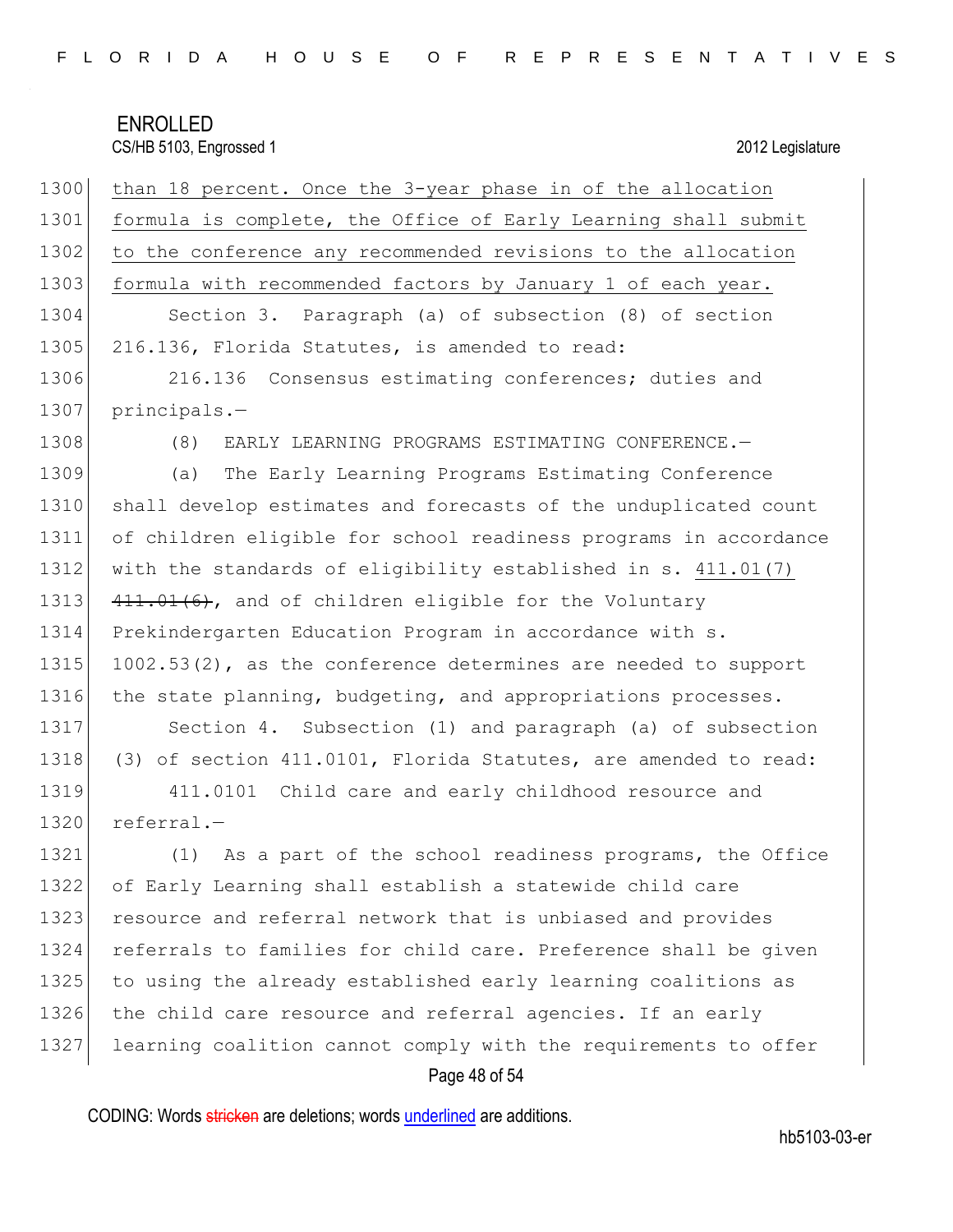1328 the resource information component or does not want to offer 1329 that service, the early learning coalition shall select the 1330 resource and referral agency for its county or multicounty 1331 region based upon a request for proposal pursuant to s. 1332 411.01(6)(e) 411.01(5)(e)1.

1333 (3) Child care resource and referral agencies shall 1334 provide the following services:

1335 (a) Identification of existing public and private child 1336 care and early childhood education services, including child 1337 care services by public and private employers, and the 1338 development of a resource file of those services through the 1339 single statewide information system developed by the Office of 1340 Early Learning under s. 411.01(6)(c)1.e. 411.01(5)(c)1.e. These 1341 services may include family day care, public and private child 1342 care programs, the Voluntary Prekindergarten Education Program, 1343 Head Start, the school readiness program, special education 1344 programs for prekindergarten children with disabilities, 1345 services for children with developmental disabilities, full-time 1346 and part-time programs, before-school and after-school programs, 1347 vacation care programs, parent education, the Temporary Cash 1348 Assistance Program, and related family support services. The 1349 resource file shall include, but not be limited to: 1350 1. Type of program. 1351 2. Hours of service. 1352 3. Ages of children served.

1353 4. Number of children served.

1354 5. Significant program information.

1355 6. Fees and eligibility for services.

Page 49 of 54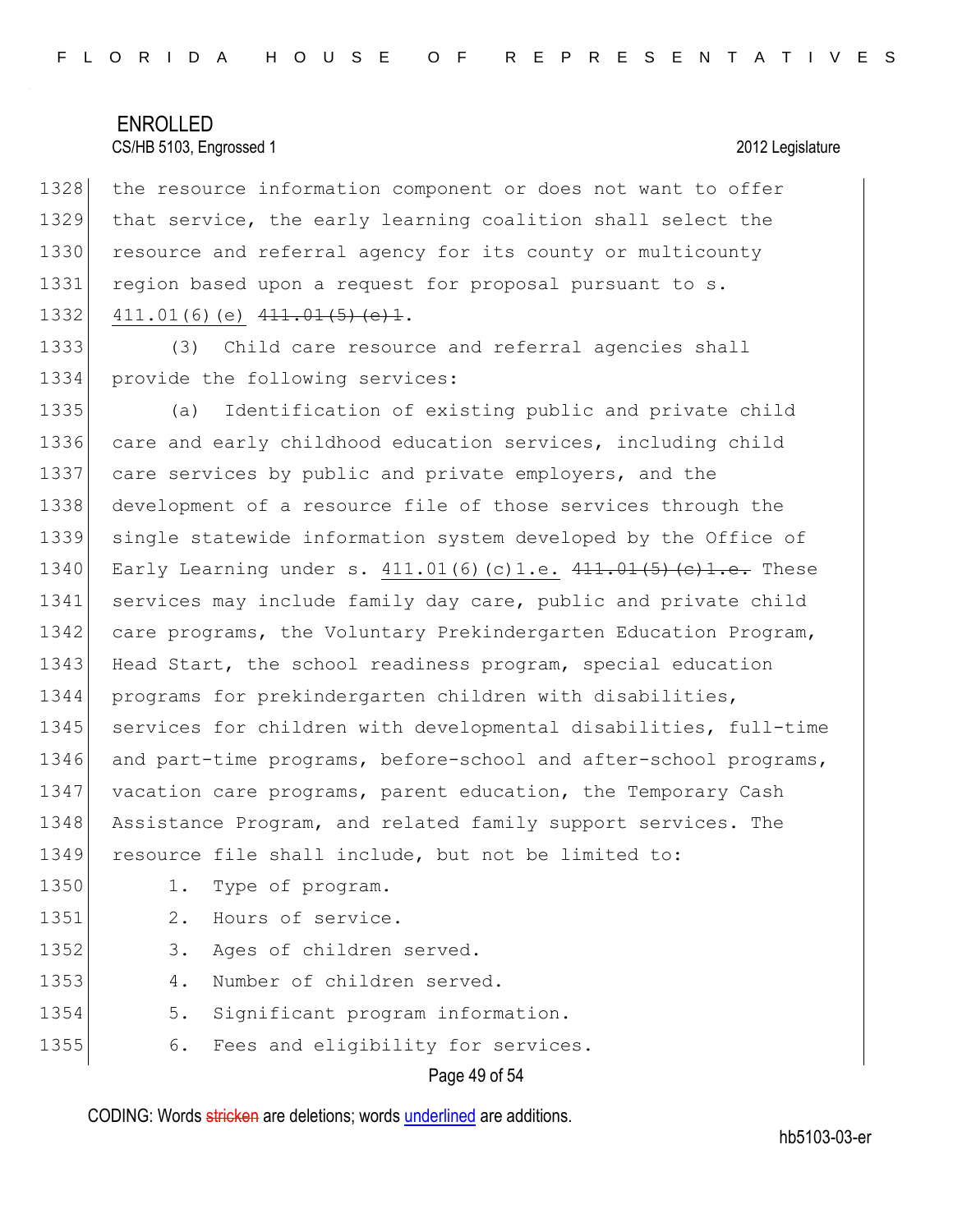|  |  |  | FLORIDA HOUSE OF REPRESENTATIVES |  |  |  |  |  |  |  |  |  |  |  |  |  |
|--|--|--|----------------------------------|--|--|--|--|--|--|--|--|--|--|--|--|--|
|  |  |  |                                  |  |  |  |  |  |  |  |  |  |  |  |  |  |

CS/HB 5103, Engrossed 1 2012 Legislature

| 1356 | Availability of transportation.<br>7.                            |
|------|------------------------------------------------------------------|
| 1357 | Section 5. Section 411.01013, Florida Statutes, is amended       |
| 1358 | to read:                                                         |
| 1359 | 411.01013 Prevailing market rate schedule.-                      |
| 1360 | As used in this section, the terms term:<br>(1)                  |
| 1361 | "market rate" and means the price that a child care<br>(a)       |
| 1362 | provider charges for daily, weekly, or monthly child care        |
| 1363 | services.                                                        |
| 1364 | (b) "prevailing market rate" have the same meanings as           |
| 1365 | provided in s. 411.01 means the annually determined 75th         |
| 1366 | percentile of a reasonable frequency distribution of the market  |
| 1367 | rate in a predetermined geographic market at which child care    |
| 1368 | providers charge a person for child care services.               |
| 1369 | The Office of Early Learning shall establish<br>(2)              |
| 1370 | procedures for the adoption of a prevailing market rate          |
| 1371 | schedule. The schedule must include, at a minimum, county-by-    |
| 1372 | county rates:                                                    |
| 1373 | (a) At the prevailing market rate, plus the maximum rate,        |
| 1374 | for child care providers that hold a Gold Seal Quality Care      |
| 1375 | designation under s. 402.281.                                    |
| 1376 | (b) At the prevailing market rate for child care providers       |
| 1377 | that do not hold a Gold Seal Quality Care designation.           |
| 1378 | (3) The prevailing market rate schedule, at a minimum,           |
| 1379 | must:                                                            |
| 1380 | Differentiate rates by type, including, but not<br>(a)           |
| 1381 | limited to, a child care provider that holds a Gold Seal Quality |
| 1382 | Care designation under s. 402.281, a child care facility         |
| 1383 | licensed under s. 402.305, a public or nonpublic school exempt   |
|      | Page 50 of 54                                                    |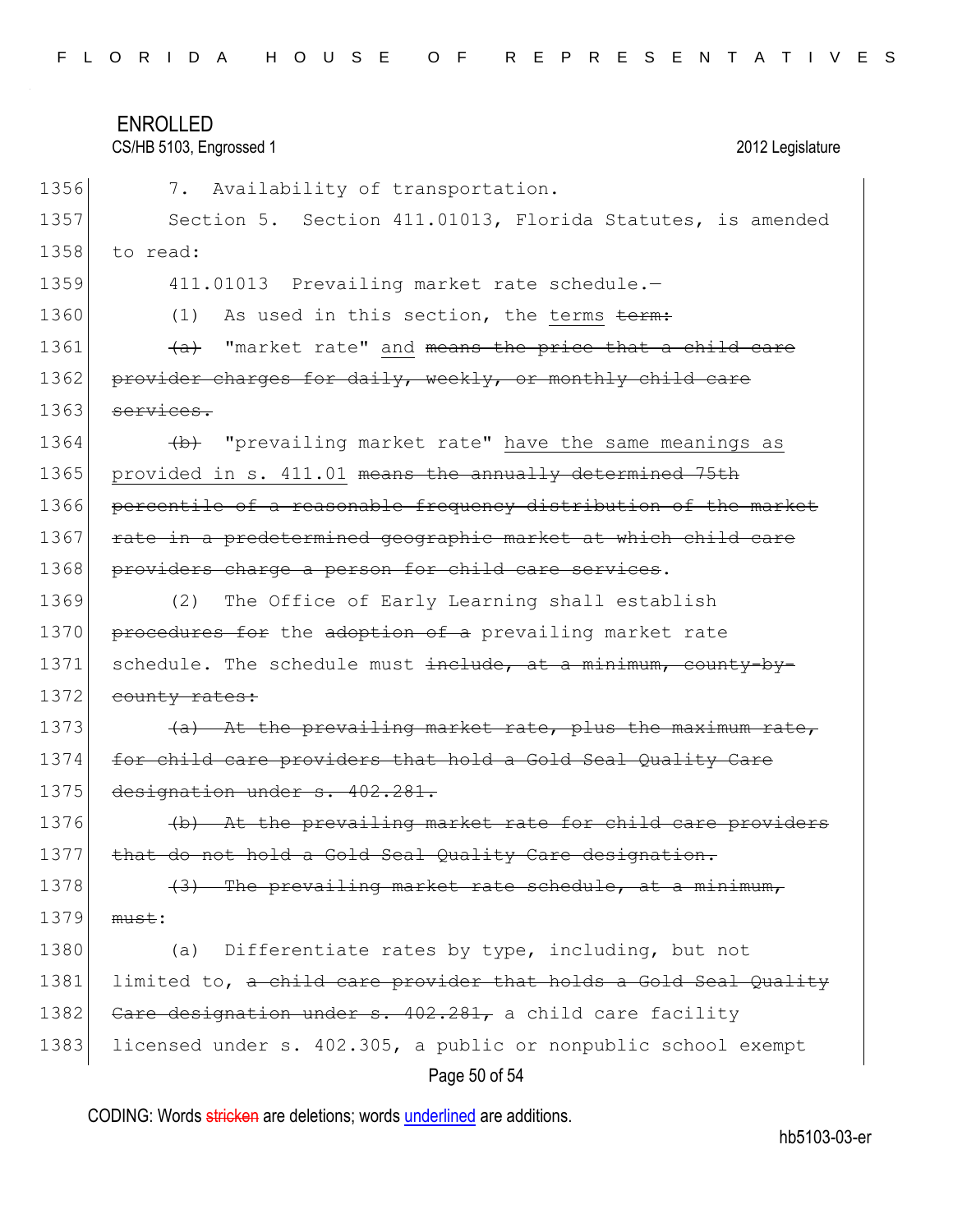### CS/HB 5103, Engrossed 1 2012 Legislature

1384 from licensure under s. 402.3025, a faith-based child care 1385 facility exempt from licensure under s. 402.316 that does not 1386 hold a Gold Seal Quality Care designation, a large family child 1387 care home licensed under s. 402.3131, or a family day care home 1388 licensed or registered under s. 402.313.

 (b) Differentiate rates by the type of child care services 1390 provided for children with special needs or risk categories, infants, toddlers, preschool-age children, and school-age children.

1393 (c) Differentiate rates between full-time and part-time 1394 child care services.

1395 (d) Consider discounted rates for child care services for 1396 multiple children in a single family.

1397 (3) $(4)$  The prevailing market rate schedule must be based 1398 exclusively on the prices charged for child care services. If a 1399 conflict exists between this subsection and federal 1400 requirements, the federal requirements shall control.

1401  $(4)$   $(5)$  Each child care and early childhood education 1402 provider that receives school readiness funds must submit its 1403 market rate by August 1 of each year to the Office of Early 1404 Learning for inclusion in the calculation of the prevailing 1405 market rate shall be considered by an early learning coalition  $1406$  in the adoption of a payment schedule in accordance with  $s$ .  $1407$   $411.01(5)(e)2$ .

1408  $(5)$  (6) The Office of Early Learning may contract with one 1409 or more qualified entities to administer this section and 1410 provide support and technical assistance for child care 1411 providers.

#### Page 51 of 54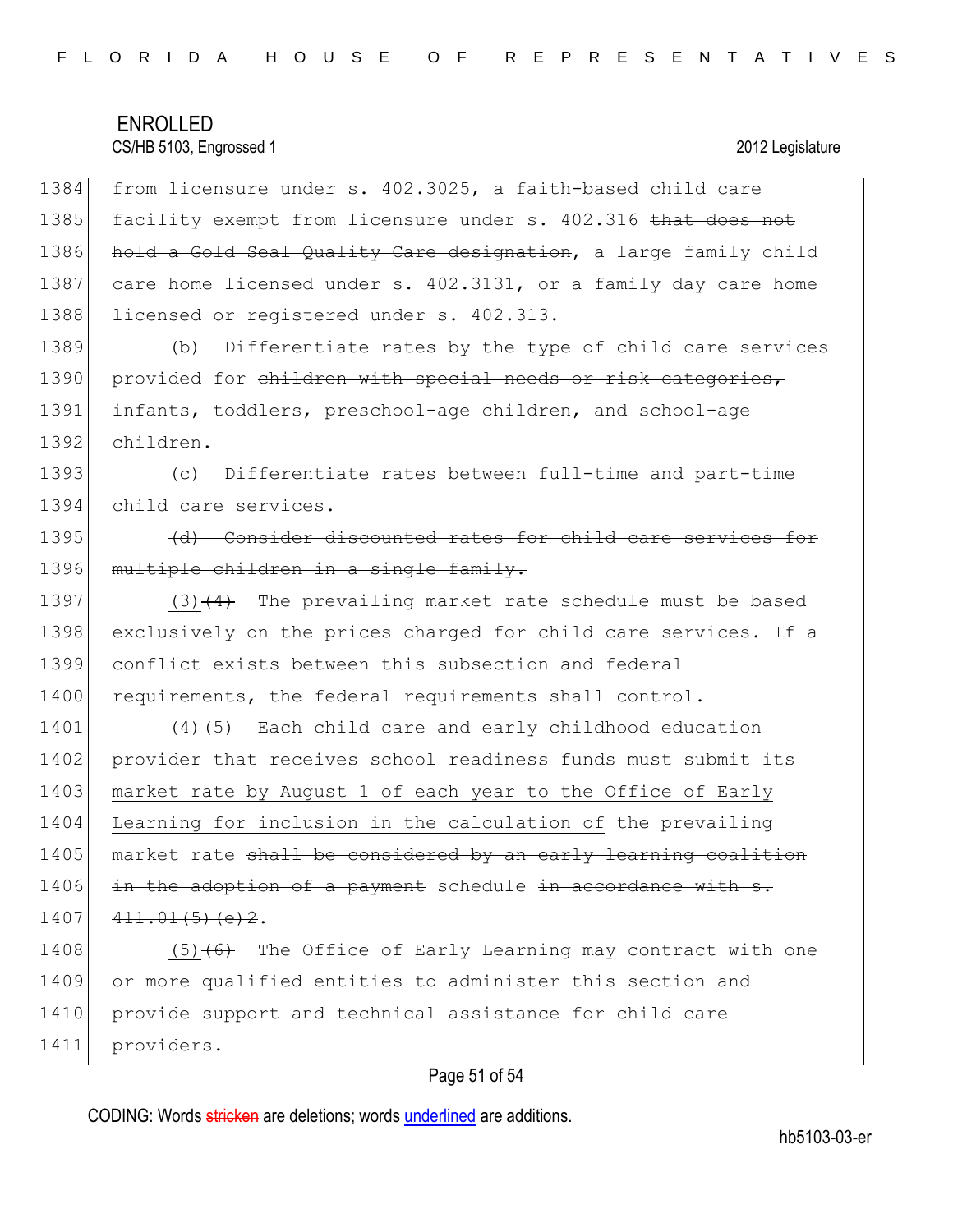#### CS/HB 5103, Engrossed 1 2012 Legislature

 $(6)$   $(7)$  The Office of Early Learning may adopt rules pursuant to ss. 120.536(1) and 120.54 for establishing procedures for the collection of child care providers' market 1415 rate, the calculation of a reasonable frequency distribution of 1416 the market rate, and the publication of a prevailing market rate schedule.

1418 Section 6. Section 411.0106, Florida Statutes, is amended 1419 to read:

1420 411.0106 Infants and toddlers in state-funded education 1421 and care programs; brain development activities. -Each state- funded education and care program for children from birth to 5 1423 years of age must provide activities to foster brain development in infants and toddlers. A program must provide an environment 1425 that helps children attain the performance standards adopted by 1426 the Office of Early Learning under s. 411.01(5)(d)8.  $\left(411.01(4)\right)\right)$   $\left(41.01(4)\right)\right)$  and must be rich in language and music and filled 1428 with objects of various colors, shapes, textures, and sizes to stimulate visual, tactile, auditory, and linguistic senses in 1430 the children and must include classical music and at least 30 minutes of reading to the children each day. A program may be offered through an existing early childhood program such as Healthy Start, the Title I program, the school readiness program, the Head Start program, or a private child care program. A program must provide training for the infants' and toddlers' parents including direct dialogue and interaction between teachers and parents demonstrating the urgency of brain development in the first year of a child's life. Family day care

#### Page 52 of 54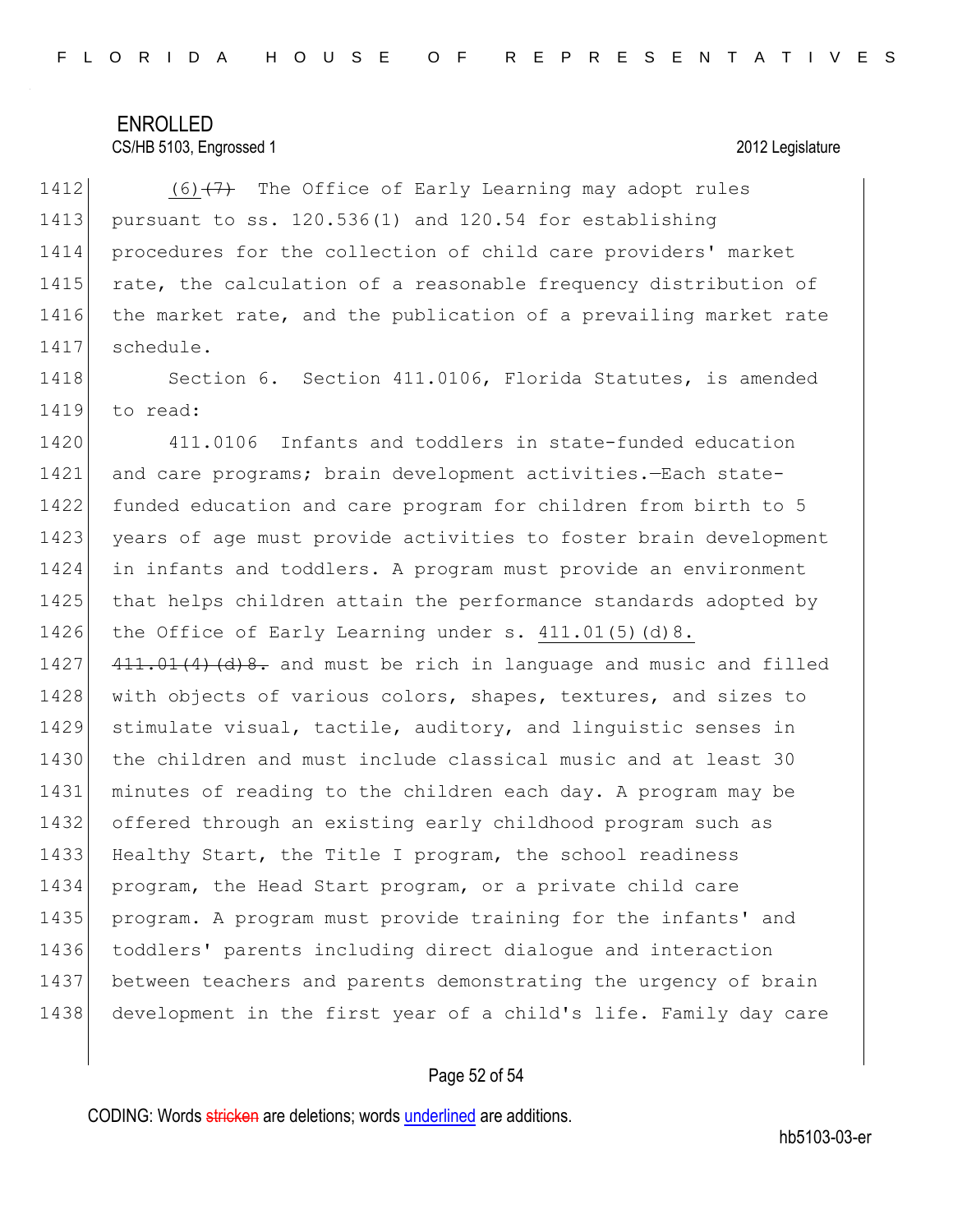| FLORIDA HOUSE OF REPRESENTATIVES |  |  |
|----------------------------------|--|--|
|----------------------------------|--|--|

### CS/HB 5103, Engrossed 1 2012 Legislature

1439 centers are encouraged, but not required, to comply with this 1440 section.

1441 Section 7. Paragraph (c) of subsection (1) of section 1442 445.023, Florida Statutes, is amended to read:

1443 445.023 Program for dependent care for families with 1444 children with special needs.-

1445 (1) There is created the program for dependent care for 1446 families with children with special needs. This program is 1447 intended to provide assistance to families with children who 1448 meet the following requirements:

1449 (c) The family meets the income guidelines established 1450 under s.  $411.01(7)$   $411.01(6)$ , notwithstanding any financial 1451 eligibility criteria to the contrary in s. 414.075, s. 414.085, 1452 or s. 414.095.

1453 Section 8. Notwithstanding the changes made by this act to 1454 the eligibility priorities for the school readiness program in 1455 s. 411.01, Florida Statutes, an early learning coalition may not 1456 disenroll a child who, upon the effective date of this act, is 1457 enrolled in the school readiness program and receiving services 1458 under the eligibility priorities in s. 411.01(6), Florida 1459 Statutes 2011, until the child ceases to be eligible under those 1460 priorities. An early learning coalition shall enroll all 1461 eligible children, including those from its waiting list, in 1462 accordance with the changes made by this act to the eligibility 1463 priorities in s. 411.01, Florida Statutes.

1464 Section 9. Except as otherwise expressly provided in this 1465 act and except for this section, which shall take effect upon

#### Page 53 of 54